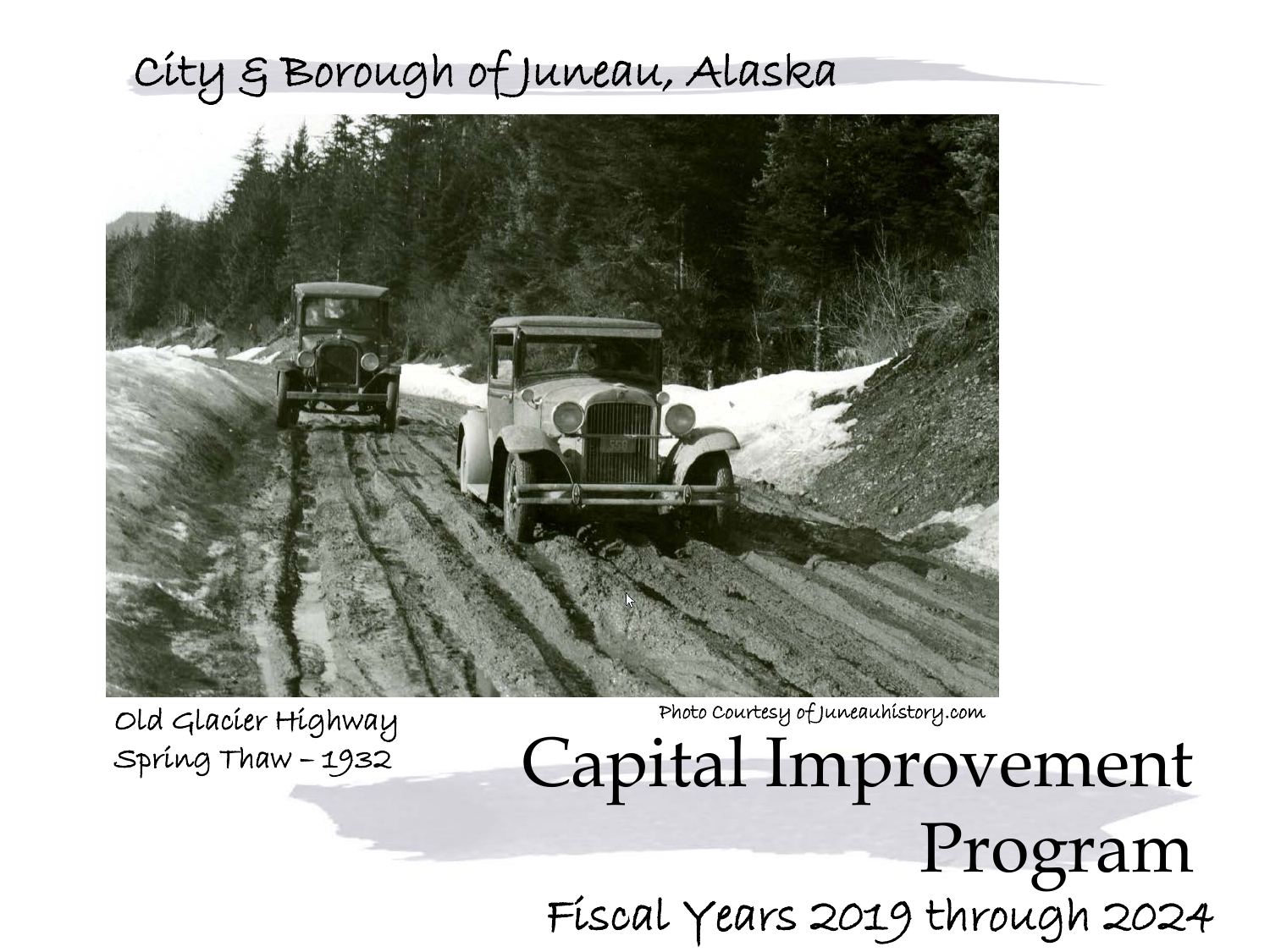# **CITY AND BOROUGH OF JUNEAU CAPITAL IMPROVEMENT PROGRAM**

# *FISCAL YEARS 2019-2024*



June 1, 2018 City and Borough of Juneau Prepared By Engineering & Public Works Department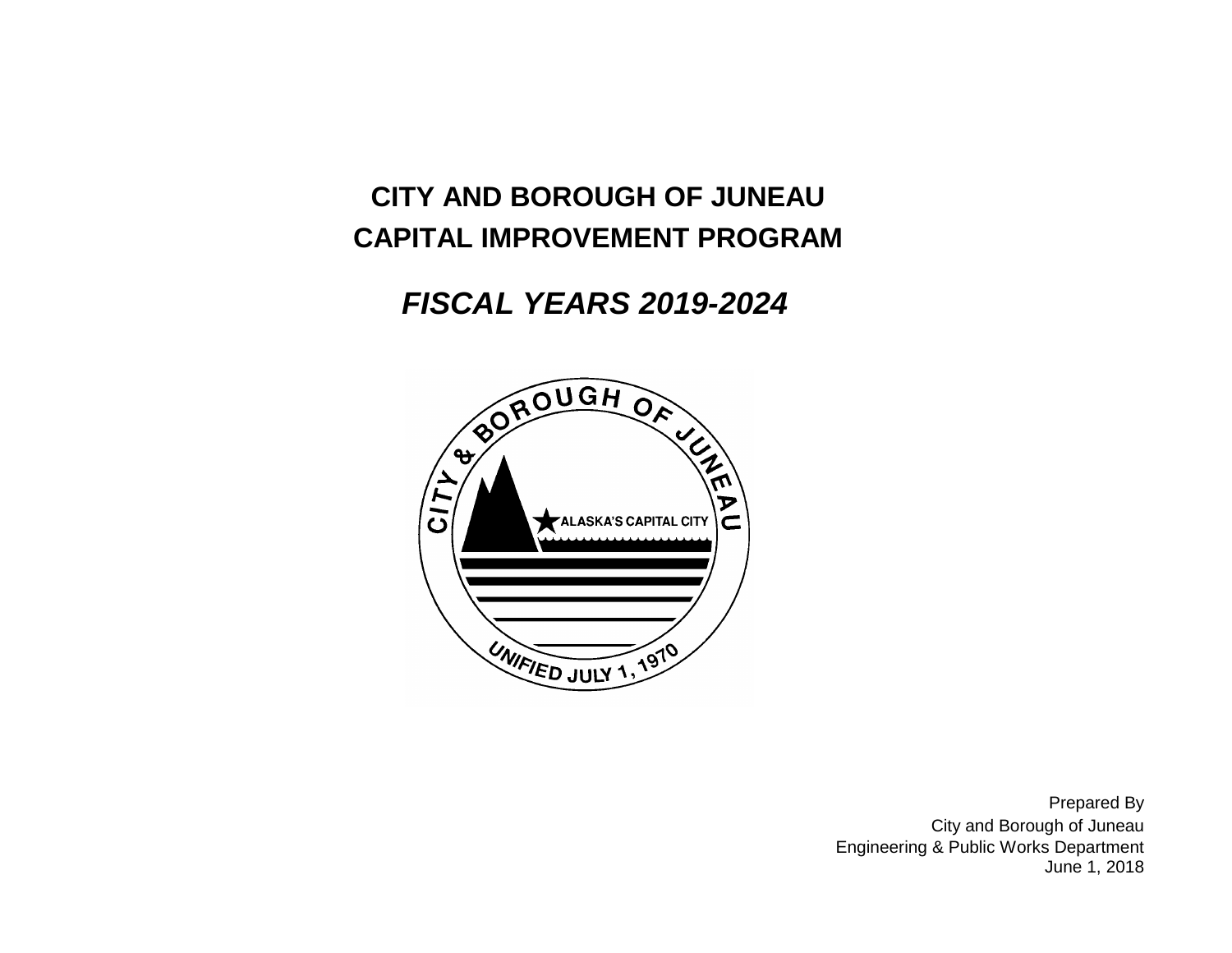# **INTRODUCTION**

Each year, the City and Borough of Juneau (CBJ) adopts a Capital Improvement Program (CIP). The legal requirements applicable to the CIP are set forth in Section 9 of the CBJ Charter. In general, the CIP is a plan of capital improvements proposed for a six-year period, together with an estimated cost of each improvement and the proposed method of financing it. The CIP serves as the overarching strategic plan for improving the public infrastructure of Juneau and is collectively developed by the CBJ Assembly, its boards and commissions, CBJ staff, and the citizens of CBJ.

The CBJ Charter requires the City Manager to assemble and submit a Preliminary CIP to the Assembly by April 5 of each year. The Charter further requires this document to be available for public inspection. This document is available from the CBJ Engineering Department at the third floor of the Marine View Building, or online at http://www.juneau.org/engineering/CIP\_Process.php.

By May 1st, the Charter requires the Assembly to hold a public hearing on the CIP. In addition to the Charter requirement, the Assembly holds public hearings at its Public Works and Facilities Committee. The Planning Commission reviews it for conformance with the Area Wide Comprehensive Plan. The meetings are announced in the Juneau Empire, on the CBJ's Web Pages, and the public access channel. Citizens are encouraged to provide their comments at these meetings.

The Assembly Public Works and Facilities Committee (PWFC) introduced the CIP at the January 29th meeting and forwarded the CIP to the Assembly Finance Committee (AFC) at the February 26th PWFC meeting. The CIP resolution was introduced at the AFC on April 5th, amended and forwarded to the Assembly at the April 11th AFC meeting. It was then opened for public comment during the Special Assembly meeting on April 25th and referred back to the AFC for further review at the meeting on May 3rd. The AFC approved Resolution 2819(b) as amended and referred it to the full Assembly for adoption.

By June 15th, the Assembly must adopt its own CIP or the City Manager's CIP. In practice, the Assembly uses the Manager's CIP as the starting point, adjusts it during the public comment period, and adopts its own CIP at the same time it adopts the budget in early June. The Assembly approved this CIP on June 5, 2017, and Resolution 2819(b) was adopted.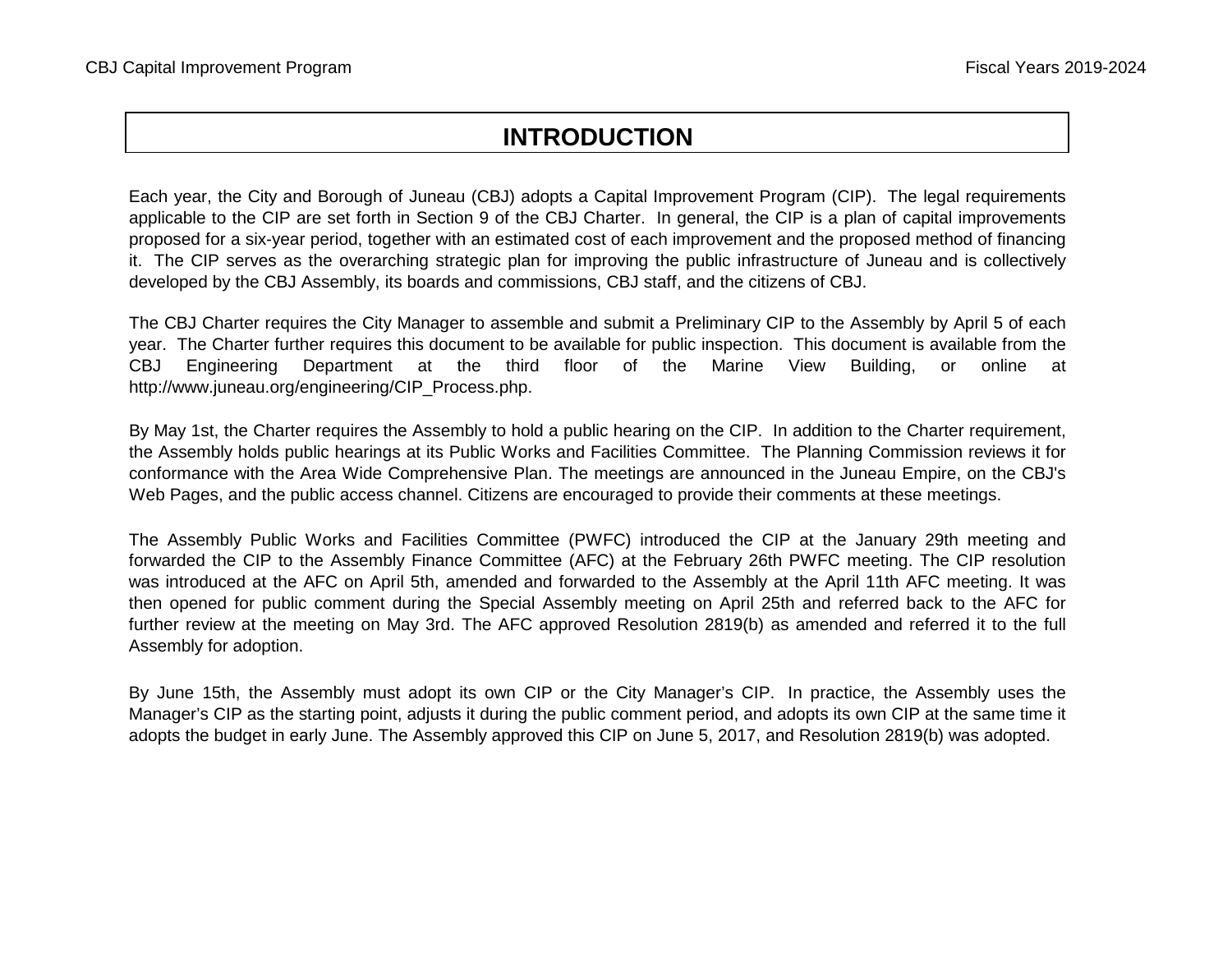# **FY 2019 CIP IMPROVEMENTS**

This section of the CIP lists capital improvements approved by the Assembly for FY 2019. Resolution number 2819(b) adopting the City and Borough Capital Improvement Program for fiscal years 2019 through 2024, and establishing the capital improvement project priorities for fiscal year 2019 is shown along with a table that shows the name of each improvement, the department recommending the improvement, and the amount and type of funding approved by the Assembly. Some of the projects listed herein are not CIP projects but have been inserted for clarity of fund distribution.

A summary table at the end of the section lists all funding sources, and the total amount recommended for expenditure in each fund.

The following criteria is used in determining approval of capital improvement projects:

**Support:** Projects that are a high priority of the Department or Committee proposing it, as well as the general public.

**Consistency:** Projects that are consistent with applicable CBJ plans or policies.

**Health and Safety:** Projects that will address an imminent or expected threat or danger to users or occupants.

**Maintenance or Repair of Existing Property:** Projects that will prevent further deterioration or damage to property.

**Local Match for Federal/State Grants:** Funds required to match federal or state capital project funds.

**Maintenance Impact:** Projects that will increase efficiency and reduce on-going operating costs.

**Economic Development Stimulus:** Projects that directly or indirectly stimulate economic development in the community.

**Anticipated Need:** Projects that enhance or expand an existing facility or service to accommodate increased public use.

**Recreational:** Projects that establish, enhance or expand a facility or service to accommodate new or increase public use.

**Funding Alternatives:** Funding alternatives are explored for each project.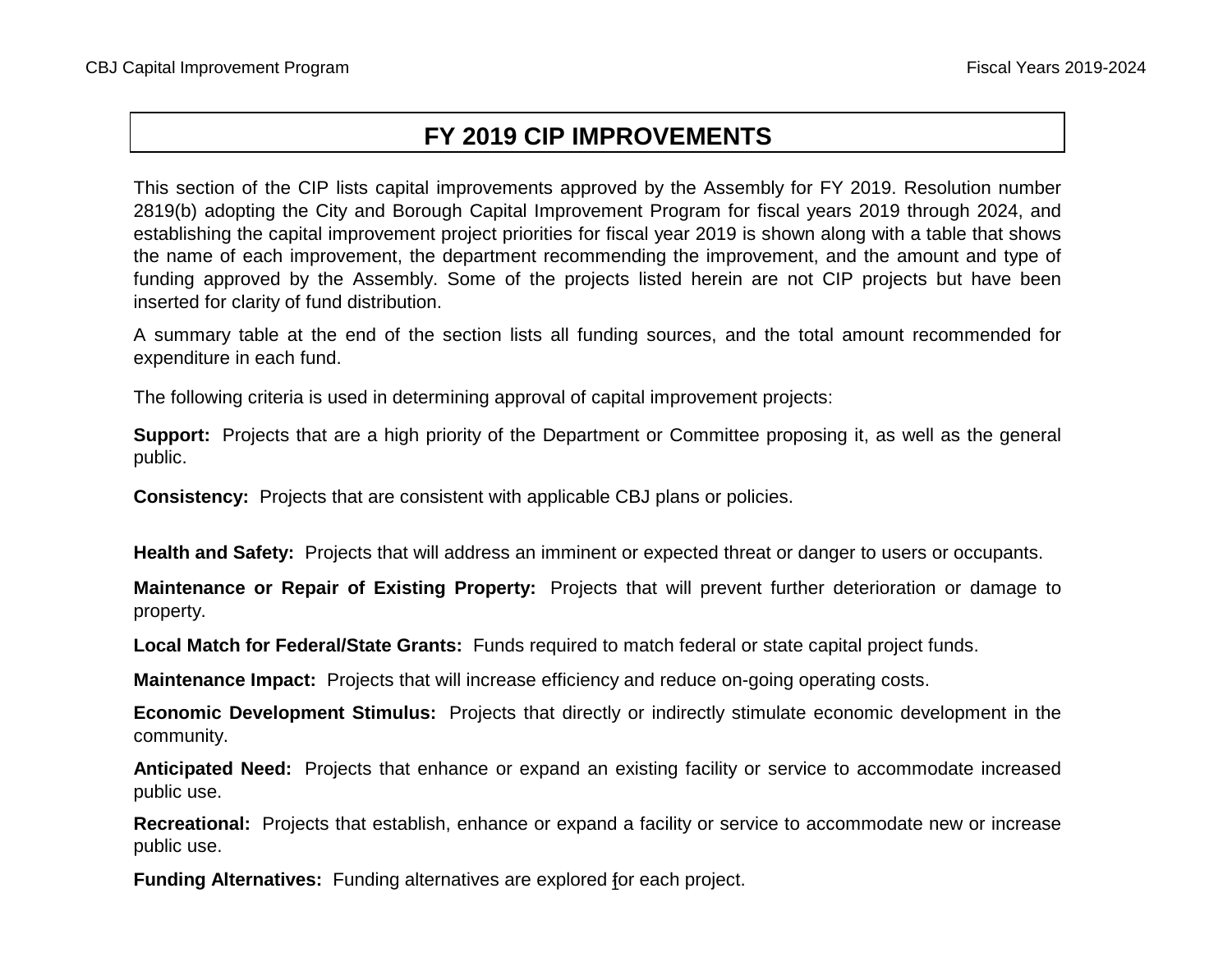Presented by: The City Manager Introduced: April 4, 2018 Drafted by: Engineering & Public Works Department

### **RESOLUTION OF THE CITY AND BOROUGH OF JUNEAU, ALASKA**

### Serial No. 2819(c)

# **A Resolution Adopting the City and Borough Capital Improvement Program for Fiscal Years 2019 through 2024, and Establishing the Capital Improvement Project Priorities for Fiscal Year 2019.**

WHEREAS, the CBJ Capital Improvement Program is a plan for capital improvement projects proposed for the next six fiscal years; and

WHEREAS, the Assembly has reviewed the Capital Improvement Program for Fiscal Year 2019 through Fiscal Year 2024, and has determined the capital improvement project priorities for Fiscal Year 2019.

NOW, THEREFORE, BE IT RESOLVED BY THE ASSEMBLY OF THE CITY AND BOROUGH OF JUNEAU, ALASKA:

### **Section 1. Capital Improvement Program.**

(a) Attachment A, entitled "City and Borough of Juneau capital Improvement Program, Fiscal Years 2019 - 2024," dated June 1, 2018, is adopted as the capital Improvement Program for the City and Borough.

(b) The following list, as set forth in the "City and Borough of Juneau Capital Improvement Program, Fiscal Years 2019 - 2024," are pending capital improvement projects to be undertaken in FY19: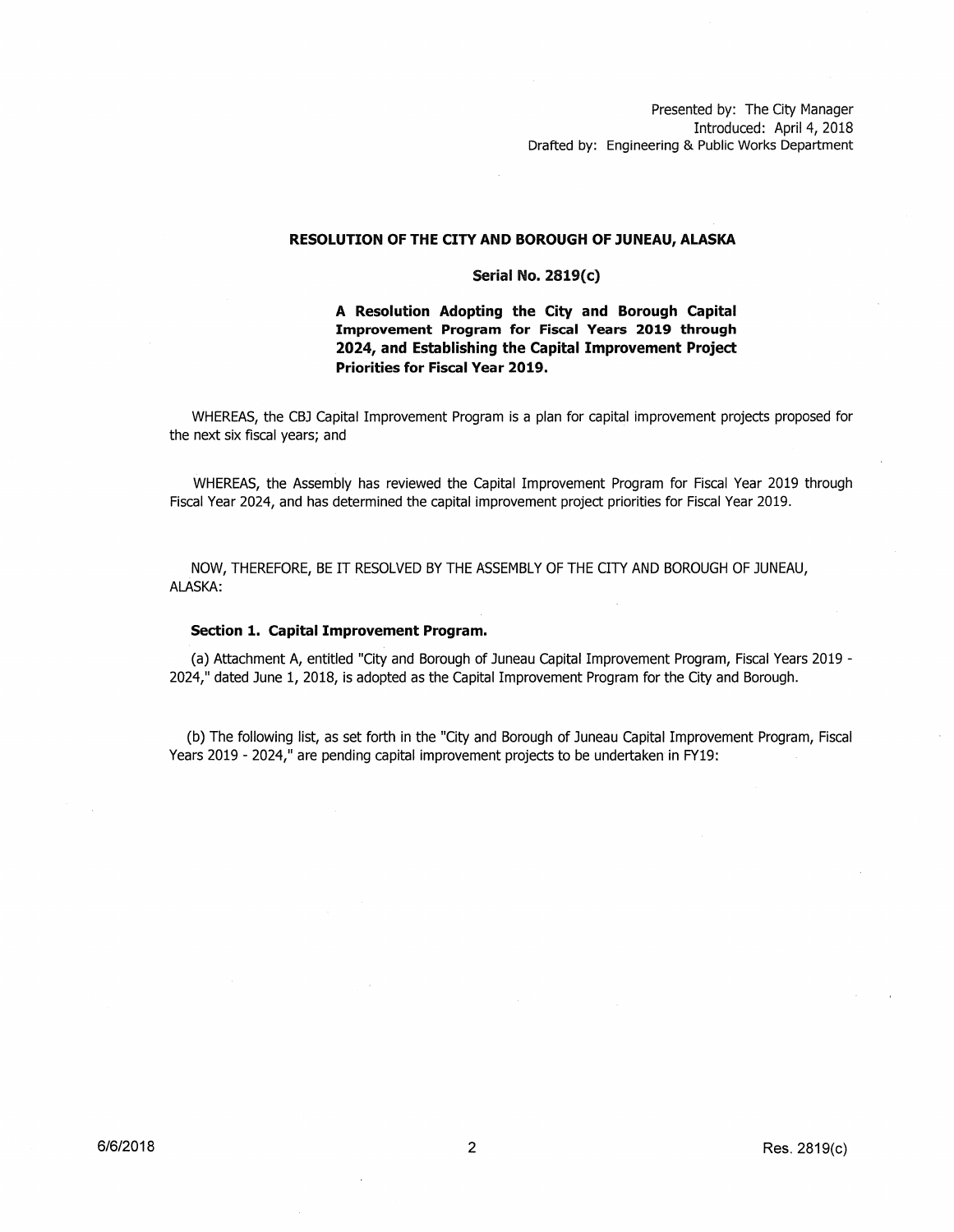# **FISCAL YEAR 2019 GENERAL SALES TAX IMPROVEMENTS**

## **DEPARTMENT**

Eaglecrest Parks & Recreation Parks & Recreation Parks & Recreation Parks & Recreation

| <b>PROJECT</b>                                            | <b>FY19 BUDGET</b> |
|-----------------------------------------------------------|--------------------|
| Deferred Maintenance / Mountain Operations Improvements   | 275,000            |
| Park & Playground Deferred Maintenance and Repairs        | 270,000            |
| Sports Field Resurfacing & Repairs                        | 80,000             |
| Capital School Park Ret. Wall Design & Short Term Rapairs | 200,000            |
| Deferred Building Maintenance - Downtown Library Windows  | 175,000            |
| General Sales Tax Improvements Total \$                   | 1,000,000          |

# **FISCAL YEAR 2019 AREAWIDE SALES TAX PRIORITIES**

| <b>DEPARTMENT</b> |  |
|-------------------|--|
|-------------------|--|

| <b>DEPARTMENT</b>         | <b>PROJECT</b>                                                            | <b>FY19 BUDGET</b> |
|---------------------------|---------------------------------------------------------------------------|--------------------|
| Manager's Office          | Vehicle and Equipment Wash Bays                                           | 1,150,000          |
| <b>Street Maintenance</b> | Pavement Management                                                       | 1,200,000          |
| <b>Street Maintenance</b> | Areawide Drainage Improvements                                            | 250,000            |
| <b>Street Maintenance</b> | McGinnis Subdivision Improvements - Ph 4(Heron)                           | 1,000,000          |
| <b>Street Maintenance</b> | Downtown Street Improvements PH 3                                         | 1,100,000          |
| <b>Street Maintenance</b> | Gold Creek Flume Repairs                                                  | 300,000            |
| <b>Street Maintenance</b> | Sidewalk & Stairway Repairs                                               | 300,000            |
| <b>Street Maintenance</b> | Birch Lane Improvements Ph 2 - Mendenhall to Dogwood                      | 1,000,000          |
| Street Maintenance        | Columbia and Poplar Reconstruction                                        | 2,100,000          |
| Capital Transit           | Bus Shelters / Interim Valley Transit Center Improvements                 | 500,000            |
| Engineering               | EV (Electric Vehicle) Charging Infrastructure                             | 25,000             |
| Engineering               | Contract Specification and Contract Language Update                       | 65,000             |
|                           | Parks & Trail Maintenance Christopher Trail - Cope Park to Flume          | 90,000             |
|                           | Parks & Trail Maintenance Crow Hill Trail - Gast School to Crow Hill Road | 20,000             |
|                           | Areawide Sales Tax Priorities Total \$                                    | 9,100,000          |

============ \* Operating Budget Funding

## **FISCAL YEAR 2019 TEMPORARY 1% SALES TAX PRIORITIES Voter Approved Sales Tax 10/01/13 - 09/30/18**

| <b>DEPARTMENT</b>  | <b>PROJECT</b>                                             | <b>FY19 BUDGET</b> |  |
|--------------------|------------------------------------------------------------|--------------------|--|
| Manager's Office   | <b>Bonded Debt Service</b>                                 | 1,040,000 *        |  |
| Manager's Office   | <b>Budget Reserve</b>                                      | 400,000 *          |  |
| Manager's Office   | IT - Infrastructure Upgrades                               | 400,000            |  |
| Engineering        | North Douglas Crossing                                     | 250,000            |  |
| Engineering        | Business Case/High Level Cost Estimate of New City Hall    | 150,000            |  |
| Eaglecrest         | Snow Making Equipment                                      | 250,000            |  |
| Manager's Office   | JACC Expansion - Performing Arts Center                    | 250,000 *          |  |
| Parks & Recreation | Lemon Creek Park                                           | 250,000            |  |
| Parks & Recreation | Off-Highway Vehicle (OHV) Park                             | 100,000            |  |
| Parks & Recreation | Deferred Building Maintenance                              | 380,000            |  |
| Parks & Recreation | Deferred Building Maintenance - Arboretum Building Repairs | 120,000            |  |
| Public Works       | Waste - RecycleWorks Waste Diversion Program               | $200,000$ *        |  |
|                    | Temporary 1% Sales Tax Priorities Total \$                 | 3,790,000          |  |

\* Operating Budget Funding ============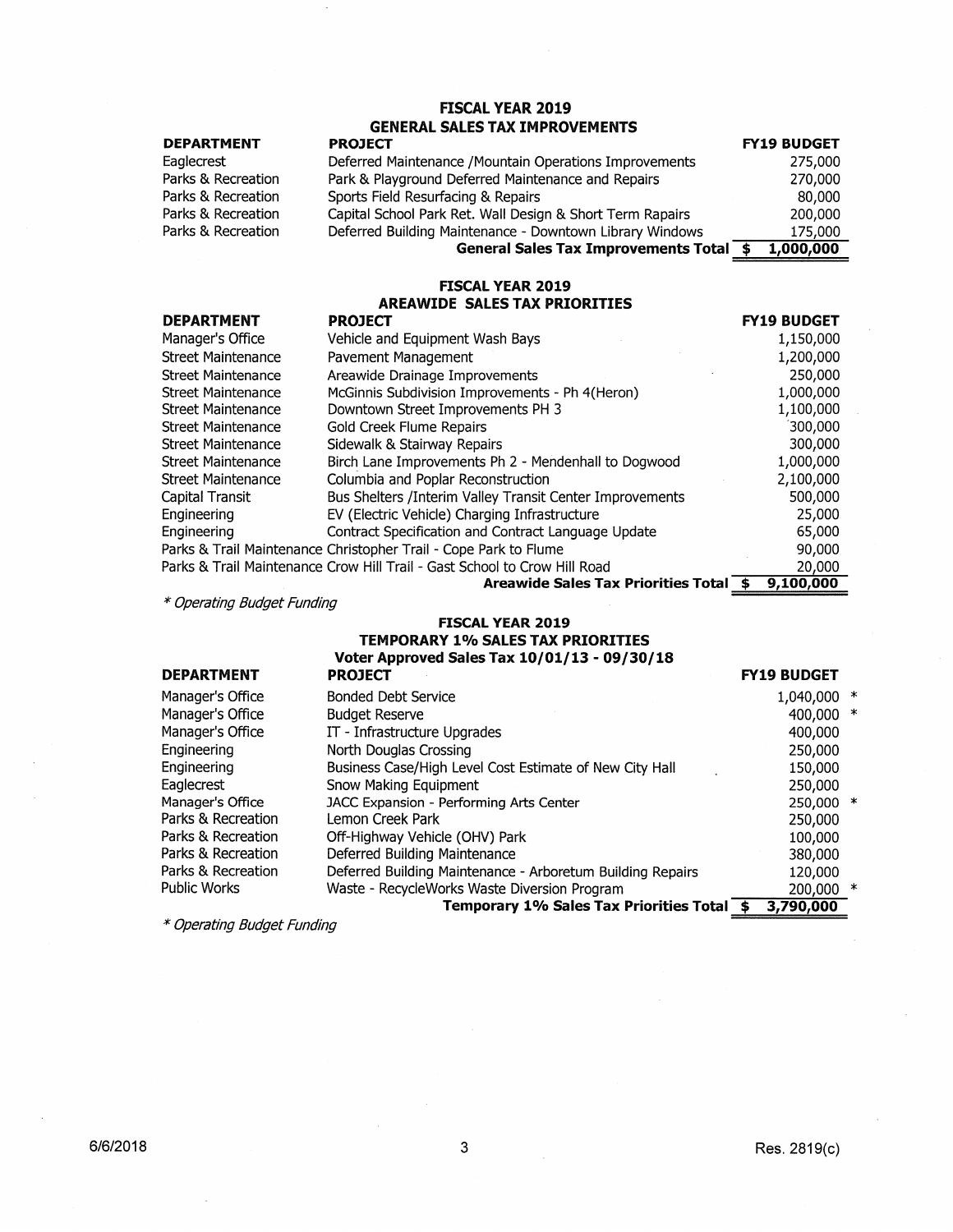# **FISCAL YEAR 2019 TEMPORARY 10/o SALES TAX PRIORITIES Voter Approved Sales Tax 10/01/18 - 09/30/23**

### **DEPARTMENT**

Manager's Office Manager's Office Public Works Parks & Recreation School District Hospital Public Works

**DEPARTMENT**  Water Utility Water Utility Water Utility Water Utility Water Utility Water Utility Water Utility Water Utility Water Utility

| <b>PROJECT</b>                                              | <b>FY19 BUDGET</b> |   |
|-------------------------------------------------------------|--------------------|---|
| IT - Infrastructure Upgrades                                | 400,000            |   |
| Affordable Housing Fund                                     | 400,000            | ∗ |
| Wastewater Infrastructure Maintenance - JDTP Structural Imp | 2,000,000          |   |
| <b>Building Maintenance</b>                                 | 500,000            |   |
| JSD Buildings Major Maintenance / Match                     | 800,000            |   |
| BRH - Rainforest Recovery Center Upgrades                   | 1,800,000          |   |
| Waste - RecycleWorks Waste Diversion Program                | 200,000            | ∗ |
| Temporary 1% Sales Tax Priorities Total \$                  | 6,100,000          |   |

\* Operating Budget Funding ============

# **FISCAL YEAR 2019 MARINE PASSENGER FEE PRIORITIES**

| <b>DEPARTMENT</b> | <b>PROJECT</b>                                      | <b>FY19 BUDGET</b> |
|-------------------|-----------------------------------------------------|--------------------|
| Manager's Office  | Public/Private Port Infrastructure Plan             | \$<br>150,000      |
| Port of Juneau    | Visitor Information Kiosk Replacement - Replacement | 150,000            |
| Port of Juneau    | Downtown Restroom - Contruction (new)               | 500,000            |
| Port of Juneau    | Small Cruiseship Moorage Master Planning            | 150,000            |
| Engineering       | Downtown Sidestreets Phase III                      | 900,000            |
| Engineering       | Downtown Wayfinding and Interpretive Signs          | 450,000            |
| Engineering       | Seawalk Major Maintenance                           | 85,000             |
| Engineering       | Seawalk Next Phases                                 | 250,000            |
|                   | Marine Passenger Fee Priorities Total \$            | 2,635,000          |

# **FISCAL YEAR 2019**

# **WATER ENTERPRISE FUND**

| <b>PROJECT</b>                                             | <b>FY19 BUDGET</b> |
|------------------------------------------------------------|--------------------|
| Last Chance Basin Underground Fuel Tank Removal and Reloc. | 215,000<br>\$      |
| Lee Street Pump Station Replacement                        | 500,000            |
| Salmon Creek Filter Plant Upgrades (ADEC Grant Match)      | 100,000            |
| Crow Hill and Cedar Park PS Control Updates                | 300,000            |
| Areawide Watermain Repairs                                 | 100,000            |
| Birch Lane - Mendenhall to Dogwood                         | 100,000            |
| Columbia and Poplar Reconstruction                         | 220,000            |
| Pavement Management Utility Adjustments                    | 20,000             |
| <b>ADOT Project Utility Adjustments</b>                    | 45,000             |
| <b>Water Enterprise Fund Total</b>                         | \$1,600,000        |

### **FISCAL YEAR 2019 WASTEWATER ENTERPRISE FUND**

#### **DEPARTMENT**  Wastewater Utility Wastewater Utility Wastewater Utility Wastewater Utility Wastewater Utility Wastewater Utility Wastewater Utility Wastewater Utility Wastewater Utility Wastewater Utility Wastewater Utility Wastewater Utility **PROJECT**  Gruening Park Pump Station Replacement Kaiser Forcemain Replacement (Mendenhall River Erosion) JD Clarifier and Digester tank Floor Improvements Anode Repl. on Under Water Portion of Outer Drive FM JDTP Infrastructure Imprvmnts (Aeration and Clarifier Roof) JDTP Vactor Dump/Decant Fae. & Grit Handling Imprvmnts) Birch Lane Sewer Replacement Columbia and Poplar Reconstruction McGinnis Subdivision Utility Adjustments Calhoun (8th to Gold Creek) Sewer Replacement Pavement Management Utility Adjustments ADOT Project Utility Adjustments **Wastewater Enterprise Fund Total**

**FY19 BUDGET**  \$ 800,000 1,000,000 225,000 250,000 1,000,000 125,000 100,000 220,000 15,000 50,000 20,000 40,000 \$ **3,845,000**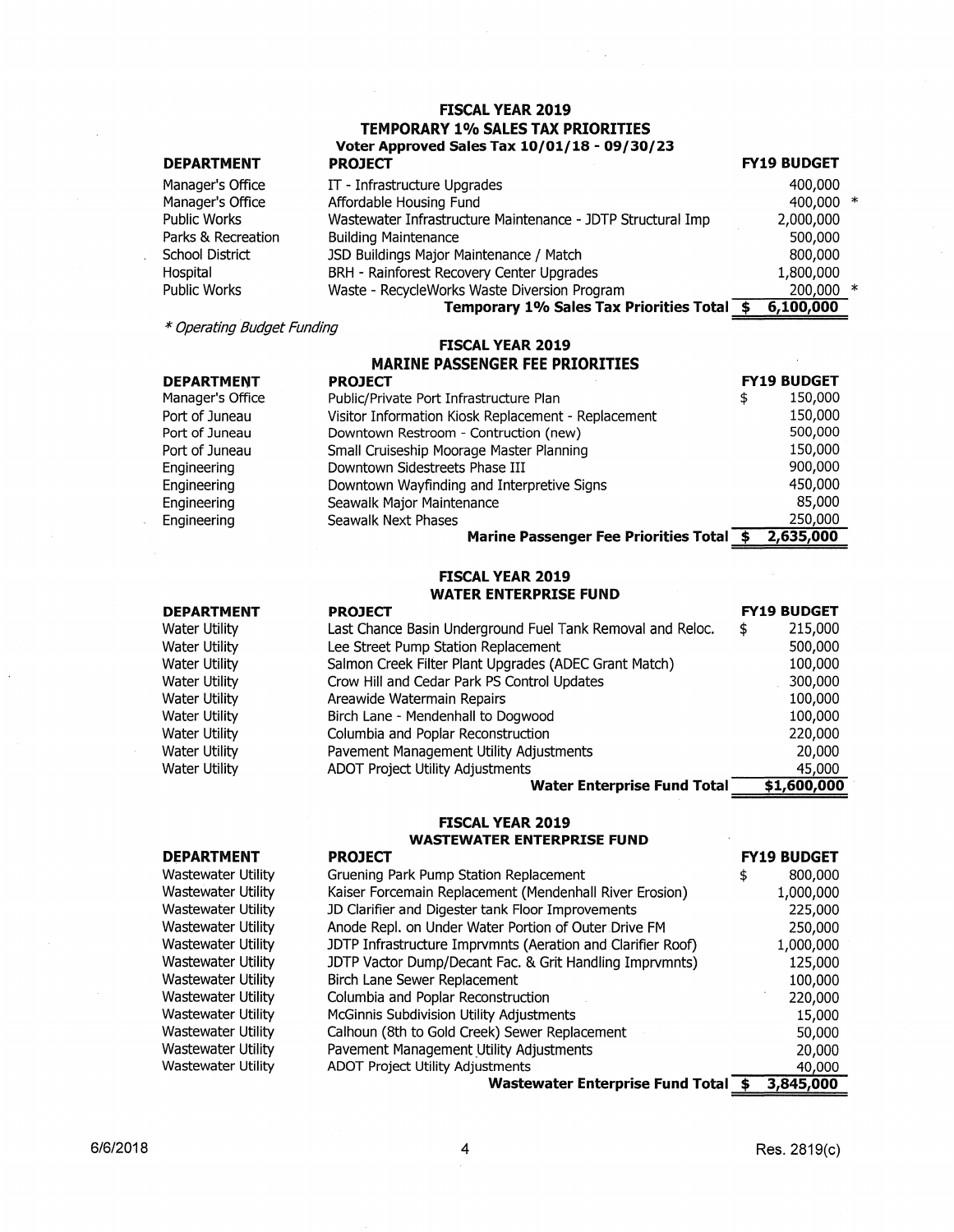### **FISCAL YEAR 2019 LANDS FUND**

 $\bar{z}$ 

| <b>DEPARTMENT</b>                                         | <b>PROJECT</b>                                                                                                                                                                                                                                                                                                                   |             | <b>FY19 BUDGET</b>     |
|-----------------------------------------------------------|----------------------------------------------------------------------------------------------------------------------------------------------------------------------------------------------------------------------------------------------------------------------------------------------------------------------------------|-------------|------------------------|
| Lands                                                     | Pits and Quarries Infrastructure Maintenance and Expansion                                                                                                                                                                                                                                                                       | \$          | 100,000                |
|                                                           | <b>LANDS Fund Total</b>                                                                                                                                                                                                                                                                                                          | $\clubsuit$ | 100,000                |
|                                                           |                                                                                                                                                                                                                                                                                                                                  |             |                        |
|                                                           | ORDINANCE 2018-11 CAPITAL PROJECTS FUNDING TOTAL                                                                                                                                                                                                                                                                                 | \$          | 25,680,000             |
|                                                           | <b>ORDINANCE 2018-11 OPERATING BUDGET FUNDING TOTAL</b>                                                                                                                                                                                                                                                                          |             | 2,490,000              |
| * Operating Budget Funding<br>funds will be appropriated: | (c) The following list, as set forth in the "City and Borough of Juneau Capital Improvement Program, Fiscal<br>Years 2019-2024," are capital improvement projects identified as priorities proposed to be undertaken<br>beginning in FY19, but are dependent on other unsecured funding sources. As the sources are secured, the |             |                        |
|                                                           | <b>FISCAL YEAR 2019</b>                                                                                                                                                                                                                                                                                                          |             |                        |
|                                                           | HOSPITAL UNSCHEDULED FUNDING                                                                                                                                                                                                                                                                                                     |             |                        |
| <b>DEPARTMENT</b>                                         | <b>PROJECT</b>                                                                                                                                                                                                                                                                                                                   |             |                        |
| Hospital                                                  | Medical Arts Building Roof Replacement<br><b>HOSPITAL Unscheduled Funding Total \$</b>                                                                                                                                                                                                                                           |             | 400,000<br>400,000     |
|                                                           |                                                                                                                                                                                                                                                                                                                                  |             |                        |
|                                                           | <b>FISCAL YEAR 2019</b>                                                                                                                                                                                                                                                                                                          |             |                        |
|                                                           | AIRPORT UNSCHEDULED FUNDING                                                                                                                                                                                                                                                                                                      |             |                        |
| <b>DEPARTMENT</b>                                         | <b>PROJECT</b>                                                                                                                                                                                                                                                                                                                   |             |                        |
| Airport                                                   | Design/Const. Passenger Boarding Bridge gate 2                                                                                                                                                                                                                                                                                   | \$          | 2,000,000              |
| Airport                                                   | Design/Const. Terminal Reno Ph 2 incl. Dep Lnge Exit Lane                                                                                                                                                                                                                                                                        |             | 1,300,000              |
| Airport                                                   | Design SREF Phase 2 Sand/Chemical Storage/Fuel                                                                                                                                                                                                                                                                                   |             | 300,000                |
| Airport                                                   | Space Reconfig - Old Dining Room/Kit. for Admin & Tenants                                                                                                                                                                                                                                                                        |             | 250,000                |
| Airport                                                   | Design&Install Terminal Camera Surveillance System                                                                                                                                                                                                                                                                               |             | 200,000                |
| Airport                                                   | 26 MALSR (FAA F&E Project)                                                                                                                                                                                                                                                                                                       |             | 3,750,000<br>7,800,000 |
|                                                           | AIRPORT Unscheduled Funding Total \$                                                                                                                                                                                                                                                                                             |             |                        |
|                                                           | <b>FISCAL YEAR 2019</b>                                                                                                                                                                                                                                                                                                          |             |                        |
|                                                           | DOCKS AND HARBORS UNSCHEDULED FUNDING                                                                                                                                                                                                                                                                                            |             |                        |
| <b>DEPARTMENT</b>                                         | <b>PROJECT</b>                                                                                                                                                                                                                                                                                                                   |             |                        |
| <b>Harbors</b>                                            | Statter Harbor Breakwater Safety Improvements                                                                                                                                                                                                                                                                                    |             | 333,000                |
| Harbors                                                   | Areawide Anode Installation Matching Funds                                                                                                                                                                                                                                                                                       |             | 300,000                |
| <b>Harbors</b>                                            | ABMS D&H/UAS Cost Share Agreement                                                                                                                                                                                                                                                                                                |             | 350,000                |
| Harbors                                                   | Cost Share with ACOE for Breakwater Feasibility                                                                                                                                                                                                                                                                                  |             | 500,000                |
|                                                           | Docks & Harbors Unscheduled Funding Total \$                                                                                                                                                                                                                                                                                     |             | 1,483,000              |
|                                                           |                                                                                                                                                                                                                                                                                                                                  |             |                        |
|                                                           | <b>FISCAL YEAR 2019</b>                                                                                                                                                                                                                                                                                                          |             |                        |
|                                                           | <b>EAGLECREST UNSCHEDULED FUNDING REQUESTS</b>                                                                                                                                                                                                                                                                                   |             |                        |
| <b>DEPARTMENT</b>                                         | <b>PROJECT</b>                                                                                                                                                                                                                                                                                                                   |             |                        |
| Eaglecrest                                                | Upper Loop Overnight Cabin                                                                                                                                                                                                                                                                                                       |             | 50,000                 |
|                                                           | Eaglecrest Unscheduled Funding Requests Total \$                                                                                                                                                                                                                                                                                 |             | 50,000                 |
|                                                           | <b>FISCAL YEAR 2019</b>                                                                                                                                                                                                                                                                                                          |             |                        |
|                                                           | <b>ENGINEERING &amp; PW UNSCHEDULED FUNDING REQUESTS</b>                                                                                                                                                                                                                                                                         |             |                        |
| <b>DEPARTMENT</b>                                         | <b>PROJECT</b>                                                                                                                                                                                                                                                                                                                   |             |                        |
| Engineering & PW                                          | <b>Facility Upgrades</b>                                                                                                                                                                                                                                                                                                         | \$          | 1,000,000              |
| Engineering & PW                                          | Water Building Upgrades                                                                                                                                                                                                                                                                                                          |             | 300,000                |
|                                                           | Engineering & PW Unscheduled Funding Requests Total 5                                                                                                                                                                                                                                                                            |             | 1,300,000              |

 $\hat{\boldsymbol{\cdot}$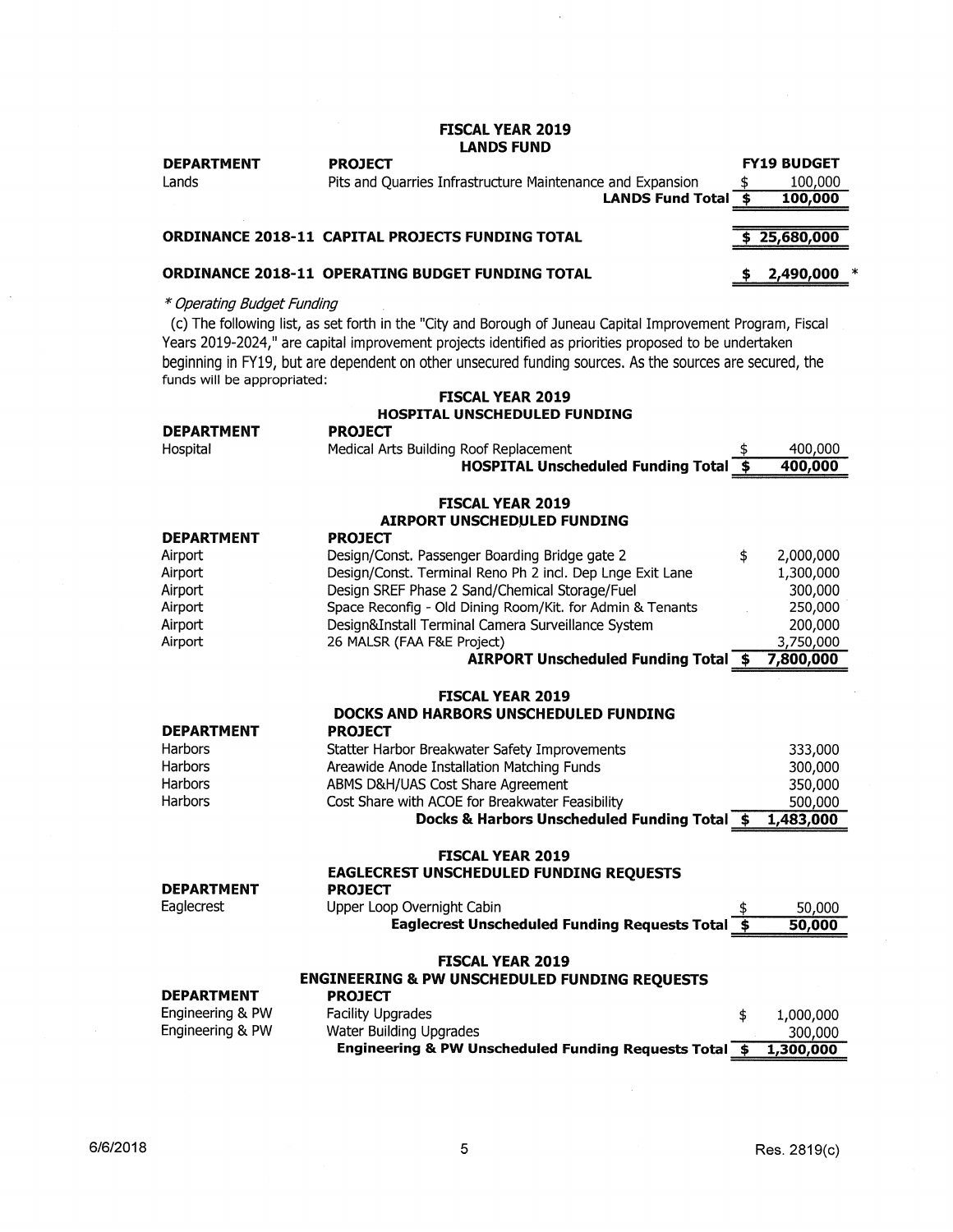**Section 2. Fiscal Year 2019 Budget.** It is the intent of the Assembly that the capital improvement project budget allocations as set forth in the FY19 pending Capital Improvements List in Section l(b), above, not already appropriated, shall become a part of the City and Borough's Fiscal Year 2019 Budget.

**Section 3. State and Federal Funding.** To the extent that a proposed CIP project, as set forth in Section 1(c), above, includes state funding, federal funding, or both, the amount of funding for that project is an estimate only, and is subject to appropriation contingent upon final funding being secured. It is the intent of the Assembly that once funding is secured, these items will be brought back to the Assembly for appropriation.

Section 4. Effective Date. This resolution shall be effective immediately upon adoption.

Adopted this 4th day of June, 2018.

II D. Koelsch

Attest

Vaurie J. Sica, Municipal Clerk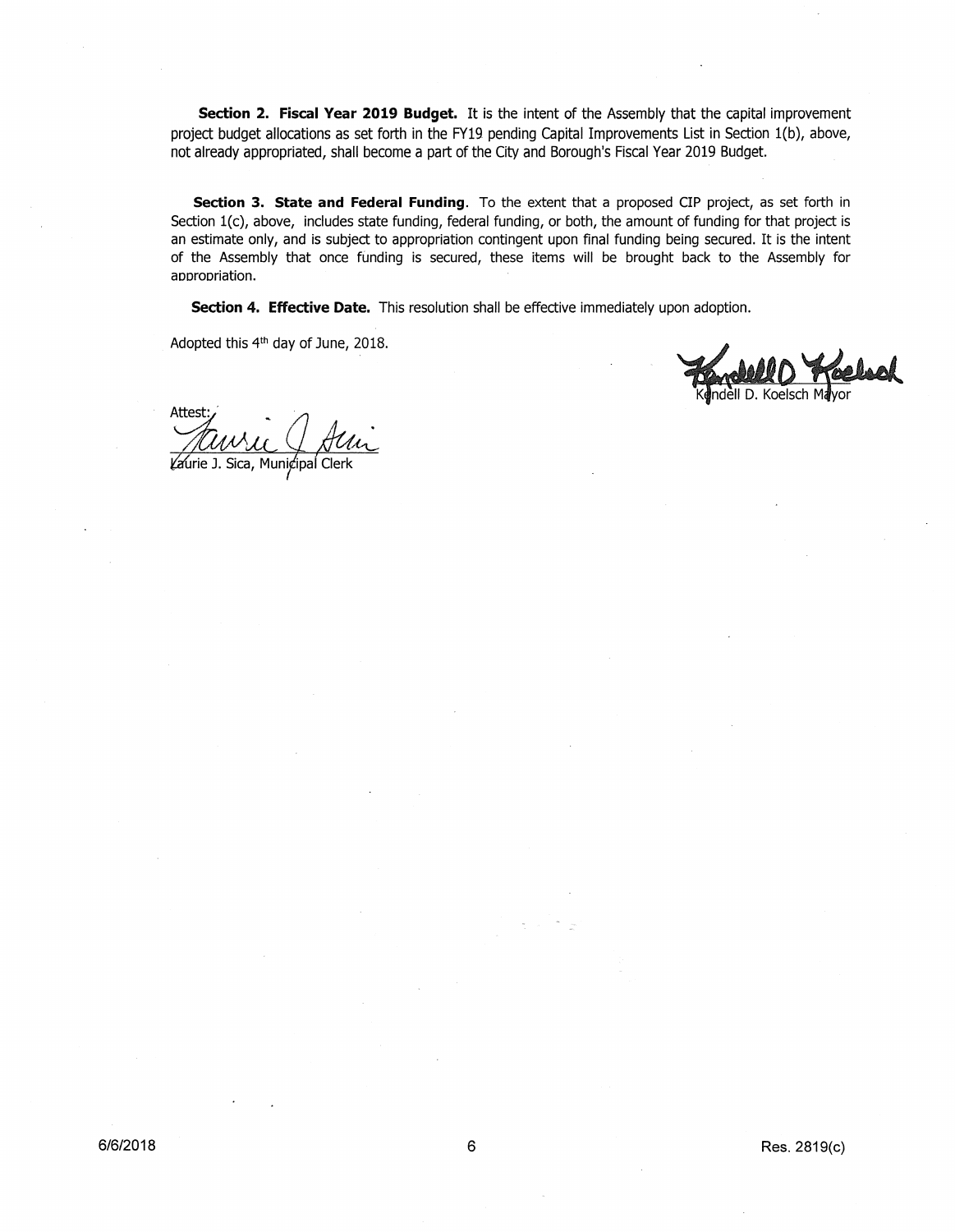| <b>Department</b>          | <b>Division</b>         | <b>Priority</b> | Project                                                 | <b>Funding Source</b>                                               | <b>Amount</b>   |
|----------------------------|-------------------------|-----------------|---------------------------------------------------------|---------------------------------------------------------------------|-----------------|
| <b>Administration</b>      | <b>Manager's Office</b> |                 |                                                         | Temporary 1% Sales Tax - 10/01/13 -<br>09/30/18                     | \$<br>400,000   |
|                            |                         | $\mathbf{1}$    | IT - Infrastructure Upgrades                            | Temporary 1% Sales Tax - 10/01/18 -<br>09/30/23                     | \$<br>400,000   |
|                            |                         | $\overline{c}$  | Vehicle & Equipment Wash Bays                           | <b>Areawide Sales Tax Priorities</b>                                | \$<br>1,150,000 |
|                            |                         | 3               | <b>Bonded Debt Service</b>                              | Temporary 1% Sales Tax - 10/01/13 -<br>09/30/18                     | \$<br>1,040,000 |
|                            |                         | 4               | <b>Budget Reserve</b>                                   | Temporary 1% Sales Tax - 10/01/13 -<br>09/30/18                     | \$<br>400,000   |
|                            |                         | 5               | Affordable Housing Fund                                 | Temporary 1% Sales Tax - 10/01/18 -<br>09/30/23                     | \$<br>400,000   |
|                            |                         | 6               | Public/Private Port Infrastructure Plan                 | Marine Passenger Fee Priorities                                     | \$<br>150,000   |
|                            |                         | $\overline{7}$  | JACC Expansion - Performing Arts Center                 | Temporary 1% Sales Tax - 10/01/13 -<br>09/30/18                     | \$<br>250,000   |
|                            |                         |                 |                                                         | <b>Administration Total Funding:</b>                                | \$<br>4,190,000 |
|                            |                         |                 |                                                         |                                                                     |                 |
| <b>Airport</b>             |                         | $\mathbf{1}$    | Design/Const. Passenger Boarding Bridge Gate 2          | <b>Airport Unscheduled Funding</b>                                  | \$<br>2,000,000 |
|                            |                         |                 | Design/Const. Terminal Reno Ph 2 Including Departure    |                                                                     |                 |
|                            |                         | $\overline{c}$  | Lounge Exit Lane                                        | <b>Airport Unscheduled Funding</b>                                  | \$<br>1,300,000 |
|                            |                         | 3               | Design SREF Phase 2 Sand/Chemical Storage/Fuel          | <b>Airport Unscheduled Funding</b>                                  | \$<br>300,000   |
|                            |                         | 4               | Space Reconfig (old dining rm/kitn) for Tenants & Admin | <b>Airport Unscheduled Funding</b>                                  | \$<br>250,000   |
|                            |                         | 5               | Design & Install Terminal Camera Surveillance System    | <b>Airport Unscheduled Funding</b>                                  | \$<br>200,000   |
|                            |                         | 6               | 26 MALSR (FAA F&E Project)                              | <b>Airport Unscheduled Funding</b><br><b>Airport Total Funding:</b> | \$<br>3,750,000 |
|                            |                         |                 |                                                         |                                                                     | \$<br>7,800,000 |
| <b>BRH</b>                 |                         | 1               | Rainforest Recovery Center Upgrades                     | Temporary 1% Sales Tax - 10/01/13 -<br>09/30/18                     | \$<br>1,800,000 |
|                            |                         | 3               | Medical Arts Building Roof Replacement                  | <b>Hospital Unscheduled Funding</b>                                 | \$<br>400,000   |
|                            |                         |                 |                                                         | <b>BRH Total Funding:</b>                                           | \$<br>2,200,000 |
|                            |                         |                 |                                                         |                                                                     |                 |
| <b>Docks &amp; Harbors</b> | <b>Docks</b>            | $\mathbf 1$     | Visitor Information Kiosk Replacement                   | Marine Passenger Fee Priorities                                     | \$<br>150,000   |
|                            |                         | $\overline{c}$  | Downtown Restrooms Construction (new)                   | Marine Passenger Fee Priorities                                     | \$<br>500,000   |
|                            |                         | 3               | Small Cruiseship Moorage Master Planning                | <b>Marine Passenger Fee Priorities</b>                              | \$<br>150,000   |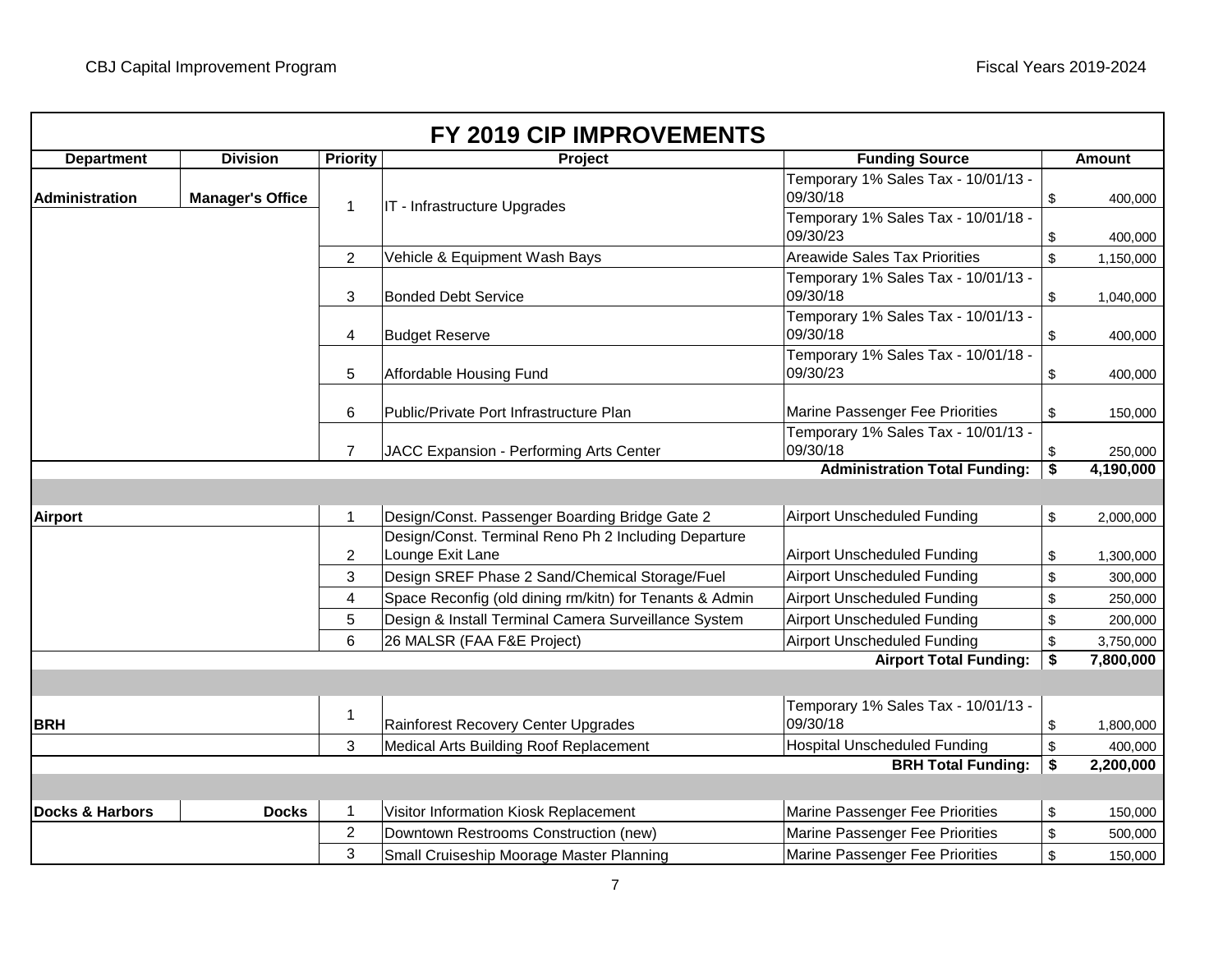|                                      |                          |                     | FY 2019 CIP IMPROVEMENTS                                                              |                                                                                     |          |                      |
|--------------------------------------|--------------------------|---------------------|---------------------------------------------------------------------------------------|-------------------------------------------------------------------------------------|----------|----------------------|
| <b>Department</b>                    | <b>Division</b>          | <b>Priority</b>     | <b>Project</b>                                                                        | <b>Funding Source</b>                                                               |          | <b>Amount</b>        |
|                                      | <b>Harbors</b>           | 1                   | Statter Harbor Breakwater Safety Improvements                                         | Docks & Harbors Unscheduled<br>Funding                                              | \$       | 333,000              |
|                                      |                          | $\overline{2}$      | Areawide Anode Installation Matching Funds                                            | Docks & Harbors Unscheduled<br>Funding                                              | \$       | 300,000              |
|                                      |                          | 3                   | <b>ABMS D&amp;H/UAS Cost Share Agreement</b>                                          | Docks & Harbors Unscheduled<br>Funding                                              | \$       | 350,000              |
|                                      |                          | 4                   | Cost Share with ACOE for Breakwater Feasibility                                       | Docks & Harbors Unscheduled<br>Funding<br><b>Docks &amp; Harbors Total Funding:</b> | \$<br>\$ | 500,000<br>2,283,000 |
|                                      |                          |                     |                                                                                       |                                                                                     |          |                      |
| <b>Eaglecrest</b>                    |                          | 1<br>$\overline{c}$ | Deferred Maintenance - Mountain Operations Improvements<br>Upper Loop Overnight Cabin | General Sales Tax Improvements<br><b>Unscheduled Funding Requests</b>               | \$<br>\$ | 275,000<br>50,000    |
|                                      |                          | 3                   | Snowmaking Pumping Station                                                            | FY19 Special 1%                                                                     | \$       | 250,000              |
|                                      |                          |                     |                                                                                       | <b>Eaglecrest Total Funding:</b>                                                    | \$       | 575,000              |
|                                      |                          |                     |                                                                                       |                                                                                     |          |                      |
| <b>Lands &amp; Resources</b>         |                          | 1                   | Pits and Quarries Infrastructure Maintenance & Expansion                              | <b>Lands Fund</b>                                                                   | \$       | 100,000              |
|                                      |                          |                     |                                                                                       | <b>Lands &amp; Resources Total Funding:</b>                                         | \$       | 100,000              |
|                                      |                          |                     |                                                                                       |                                                                                     |          |                      |
|                                      |                          |                     | Deferred Building Maintenance - Downtown Library                                      |                                                                                     |          |                      |
| Parks & Recreation Bldg. Maintenance |                          | $\mathbf{1}$        | Windows                                                                               | General Sales Tax Improvements                                                      | \$       | 175,000              |
|                                      |                          | $\overline{c}$      | Deferred Building Maintenance                                                         | Temporary 1% Sales Tax - 10/01/13 -<br>09/30/18                                     | \$       | 380,000              |
|                                      |                          |                     |                                                                                       | Temporary 1% Sales Tax - 10/01/18 -<br>09/30/23                                     | \$       | 500,000              |
|                                      |                          | 3                   | Deferred Building Maintenance - Arboretum Building Repairs 09/30/18                   | Temporary 1% Sales Tax - 10/01/13 -                                                 | \$       | 120,000              |
|                                      | <b>Parks/Rec Areas</b>   | 1                   | Park & Playground Repairs & Maintenance                                               | <b>General Sales Tax Improvements</b>                                               | \$       | 270,000              |
|                                      |                          | $\overline{2}$      | Sports Field Resurfacing & Repairs                                                    | General Sales Tax Improvements                                                      | \$       | 80,000               |
|                                      |                          |                     | Capital School Park Retaining Wall-Design & Short Term                                |                                                                                     |          |                      |
|                                      |                          | 3                   | Repairs                                                                               | General Sales Tax Improvements                                                      | \$       | 200,000              |
|                                      |                          | 4                   | Lemon Creek Park                                                                      | Temporary 1% Sales Tax - 10/01/13 -<br>09/30/18                                     | \$       | 250,000              |
|                                      |                          | 5                   | Off Highway Vehicle (OHV) Park                                                        | Temporary 1% Sales Tax - 10/01/13 -<br>09/30/18                                     | \$       | 100,000              |
|                                      | <b>Trail Maintenance</b> | $\mathbf{1}$        | Christopher Trail - Cope Park to Flume                                                | <b>Areawide Sales Tax Priorities</b>                                                | \$       | 90,000               |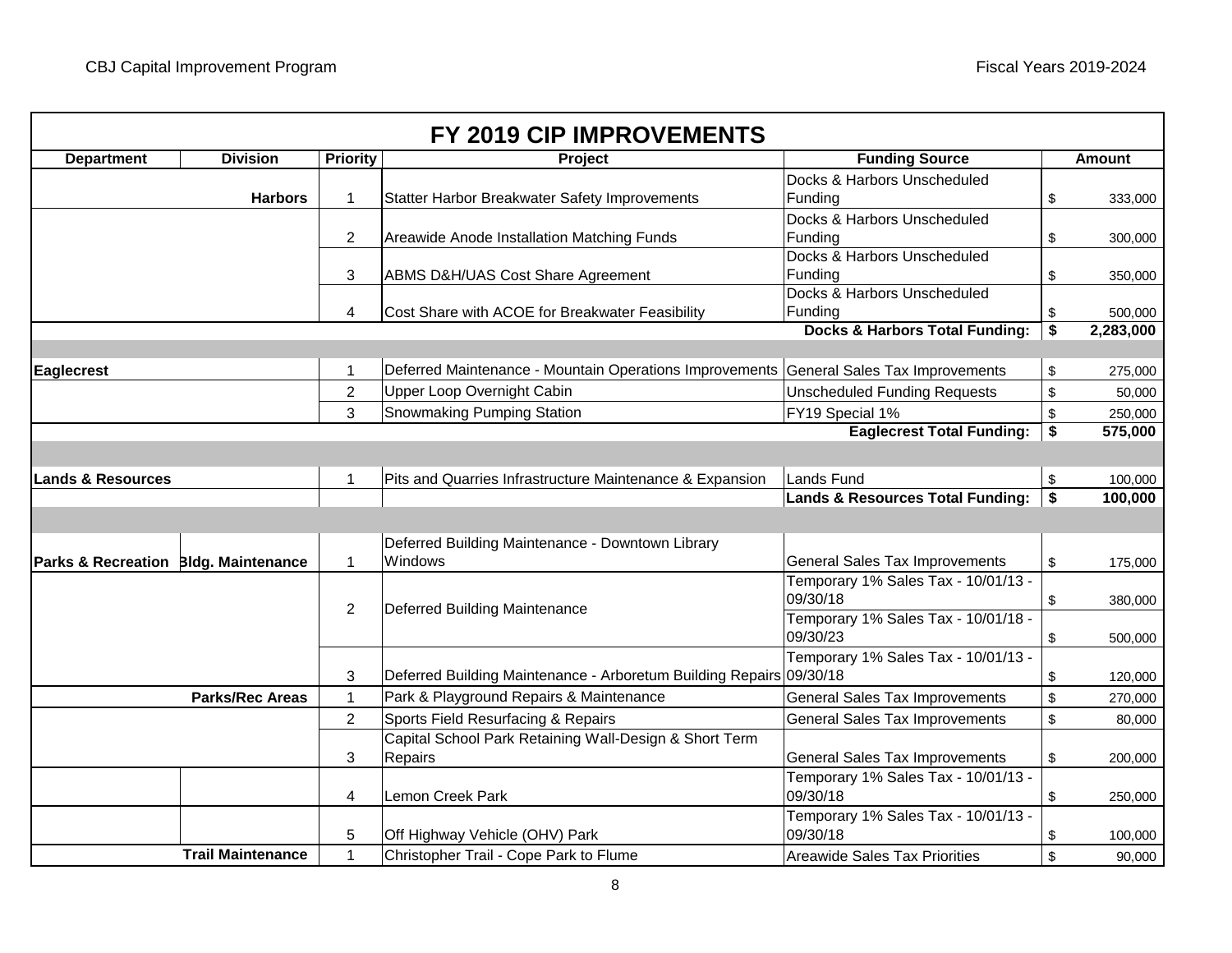|                                                |                           |                         | FY 2019 CIP IMPROVEMENTS                                                                              |                                                         |                 |
|------------------------------------------------|---------------------------|-------------------------|-------------------------------------------------------------------------------------------------------|---------------------------------------------------------|-----------------|
| <b>Department</b>                              | <b>Division</b>           | <b>Priority</b>         | <b>Project</b>                                                                                        | <b>Funding Source</b>                                   | <b>Amount</b>   |
|                                                |                           | $\overline{2}$          | Crow Hill Trail - Gast School to Crow Hill Road                                                       | <b>Areawide Sales Tax Priorities</b>                    | \$<br>20,000    |
|                                                |                           |                         |                                                                                                       | <b>Parks &amp; Recreation Department Total Funding:</b> | \$<br>2,185,000 |
|                                                |                           |                         |                                                                                                       |                                                         |                 |
| <b>Public Works and Engineering Department</b> |                           |                         |                                                                                                       |                                                         |                 |
|                                                | <b>Capital Transit</b>    | $\mathbf{1}$            | Bus Shelters/Interim Valley - Transit Center                                                          | <b>Areawide Sales Tax Priorities</b>                    | \$<br>500,000   |
|                                                | <b>Engineering</b>        | 1                       | Contract Specification & Contract Language Update                                                     | <b>Areawide Sales Tax Priorities</b>                    | \$<br>65,000    |
|                                                |                           | $\overline{2}$          | Downtown Side Streets Phase III                                                                       | Marine Passenger Fee Priorities                         | \$<br>900,000   |
|                                                |                           | 3                       | Downtown Wayfinding and Interpretive Signs                                                            | Marine Passenger Fee Priorities                         | \$<br>450,000   |
|                                                |                           | $\overline{\mathbf{4}}$ | Seawalk Major Maintenance                                                                             | Marine Passenger Fee Priorities                         | \$<br>85,000    |
|                                                |                           | 5                       | <b>Seawalk Next Phases</b>                                                                            | Marine Passenger Fee Priorities                         | \$<br>250,000   |
|                                                |                           | 6                       | EV (Electric Vehicle) Charging Infrastructure                                                         | <b>Areawide Sales Tax Priorities</b>                    | \$<br>25,000    |
|                                                |                           | $\overline{7}$          | North Douglas Crossing                                                                                | <b>Areawide Sales Tax Priorities</b>                    | \$<br>250,000   |
|                                                |                           | 8                       | New City Hall                                                                                         | <b>Areawide Sales Tax Priorities</b>                    | \$<br>150,000   |
|                                                | <b>RecycleWorks</b>       |                         | RecycleWorks Waste Diversion Program                                                                  | Temporary 1% Sales Tax - 10/01/13 -<br>09/30/18         | \$<br>200,000   |
|                                                |                           | $\mathbf{1}$            |                                                                                                       | Temporary 1% Sales Tax - 10/01/18 -<br>09/30/23         | \$<br>200,000   |
|                                                |                           | 2                       | <b>Facility Upgrades</b>                                                                              | RecycleWorks Unscheduled Funding                        | \$<br>1,000,000 |
|                                                |                           | 3                       | <b>Water Building Upgrades</b>                                                                        | RecycleWorks Unscheduled Funding                        | \$<br>300,000   |
|                                                | <b>Streets</b>            | 1                       | Pavement Management                                                                                   | <b>Areawide Sales Tax Priorities</b>                    | \$<br>1,200,000 |
|                                                |                           | $\overline{2}$          | Areawide Drainage Improvements                                                                        | <b>Areawide Sales Tax Priorities</b>                    | \$<br>250,000   |
|                                                |                           | 3                       | McGinnis Subdivision Improvements, Ph IV (Heron)                                                      | <b>Areawide Sales Tax Priorities</b>                    | \$<br>1,000,000 |
|                                                |                           | $\overline{\mathbf{4}}$ | Downtown Street Improvements Ph III                                                                   | <b>Areawide Sales Tax Priorities</b>                    | \$<br>1,100,000 |
|                                                |                           | 5                       | <b>Gold Creek Flume Repairs</b>                                                                       | <b>Areawide Sales Tax Priorities</b>                    | \$<br>300,000   |
|                                                |                           | $6\phantom{1}$          | Sidewalk & Stairway Repairs                                                                           | <b>Areawide Sales Tax Priorities</b>                    | \$<br>300,000   |
|                                                |                           | $\overline{7}$          | Birch Lane Improvements, Ph II - Mendenhall to Dogwood                                                | <b>Areawide Sales Tax Priorities</b>                    | \$<br>1,000,000 |
|                                                |                           | 8                       | Columbia and Poplar Reconstruction                                                                    | <b>Areawide Sales Tax Priorities</b>                    | \$<br>2,100,000 |
|                                                | <b>Wastewater Utility</b> | $\mathbf{1}$            | Wastewater Infrastructure Maintenance - JDTP Structural<br>Improvements (Aeration and Clarifier Roof) | Temporary 1% Sales Tax - 10/01/18 -<br>09/30/23         | \$<br>2,000,000 |
|                                                |                           |                         |                                                                                                       | Wastewater Enterprise Fund                              | \$<br>1,000,000 |
|                                                |                           | 2                       | <b>Gruening Park Pump Station Replacement</b>                                                         | Wastewater Enterprise Fund                              | \$<br>800,000   |
|                                                |                           | 3                       | Birch Lane - Mendenhall to Dogwood                                                                    | Wastewater Enterprise Fund                              | \$<br>100,000   |
|                                                |                           | 4                       | Columbia and Poplar Reconstruction                                                                    | <b>Wastewater Enterprise Fund</b>                       | \$<br>220,000   |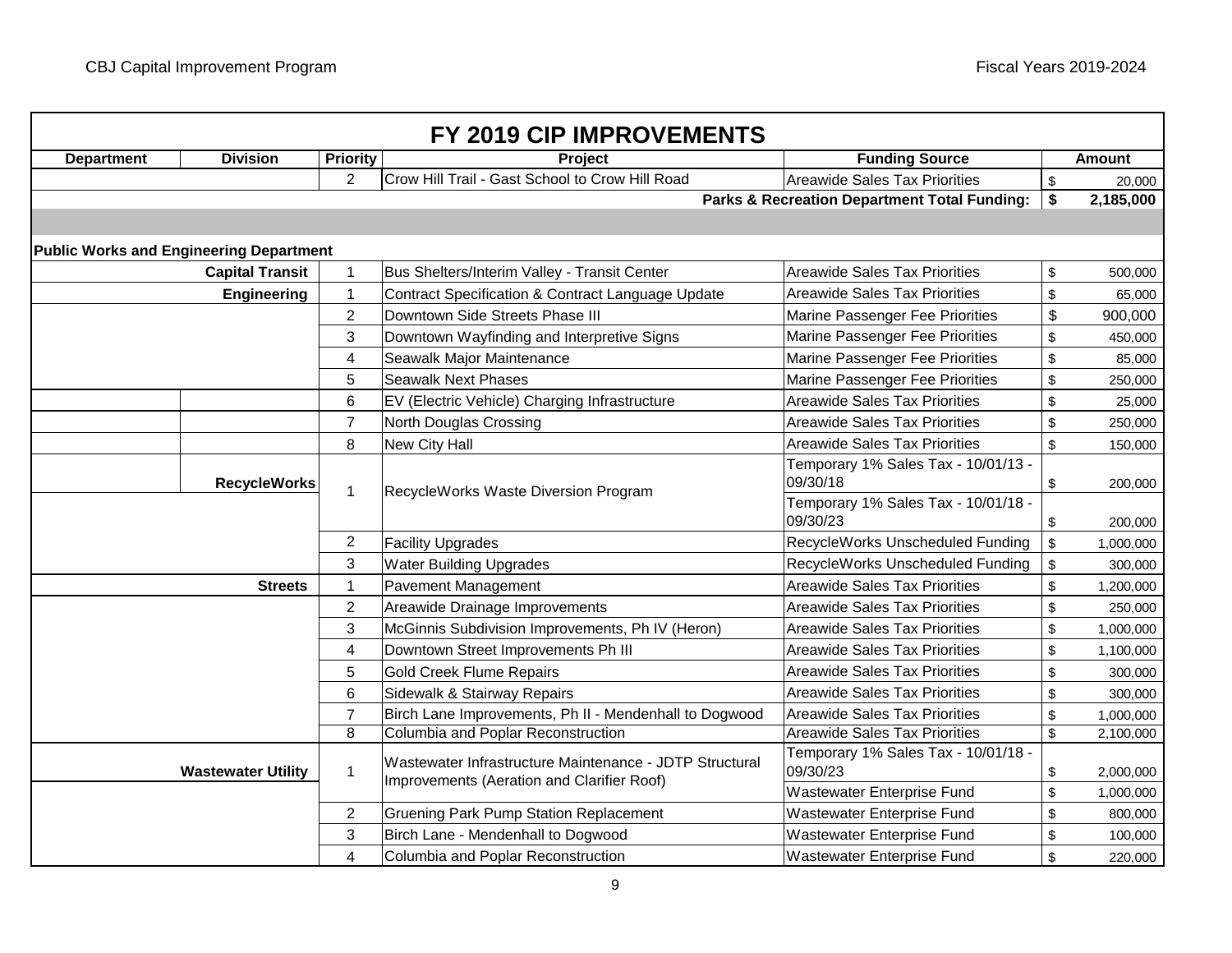| <b>Department</b> | <b>Division</b>      | <b>Priority</b> | <b>Project</b>                                          | <b>Funding Source</b>                                           |                         | <b>Amount</b> |
|-------------------|----------------------|-----------------|---------------------------------------------------------|-----------------------------------------------------------------|-------------------------|---------------|
|                   |                      | 5               | Kaiser Forcemain Replacement (Mendenhall River Erosion) | Wastewater Enterprise Fund                                      | $\sqrt[6]{\frac{1}{2}}$ | 1,000,000     |
|                   |                      |                 | Anode Replacement on Under Ocean Portion of Outer Drive |                                                                 |                         |               |
|                   |                      | 6               | <b>FM</b>                                               | Wastewater Enterprise Fund                                      | \$                      | 250,000       |
|                   |                      | $\overline{7}$  | McGinnis Subdivision, Heron Way Manhole Adjustments     | Wastewater Enterprise Fund                                      | \$                      | 15,000        |
|                   |                      | 8               | Calhoun Sewer Replacement W 8th to Gold Creek           | <b>Wastewater Enterprise Fund</b>                               | \$                      | 50,000        |
|                   |                      | 9               | JDTP Vactor Dump and Grit Handling Improvements         | Wastewater Enterprise Fund                                      | \$                      | 125,000       |
|                   |                      | 10              | JD Clarifier and Digester Tank Floor Improvements       | Wastewater Enterprise Fund                                      | \$                      | 225,000       |
|                   |                      | 11              | Pavement Management Utility Adjustments                 | <b>Wastewater Enterprise Fund</b>                               | \$                      | 20,000        |
|                   |                      | 12              | <b>ADOT Project Utility Adjustments</b>                 | Wastewater Enterprise Fund                                      | \$                      | 40,000        |
|                   | <b>Water Utility</b> |                 | Birch Lane - Mendenhall to Dogwood                      | Water Enterprise Fund                                           | \$                      | 100,000       |
|                   |                      | $\overline{2}$  | Columbia and Poplar Reconstruction                      | Water Enterprise Fund                                           | \$                      | 220,000       |
|                   |                      | 3               | Lee Street Pump Station Replacement                     | Water Enterprise Fund                                           | \$                      | 500,000       |
|                   |                      | 4               | Salmon Creek Filter Plant Upgrades (ADEC Grant Match)   | Water Enterprise Fund                                           | \$                      | 100,000       |
|                   |                      | 5               | Crow Hill and Cedar Park PS Control Updates             | <b>Water Enterprise Fund</b>                                    | \$                      | 300,000       |
|                   |                      | 6               | Pavement Management Utility Adjustments                 | <b>Water Enterprise Fund</b>                                    | \$                      | 20,000        |
|                   |                      | $\overline{7}$  | <b>ADOT Project Utility Adjustments</b>                 | <b>Water Enterprise Fund</b>                                    | $\sqrt[6]{\frac{1}{2}}$ | 45,000        |
|                   |                      |                 | Last Chance Basin Underground Fuel Tank Removal &       |                                                                 |                         |               |
|                   |                      | 8               | Reloc.                                                  | <b>Water Enterprise Fund</b>                                    | \$                      | 215,000       |
|                   |                      | 9               | Areawide Watermain Repairs                              | <b>Water Enterprise Fund</b>                                    | \$                      | 100,000       |
|                   |                      |                 |                                                         | <b>Public Works &amp; Engineering Department Total Funding:</b> | \$                      | 19,070,000    |
|                   |                      |                 |                                                         |                                                                 |                         |               |
|                   |                      |                 |                                                         | Temporary 1% Sales Tax - 10/01/18 -                             |                         |               |
| <b>Schools</b>    |                      |                 | JSD Buildings Major Maintenance / Match                 | 09/30/23                                                        | \$                      | 800,000       |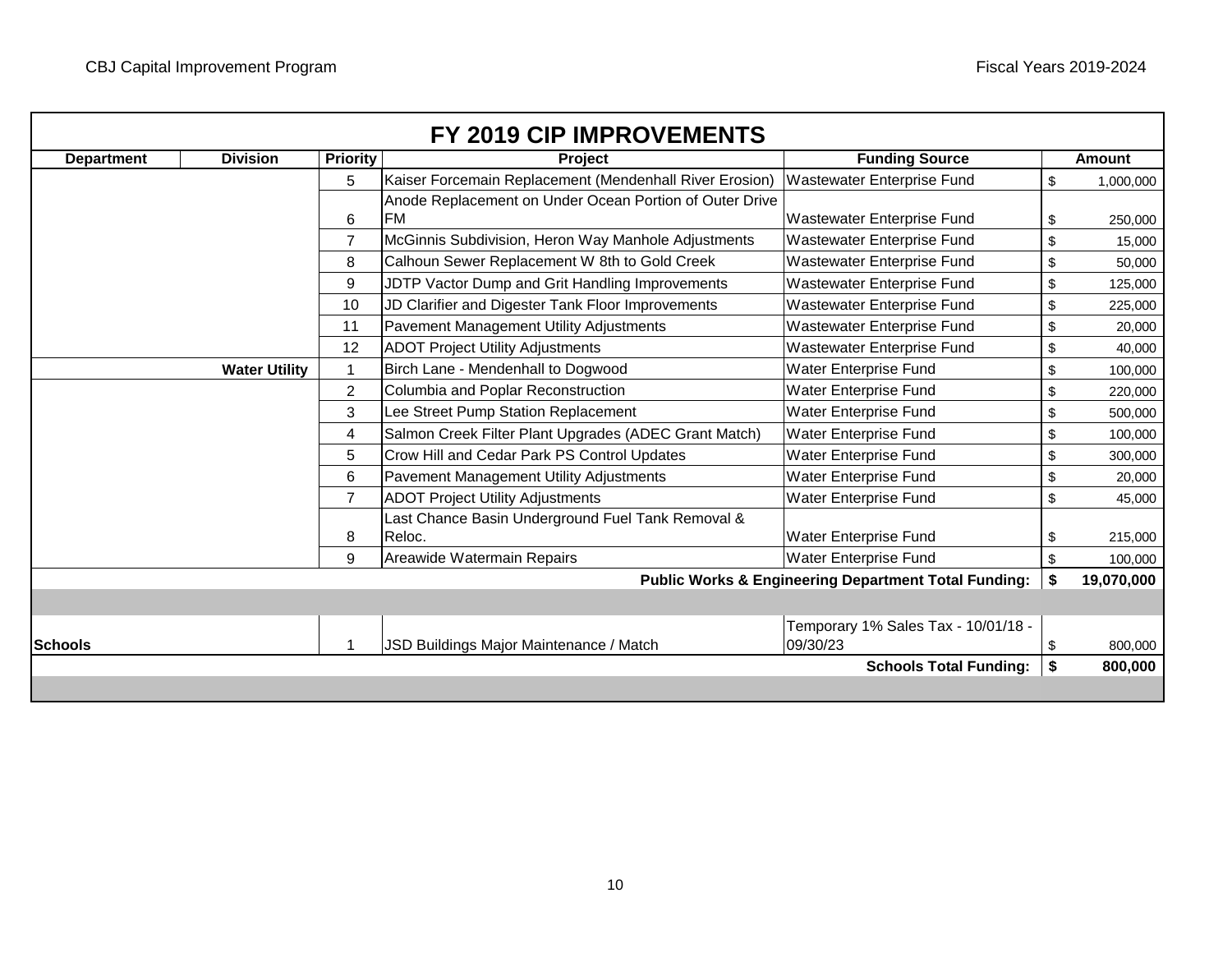# **SUMMARY OF FY 2019**

# **CAPITAL IMPROVEMENT PROJECTS FUNDING SOURCES**

| <b>FUNDING</b> |                                                    |                 |
|----------------|----------------------------------------------------|-----------------|
| <b>SOURCES</b> | <b>General Sales Tax Priorities</b>                | \$<br>1,000,000 |
|                | <b>Areawide Sales Tax Priorities</b>               | \$<br>9,100,000 |
|                | Temporary 1% Sales Tax Priorities - Voter Approved |                 |
|                | Sales 10/01/13 - 09/30/18                          | \$<br>3,790,000 |
|                | Temporary 1% Sales Tax Priorities - Voter Approved |                 |
|                | Sales 10/01/18 - 09/30/23                          | \$<br>6,100,000 |
|                | <b>Marine Passenger Fee Priorities</b>             | \$<br>2,635,000 |
|                | <b>Water Enterprise Fund</b>                       | \$<br>1,600,000 |
|                | <b>Wastewater Enterprise Fund</b>                  | \$<br>3,845,000 |
|                | Lands Fund                                         | \$<br>100,000   |
|                | <b>Hospital Unscheduled Funding</b>                | \$<br>400,000   |
|                | <b>Airport Unscheduled Funding</b>                 | \$<br>7,800,000 |
|                | Docks & Harbors Unscheduled Funding                | \$<br>1,483,000 |
|                | <b>Eaglecrest Unscheduled Funding</b>              | \$<br>50,000    |
|                | Eng. & Public Works Unscheduled Funding            | \$<br>1,300,000 |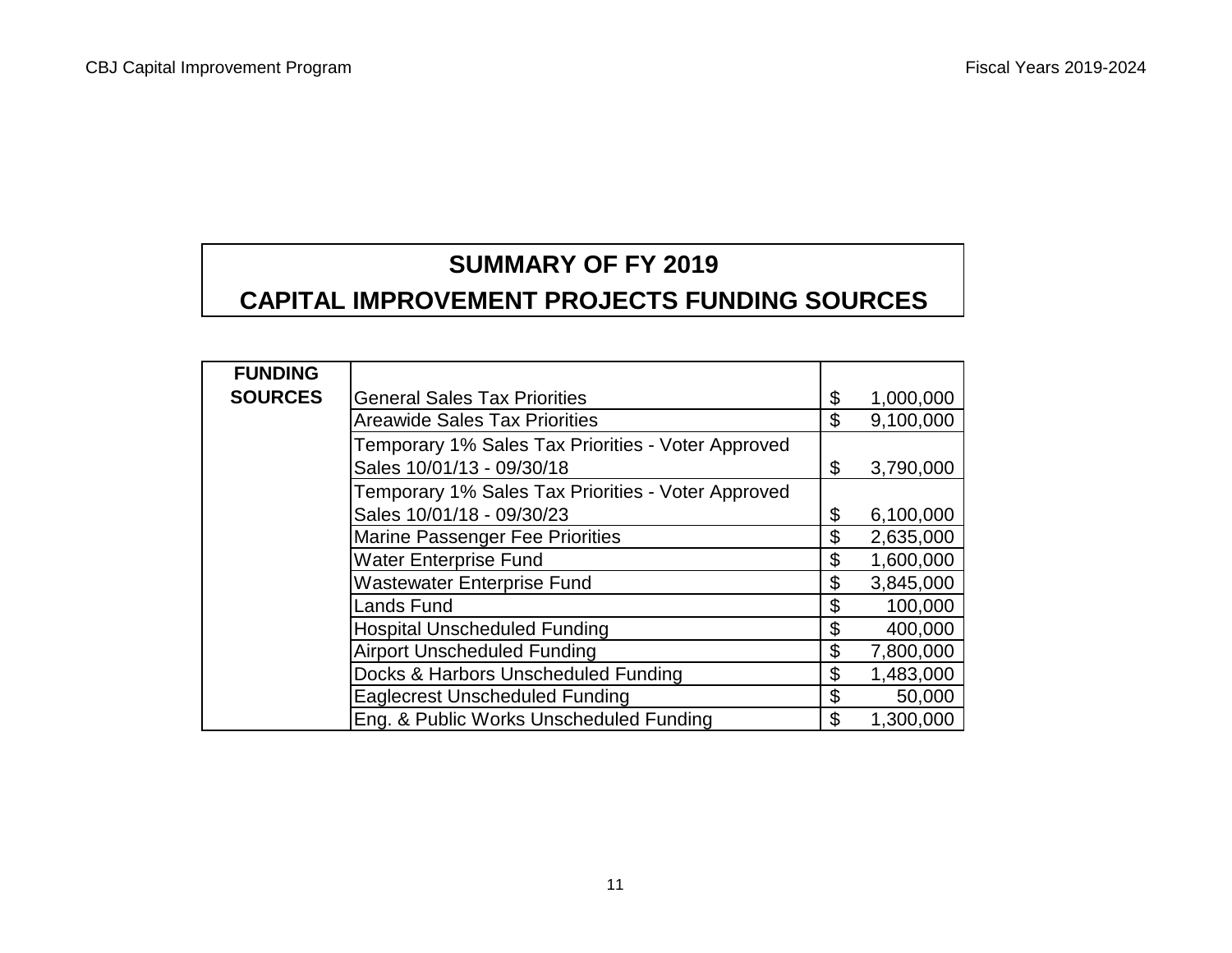# **SIX-YEAR DEPARTMENT IMPROVEMENT PLANS**

This section of the CIP shows the capital improvement plan for each CBJ department for fiscal years 2019 – 2024. The plans were submitted by the director of the department and were developed in conjunction with a governing board or committee. For example, the Docks and Harbors plan was submitted by the Port Director and developed by the Port Director and the Docks and Harbors Board.

The projects identified for 2019 are those approved by the Assembly for funding in FY 2019. Projects identified in years 2020 and 2021 will be recommended for funding in the coming fiscal years. Those projects identified for funding beyond 2021 provide a general direction of capital spending in those years, not a specific direction.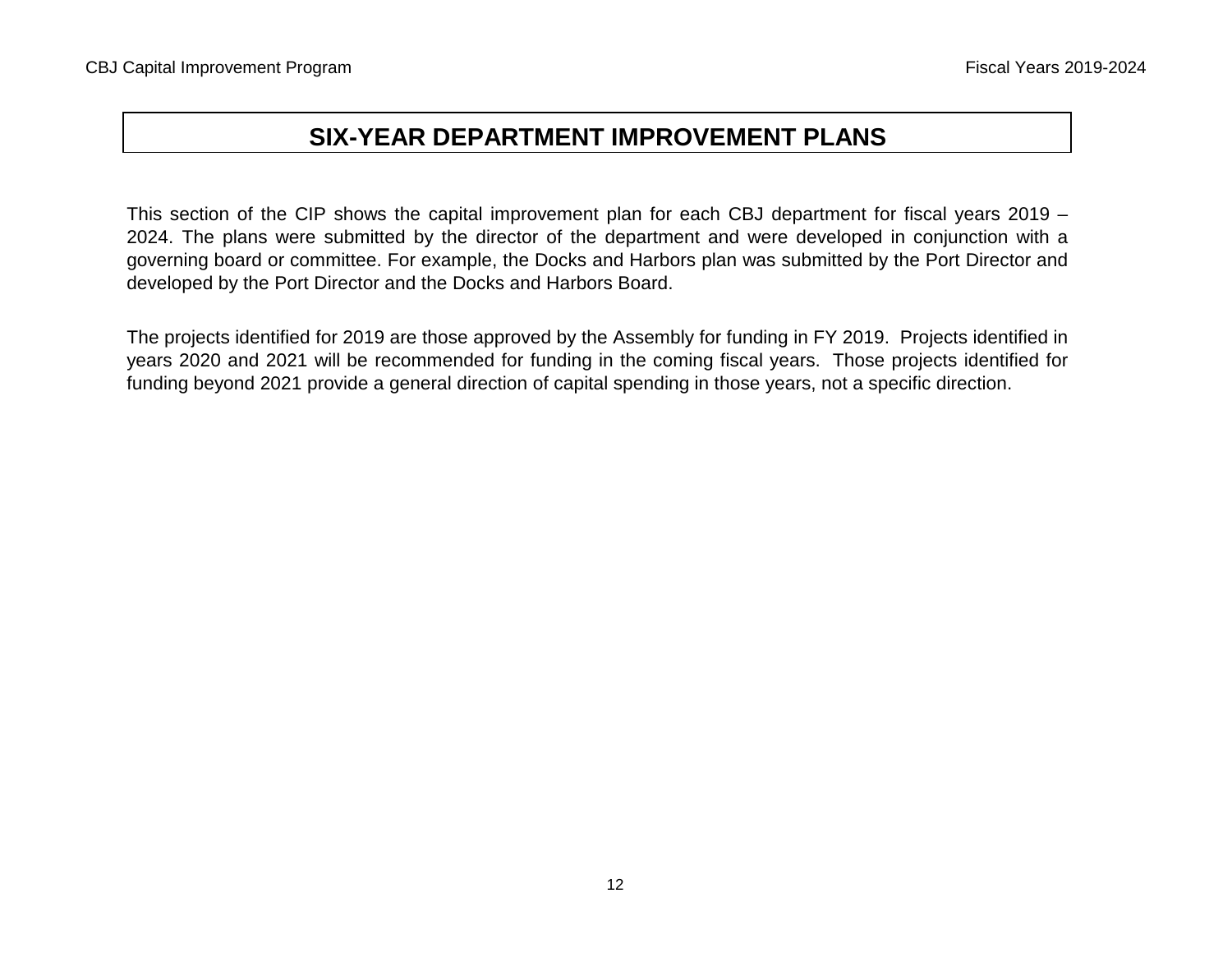## **Project Priority FY19 FY20 FY21 FY22 FY23 Future**  $|\text{T - Infrastucture Upgrades}$  1  $|\text{\$}$  800,000  $|\text{\$}$  400,000  $|\text{\$}$  400,000  $|\text{\$}$  400,000 Vehicle & Equipment Wash Bays 2 4 million 2 million 1,150,000 Bonded Debt Service 2008 2012 1 2012 1 3 3 4 3 1,040,000 Budget Reserve | 4 | \$ 400,000 | \$ 400,000 | \$ 400,000 | \$ 400,000 | \$ JACC Expansion - Performing Arts Center **5** 5 \$ 250,000 Affordable Housing Fund **6 5 100 km** 400,000 Public/Private Port Infrastructure Plan  $\begin{array}{ccc} | & 7 & | \ \text{\$} & & 150,000 \end{array}$ Willoughby Parking Structure example and the structure and the structure and the structure and the structure structure and the structure of  $\sim$  5,500,000  $\sim$  5,500,000 Landslide/Avalanche/Mass Wasting Norway Pt to South End of Gastineau Ave. 9 \$ 200,000 Composting Feasibility Study 10 (10 ) and the study of the study of the study of the study of the study of the study of the study of the study of the study of the study of the study of the study of the study of the study o Wayfinding and Gateway Signage - Auke bay 1990 and the state of the state of the state of the state of the state of the state of the state of the state of the state of the state of the state of the state of the state of th W Douglas Road Feasibility Study/Plan 12 \$ 250,000  $\textsf{\small Cordova St.}$  Alternate Access  $\begin{array}{|c|c|c|c|c|c|}\hline \textsf{\small S} & \textsf{\small S} & \textsf{\small S},000,000\hline \end{array}$ Move Riverbend Elem. Access to Dimond Park Signalized Entrance 14 \$ 1,500,000 Replace Montana Creek Bridge - (Past Rifle Range) 15 \$ 500,000 North Douglas Channel Crossing 16 \$ 90,000,000 **\$ 4,190,000 \$ 800,000 \$ 800,000 \$ 800,000 \$ 400,000 \$ 103,300,000** Design/Const. Passenger Boarding Bridge Gate 2 1 | \$ 2,000,000 Design/Const. Terminal Reno Ph 2 Including Departure Lounge Exit Lane 2 1,300,000 Design SREF Phase 2 Sand/Chemical Storage/Fuel 3 \ \ \$ 300,000 Space Reconvig (old dining rm/kitn) for Tenants & Admin 4 \$ 250,000 Design & Install Terminal Camera Surveillance System  $\begin{array}{ccc} \n\end{array}$  5  $\begin{array}{ccc} \n\end{array}$  \$ 200,000 26 MALSR (FAA F&E Project) 6 \$ 3,750,000 Const. Taxiway A Rehab  $\begin{array}{ccc} 1 & 7 & | & 7 & | & 1,000,000 \\ \hline \end{array}$ Const. Taxiway E Realignment (Geometry) 8 8 3.000,000 Const. Taxiway D-1 Relocation (RIM) 9 \$ 1,000,000 Multi-Modal Feasibility Planning 10 10 10 10 10 10 10,000 Const. Terminal Renovation, Phase II 11 11 | S 15,000,000 Replace Trash Compactors and Pads 12 | 12 | S 100,000 SREF Building Phase II Sand/Chemical Storage, Fuel 13 10 10,300,000 13 10,300,000 Passenger Terminal Parking Lot Rehab 14 \$ 3,000,000 Terminal Area (121) Apron Rehabilitation 15 \$ 3,500,000 Terminal Area (135) Apron Rehabilitation 16 \$ 6,000,000 **Administration Total: Airport SIX-YEAR DEPARTMENT IMPROVEMENT PLANS Division Administration Manager's Office**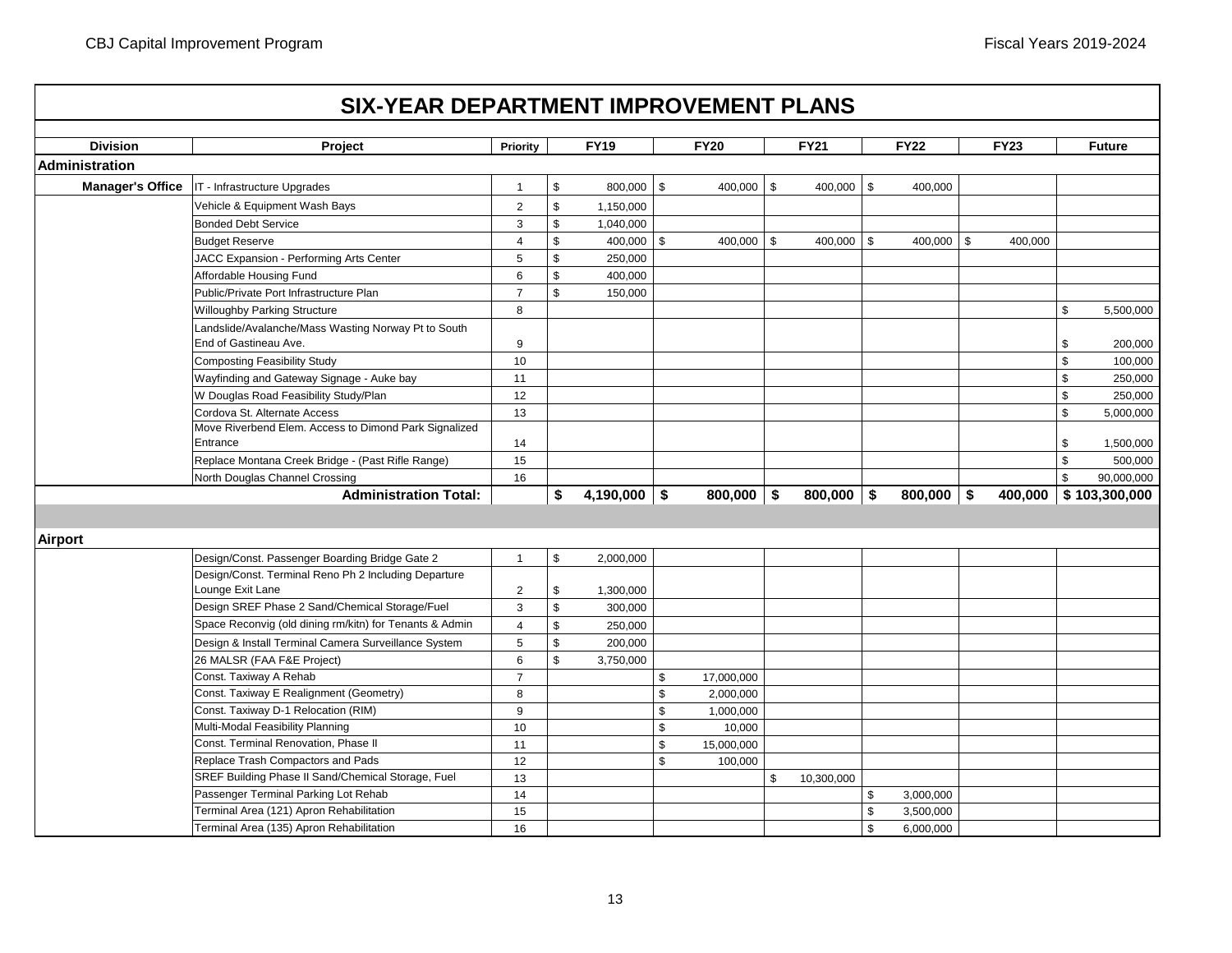| <b>Division</b> | Project                                                                         | Priority       | <b>FY19</b>     |                | <b>FY20</b> | <b>FY21</b>                                                                                       | <b>FY22</b>     | <b>FY23</b>  |                | <b>Future</b> |
|-----------------|---------------------------------------------------------------------------------|----------------|-----------------|----------------|-------------|---------------------------------------------------------------------------------------------------|-----------------|--------------|----------------|---------------|
|                 | Emergency Vehicle Access Road (EVAR) Extend                                     |                |                 |                |             |                                                                                                   |                 |              |                |               |
|                 | Design/Construction                                                             | 17             |                 |                |             |                                                                                                   | \$<br>500,000   |              |                |               |
|                 | Acquire Wetlands Access Vehicle (w/CCFR)                                        | 18             |                 |                |             |                                                                                                   | \$<br>250,000   |              |                |               |
|                 | Replace Snow Removal Equipment                                                  | 19             |                 |                |             |                                                                                                   | \$<br>5,000,000 |              |                |               |
|                 | NE Development Area Sewer Infrastructure                                        | 20             |                 |                |             |                                                                                                   | \$<br>100,000   |              |                |               |
|                 | Phase 1C SREB (remainder of maintenance shop) Non-                              |                |                 |                |             |                                                                                                   |                 |              |                |               |
|                 | <b>FAA Eligible</b>                                                             | 21             |                 |                |             |                                                                                                   | \$5,500,000     |              |                |               |
|                 | Design & Reconstruct Alex Holden Way, Cessna &                                  |                |                 |                |             |                                                                                                   |                 |              |                |               |
|                 | Renshaw                                                                         | 22             |                 |                |             |                                                                                                   |                 | \$2,200,000  |                |               |
|                 | Design & Construct Terminal Reno, Ph III (Knuckle)                              | 23             |                 |                |             |                                                                                                   |                 | \$24,000,000 |                |               |
|                 | Design/Construct Taxiway C Reconfiguration                                      | 24             |                 |                |             |                                                                                                   |                 |              |                | \$5,000,000   |
|                 | Design/Construct Safety Area Grading @ RW Shoulder and<br><b>NAVAIDs (2025)</b> | 25             |                 |                |             |                                                                                                   |                 |              | \$             | 3,300,000     |
|                 | Design/Construct Conversion of Runway 8/26 to 9/27 -<br><b>MAGVAR (2025)</b>    | 26             |                 |                |             |                                                                                                   |                 |              | \$             | 200,000       |
|                 | Reconstruct West GA Taxi Lanes (2026)                                           | 27             |                 |                |             |                                                                                                   |                 |              | \$             | 2,500,000     |
|                 | Reconstruct West Tiedown Apron (2026)                                           | 28             |                 |                |             |                                                                                                   |                 |              | $\mathfrak s$  | 3,000,000     |
|                 | Replace ARFF Truck (2026)                                                       | 29             |                 |                |             |                                                                                                   |                 |              | \$             | 1,000,000     |
|                 | Reconstruct East GA Taxi Lanes (2027)                                           | 30             |                 |                |             |                                                                                                   |                 |              | \$             | 2,000,000     |
|                 | Reconstruct East Tiedown Apron (2027)                                           | 31             |                 |                |             |                                                                                                   |                 |              | $$\mathbb{S}$$ | 3,000,000     |
|                 | Reconstruct E-1 Ramp (2027)                                                     | 32             |                 |                |             |                                                                                                   |                 |              | $\mathfrak s$  | 5,500,000     |
|                 | Terminal Expansion Planning - Baggage, Departure Lounge                         | 33             |                 |                |             |                                                                                                   |                 |              | \$             | 600,000       |
|                 | Parking Garage                                                                  | 34             |                 |                |             |                                                                                                   |                 |              | $\,$           | 20,000,000    |
|                 | Snow Removal Equipment Acquisition                                              | 35             |                 |                |             |                                                                                                   |                 |              | \$             | 5,000,000     |
|                 | <b>ARFF Truck Replacement</b>                                                   | 36             |                 |                |             |                                                                                                   |                 |              | $\mathfrak s$  | 1,000,000     |
|                 | Demolish (old) Sand/Chem Facility                                               | 37             |                 |                |             |                                                                                                   |                 |              | $\mathfrak s$  | 300,000       |
|                 | Terminal Infrastructure Replacement                                             | 38             |                 |                |             |                                                                                                   |                 |              | $\mathfrak s$  | 5,000,000     |
|                 | Airport Master Plan Update                                                      | 39             |                 |                |             |                                                                                                   |                 |              | $\,$           | 1,200,000     |
|                 | Relocate/Construct FAA ATCT                                                     | 40             |                 |                |             |                                                                                                   |                 |              | \$             | 50,000,000    |
|                 | <b>Terminal Expansion Construction</b>                                          | 41             |                 |                |             |                                                                                                   |                 |              | $\,$           | 10,000,000    |
|                 | Landside Access Roads Pavement Rehab                                            | 42             |                 |                |             |                                                                                                   |                 |              | TBD            |               |
|                 | Airfield Pavement Rehab                                                         | 43             |                 |                |             |                                                                                                   |                 |              | <b>TBD</b>     |               |
|                 | Civil Air Patrol Hangar Relocation                                              | 44             |                 |                |             |                                                                                                   |                 |              | <b>TBD</b>     |               |
|                 | Fish & Wildlife Service Hangar Relocations                                      | 45             |                 |                |             |                                                                                                   |                 |              | <b>TBD</b>     |               |
|                 | <b>Airport Total:</b>                                                           |                | \$              |                |             | 7,800,000 $\vert$ \$ 35,110,000 $\vert$ \$ 10,300,000 $\vert$ \$ 23,850,000 $\vert$ \$ 26,200,000 |                 |              | \$118,600,000  |               |
|                 |                                                                                 |                |                 |                |             |                                                                                                   |                 |              |                |               |
|                 |                                                                                 |                |                 |                |             |                                                                                                   |                 |              |                |               |
|                 | Rainforest Recovery Center Upgrades                                             | $\overline{1}$ | \$<br>1,800,000 |                |             |                                                                                                   |                 |              |                |               |
|                 | Medical Arts Building Roof Replacement                                          | 2              | \$<br>400,000   |                |             |                                                                                                   |                 |              |                |               |
|                 | Asphalt Replacement Drive From Admin to JMC                                     | 3              |                 | $\mathfrak s$  | 500,000     |                                                                                                   |                 |              |                |               |
|                 | <b>RRC Remodel</b>                                                              | $\overline{4}$ |                 | $$\mathbb{S}$$ | 2,500,000   |                                                                                                   |                 |              |                |               |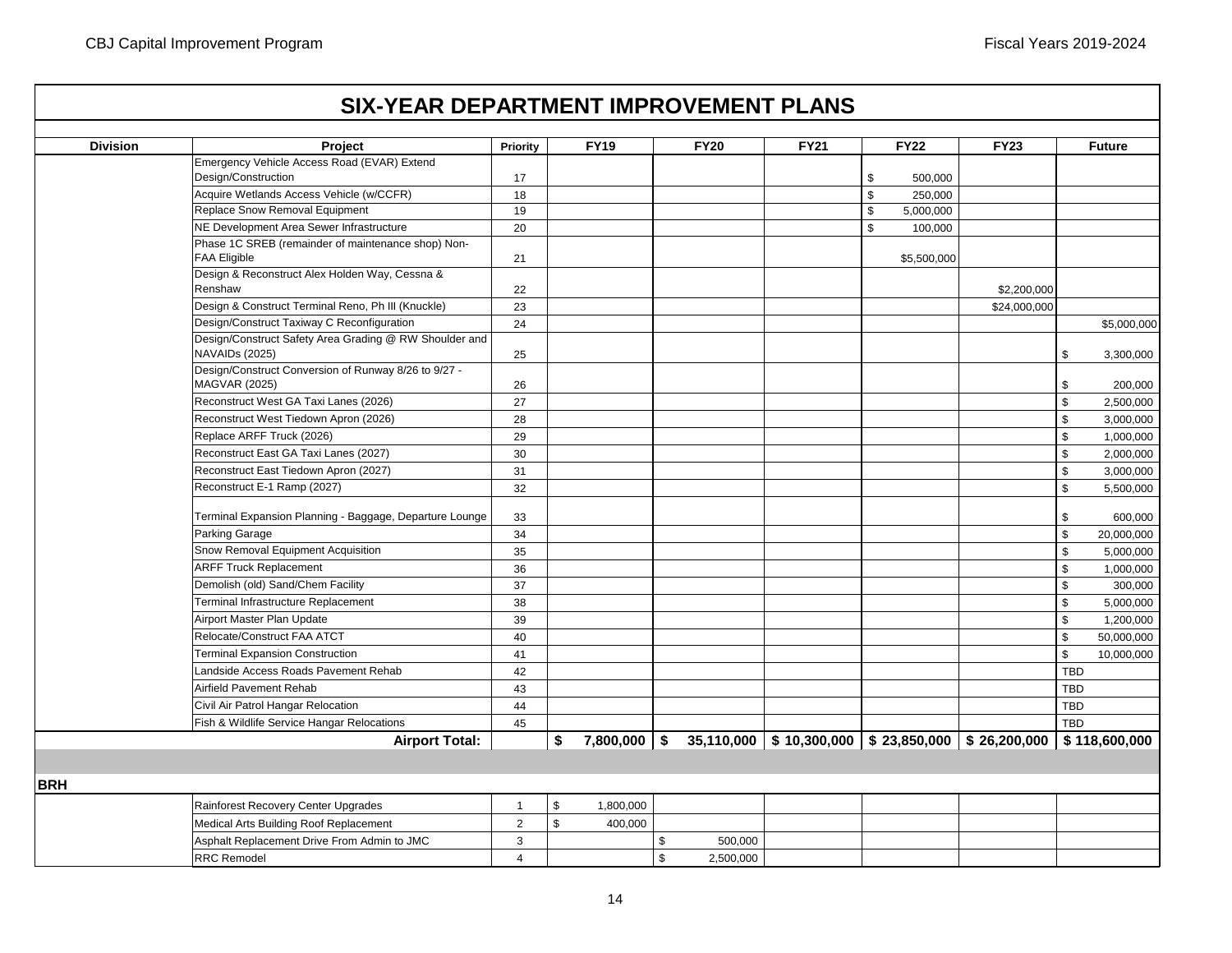|                       | <b>SIX-YEAR DEPARTMENT IMPROVEMENT PLANS</b>                               |                |    |                |                |                |             |                |                      |                      |              |               |
|-----------------------|----------------------------------------------------------------------------|----------------|----|----------------|----------------|----------------|-------------|----------------|----------------------|----------------------|--------------|---------------|
| <b>Division</b>       | Project                                                                    | Priority       |    | <b>FY19</b>    |                | <b>FY20</b>    | <b>FY21</b> |                | <b>FY22</b>          | <b>FY23</b>          |              | <b>Future</b> |
|                       | Parking Ramp (200 places)                                                  | 5              |    |                |                |                |             |                |                      |                      | \$           | 4,000,000     |
|                       | Operating Room Renovation                                                  | 6              |    |                |                |                |             |                |                      |                      | $\,$         | 16,500,000    |
|                       | <b>Information Services Facility with Generator</b>                        | $\overline{7}$ |    |                |                |                |             |                |                      |                      | \$           | 2,000,000     |
|                       | <b>BOPS Replacement</b>                                                    | 8              |    |                |                |                |             |                |                      |                      | \$           | 9,000,000     |
|                       | Remodel Laboratory (5000 sq. ft.)                                          | 9              |    |                |                |                |             |                |                      |                      | \$           | 3,750,000     |
|                       | Child & Adolescent Mental Health Unit                                      | 10             |    |                |                |                |             |                |                      |                      | \$           | 23,125,000    |
|                       | Maintenance Building for Equipment                                         | 11             |    |                |                |                |             |                |                      |                      | \$           | 750,000       |
|                       | Oxygen Tank (Bulk) Storage                                                 | 12             |    |                |                |                |             |                |                      |                      | \$           | 500,000       |
|                       | Relocate & Remodel Biomed, Dietary, Laundry, Materials<br>Management Bldg. | 13             |    |                |                |                |             |                |                      |                      | \$           | 2,500,000     |
|                       | Pharmacy Remodel to Comply with UPC 500                                    | 14             |    |                |                |                |             |                |                      |                      | \$           | 400,000       |
|                       | <b>BRH Total:</b>                                                          |                | \$ | $2,200,000$ \$ |                | $3,000,000$ \$ |             | $\blacksquare$ | \$<br>$\blacksquare$ | \$<br>$\blacksquare$ |              | \$62,525,000  |
|                       |                                                                            |                |    |                |                |                |             |                |                      |                      |              |               |
| Docks & Harbors       |                                                                            |                |    |                |                |                |             |                |                      |                      |              |               |
| <b>Docks</b>          | Visitor Information Kiosk Replacement - Const.                             | $\mathbf{1}$   | \$ | 150,000        |                |                |             |                |                      |                      |              |               |
|                       | Downtown Restrooms - Construction                                          | 2              | \$ | 500,000        |                |                |             |                |                      |                      |              |               |
|                       | Small Cruise Ship Moorage Master Planning                                  | $\mathbf{3}$   | \$ | 150,000        |                |                |             |                |                      |                      |              |               |
|                       | Archipelago Property (Acquisition/Development)                             | $\overline{4}$ |    |                |                |                |             |                |                      |                      | \$           | 5,750,000     |
|                       | Marine Park Sheet Pile Coating - Phase III of III                          | 5              |    |                | \$             | 500.000        |             |                |                      |                      |              |               |
|                       | <b>Security Checkpoint Shelters</b>                                        | 6              |    |                | \$             | 300,000        |             |                |                      |                      |              |               |
|                       | Shore Power at Cruise Ship Berths                                          | $\overline{7}$ |    |                |                |                |             |                |                      |                      | \$           | 25,800,000    |
|                       | <b>Docks Total:</b>                                                        |                | \$ | $800,000$ \$   |                | $800,000$ \$   |             | $\sim$         | \$<br>$\sim$         | \$                   | \$<br>$\sim$ | 31,550,000    |
| <b>Harbors</b>        | Statter Breakwater Safety Improvements                                     | $\mathbf{1}$   | \$ | 333,000        |                |                |             |                |                      |                      |              |               |
|                       | Area Wide Anode Installation Matching Funds                                | $\overline{2}$ | \$ | 300,000        |                |                |             |                |                      |                      |              |               |
|                       | ABMS D&H/UAS Cost Share Agreement                                          | $\mathbf{3}$   | \$ | 350,000        |                |                |             |                |                      |                      |              |               |
|                       | Cost Share w/ACOE for Breakwater Feasibility                               | $\overline{4}$ | \$ | 500,000        |                |                |             |                |                      |                      |              |               |
|                       | Aurora Harbor Rebuild-Phase III                                            | 5              |    |                | \$             | 7,000,000      |             |                |                      |                      |              |               |
|                       | Amalga Harbor Fish Cleaning Float                                          | 6              |    |                | $\,$           | 300,000        |             |                |                      |                      |              |               |
|                       | Auke Bay Net Repair Float                                                  | $\overline{7}$ |    |                | $\,$           | 300,000        |             |                |                      |                      |              |               |
|                       | Aurora Harbor Dredging                                                     | 8              |    |                | \$             | 350,000        |             |                |                      |                      |              |               |
|                       | Wayside Float Maintenance Dredging                                         | 9              |    |                | $$\mathbb{S}$$ | 350,000        |             |                |                      |                      |              |               |
|                       | Aurora Harbormaster Building and Shop                                      | 10             |    |                |                |                |             |                |                      |                      | \$           | 3,000,000     |
|                       | Douglas Harbor Uplands Improvements                                        | 11             |    |                |                |                |             |                |                      |                      | \$           | 2,000,000     |
|                       | North Douglas Boat Ramp Improvements                                       | 12             |    |                |                |                |             |                |                      |                      | \$           | 1,000,000     |
|                       | Juneau Fisheries Terminal Development                                      | 13             |    |                |                |                |             |                |                      |                      | \$           | 10,000,000    |
|                       | Fish Sales Facility/Seaplane Float                                         |                |    |                |                |                |             |                |                      |                      | \$           | 1,000,000     |
|                       | Marine Services Center                                                     |                |    |                |                |                |             |                |                      |                      | $\,$         | 10,000,000    |
|                       | 15<br>Taku Harbor Stockade Point Float Replacement<br>16                   |                |    |                |                |                |             |                |                      |                      | \$           | 300,000       |
| <b>Harbors Total:</b> |                                                                            |                | \$ | $1,483,000$ \$ |                | $8,300,000$ \$ |             | $\sim$         | \$                   | \$                   | \$<br>$\sim$ | 27,300,000    |
|                       | <b>Docks &amp; Harbors Total:</b>                                          |                |    | 2,283,000      | \$             | $9,100,000$ \$ |             | $\sim$         | \$<br>$\blacksquare$ | \$<br>$\blacksquare$ | \$           | 58,850,000    |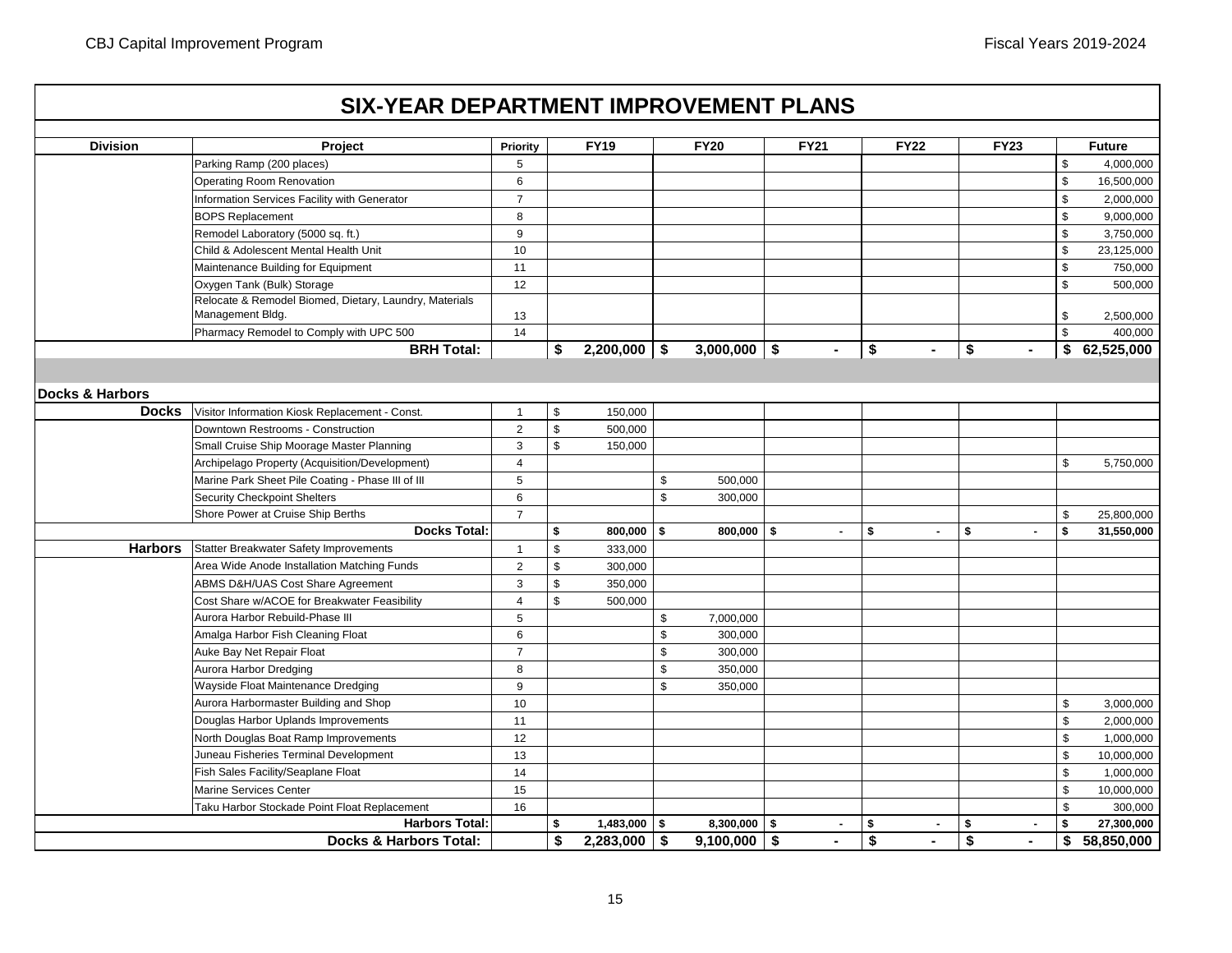| <b>Division</b><br>Project<br><b>Priority</b>                                 |              | <b>FY19</b>        |                 |                   |              |            |              |               |                  |
|-------------------------------------------------------------------------------|--------------|--------------------|-----------------|-------------------|--------------|------------|--------------|---------------|------------------|
|                                                                               |              |                    | <b>FY20</b>     | <b>FY21</b>       | <b>FY22</b>  |            | <b>FY23</b>  |               | <b>Future</b>    |
|                                                                               |              |                    |                 |                   |              |            |              |               |                  |
| <b>Eaglecrest Ski Area</b>                                                    |              |                    |                 |                   |              |            |              |               |                  |
| Deferred Maintenance - Mountain Operations<br>Improvements:                   |              |                    |                 |                   |              |            |              |               |                  |
| Lodge Maintenance/Improvements<br>$\overline{1}$                              | \$           | $100,000$ \$       | $100,000$ \$    | 100,000 \$        | 100,000      | \$         | $100,000$ \$ |               | 100,000          |
| Lift Operations - Misc Lift Parts<br>$\overline{2}$                           | $\mathbb{S}$ | 15,000             |                 | \$<br>15,000      |              | \$         | 15,000       |               |                  |
| 3<br>Mountain Operations - Trail Conditioning                                 | \$           | 65,000             |                 | \$<br>10,000      |              | \$         | 15,000       |               |                  |
| Mountain Operations - Hiking Trails<br>4                                      | \$           | $15,000$ \$        | 15,000          | \$<br>$15,000$ \$ | 15,000       | \$         | $15,000$ \$  |               | 15,000           |
| Mountain Operations - Trail Maintenance<br>5                                  | \$           | $30,000$ \$        | 30,000          | \$<br>$30,000$ \$ | 30,000       | \$         | $30,000$ \$  |               | 30,000           |
| Mountain Operations - Snowmaking & Water Line<br>Replacement/Improvement<br>6 | \$           | $40,000$ \$        | 40,000          |                   | \$<br>40,000 |            |              | \$            | 40,000           |
| Lift Operations - Black Bear Motor<br>$\overline{7}$                          | \$           | $10,000$ \$        | 35,000          |                   | \$<br>60,000 | \$         | 90,000       |               |                  |
| Upper Loop Overnight & Day Use Cabin (Grant Request)<br>8                     | \$           | 50,000             |                 |                   |              |            |              |               |                  |
| Snowmaking Pumping Station (Grant Request)<br>9                               | \$           | 250,000            |                 |                   |              |            |              |               |                  |
| Mountain Operations - Caretaker Shack<br>10                                   |              |                    | \$<br>50,000    |                   | \$<br>30,000 |            |              |               |                  |
| Mountain Operations - Nordic Improvements<br>11                               |              |                    | \$<br>40,000 \$ | 30,000            |              |            |              | \$            | 60,000           |
| Mountain Operations - Septic System Upgrades<br>12                            |              |                    | \$<br>40,000    |                   |              |            |              |               |                  |
| Lift Operations - Magic Carpet<br>13                                          |              |                    |                 |                   | \$<br>25,000 | \$         | 35,000       |               |                  |
| <b>Generator Building Repairs</b><br>14                                       |              |                    |                 | \$<br>100,000     |              |            |              |               |                  |
| Eaglecrest Ski Area Total:                                                    |              | $575,000$ \$<br>\$ | $350,000$ \$    | $300,000$ \$      | 300,000      | $\sqrt{2}$ | $300,000$ \$ |               | 245,000          |
|                                                                               |              |                    |                 |                   |              |            |              |               |                  |
| Fire                                                                          |              |                    |                 |                   |              |            |              |               |                  |
| Replace Juneau Station SCBA Compressor<br>$\mathbf{1}$                        |              |                    |                 |                   |              |            |              | \$            | 85,000           |
| 2<br>Air Intake Relocation at Glacier Fire Station                            |              |                    |                 |                   |              |            |              |               |                  |
| $\mathbf{3}$<br>Replace & Renovate Burn Pits at Fire Training Center          |              |                    |                 |                   |              |            |              | \$            | 1,200,000        |
| $\overline{4}$<br>Apparatus Door Replacement at Juneau Station                |              |                    |                 |                   |              |            |              | $\,$          | 250,000          |
| Juneau Station Kitchen Counter & Appliance Replacement<br>$5\phantom{.0}$     |              |                    |                 |                   |              |            |              | \$            | 20,000           |
| $\,6\,$<br>Door Replacement at Glacier Station                                |              |                    |                 |                   |              |            |              | $\mathfrak s$ | 250,000          |
| Addition to Auke Bay Station for Live-in Quarters & Training                  |              |                    |                 |                   |              |            |              |               |                  |
| Rooms<br>$\overline{7}$                                                       |              |                    |                 |                   |              |            |              | \$            | 1,200,000        |
| 8<br>Fire Department Master Plan                                              |              |                    |                 |                   |              |            |              | $\mathfrak s$ | 75,000           |
| 9<br><b>Platform Ladder Truck</b>                                             |              |                    |                 |                   |              |            |              | $\mathfrak s$ | 1,400,000        |
| <b>SCBA Airpak Replacement</b><br>10                                          |              |                    |                 |                   |              |            |              | $\,$          | 773,900          |
| New Roof & Siding At Glacier Fire Station<br>11                               |              |                    |                 |                   |              |            |              | \$            | 1,550,000        |
| Lemon Creek Fire Station Design<br>12                                         |              |                    |                 |                   |              |            |              | $\,$          | 950,000          |
| Hagevig Regional Training Center Improvements<br>13                           |              |                    |                 |                   |              |            |              | $\,$          | 1,500,000        |
| Lemon Creek Fire Station Construction & Permits<br>14                         |              |                    |                 |                   |              |            |              | \$            | 12,000,000       |
| Millennium Door Security System Expansion                                     |              |                    |                 |                   |              |            |              | $\,$          |                  |
| 15<br>Douglas Fire Station Renovation<br>16                                   |              |                    |                 |                   |              |            |              | $\mathbb{S}$  | 65,000<br>75,000 |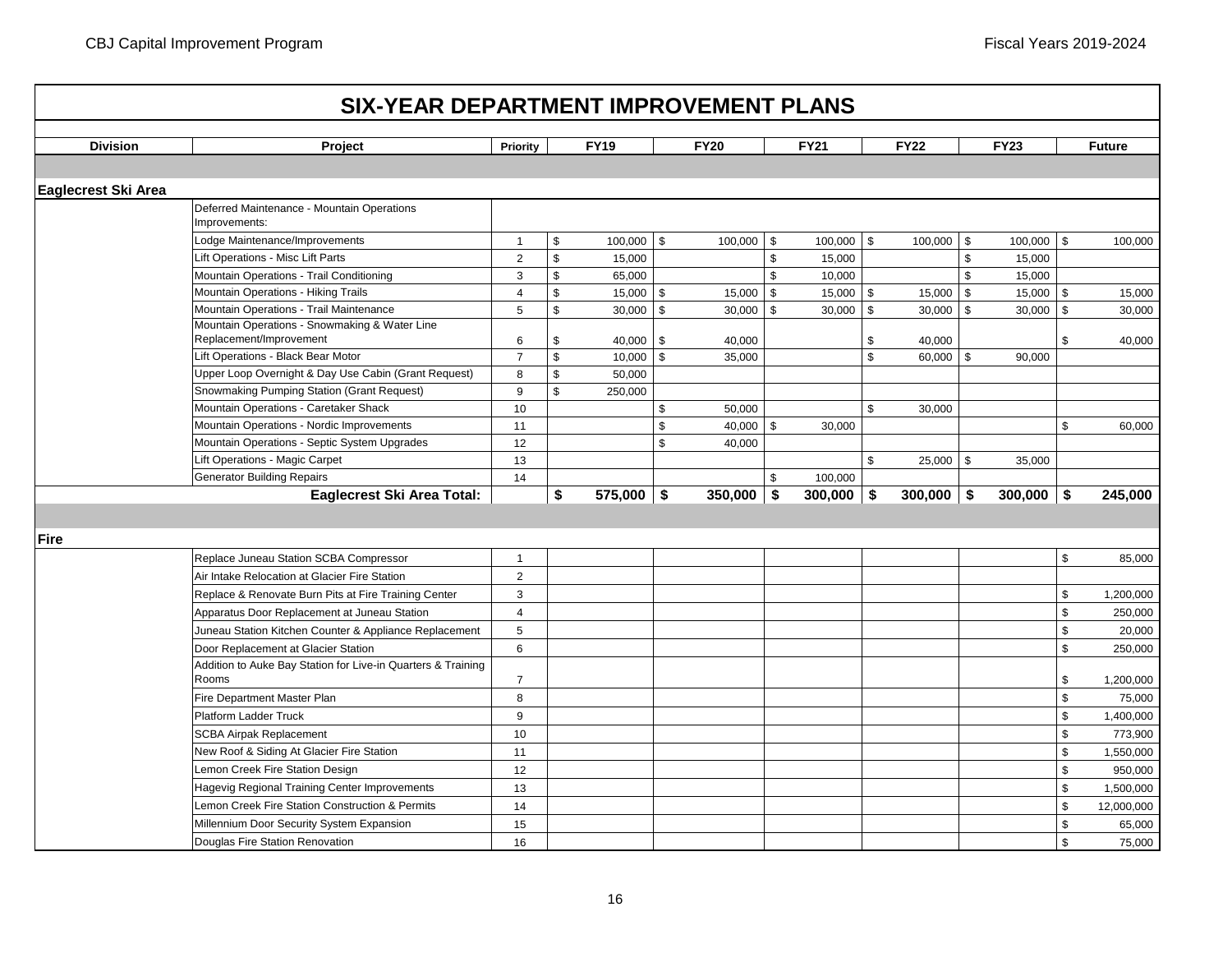|                               | <b>SIX-YEAR DEPARTMENT IMPROVEMENT PLANS</b>             |                |                |                |               |                  |                      |            |                |      |                |            |               |
|-------------------------------|----------------------------------------------------------|----------------|----------------|----------------|---------------|------------------|----------------------|------------|----------------|------|----------------|------------|---------------|
| <b>Division</b>               | <b>Project</b>                                           | Priority       |                | <b>FY19</b>    |               | <b>FY20</b>      | <b>FY21</b>          |            | <b>FY22</b>    |      | <b>FY23</b>    |            | <b>Future</b> |
|                               | Station Alerting System for Volunteer Stations           | 17             |                |                |               |                  |                      |            |                |      |                | \$         | 120,000       |
|                               | Glacier Station Classroom Technology Upgrade             | 18             |                |                |               |                  |                      |            |                |      |                | \$         | 65,000        |
|                               | <b>Fire Department Total:</b>                            |                | \$             |                | \$            |                  | \$                   | \$         |                | \$   |                | \$         | 21,578,900    |
|                               |                                                          |                |                |                |               |                  |                      |            |                |      |                |            |               |
| <b>Lands &amp; Resources</b>  |                                                          |                |                |                |               |                  |                      |            |                |      |                |            |               |
|                               | Pits and Quarries Infrastructure Maintenance & Expansion | $\mathbf{1}$   | $\mathfrak{s}$ | $100,000$ \$   |               | 100.000          | \$<br>150,000        | $\sqrt{3}$ | 150,000        | \$   | $150,000$ \$   |            | 150,000       |
|                               | Stabler Quarry Infrastructure & Expansion                | 2              |                |                |               |                  |                      | \$         | 200,000        |      |                | \$         | 1,000,000     |
|                               | Lemon Creek Material Sources Infrastructure & Expansion  | 3              |                |                |               |                  | \$<br>75,000         |            |                | \$   | $50,000$ \$    |            | 500,000       |
|                               | Pederson Hill Subdivision: Infrastructure Phase II       | $\overline{4}$ |                |                |               |                  | \$<br>1,500,000      |            |                |      |                |            |               |
|                               | Land Management Plan Implementation Studies              | $\sqrt{5}$     |                |                | \$            | 125,000          |                      |            |                |      |                |            |               |
|                               | <b>Lands &amp; Resources Total:</b>                      |                | \$             | 100,000        | \$            | 225,000          | \$1,725,000          | \$         | 350,000        | \$   | 200,000        | \$         | 1,650,000     |
|                               |                                                          |                |                |                |               |                  |                      |            |                |      |                |            |               |
| <b>Parks &amp; Recreation</b> |                                                          |                |                |                |               |                  |                      |            |                |      |                |            |               |
| <b>Building Maintenance</b>   | Deferred Maintenance-Replace Downtown Library Windows    | $\overline{1}$ | \$             | 175,000        |               |                  |                      |            |                |      |                |            |               |
|                               | <b>Deferred Building Maintenance</b>                     | $\overline{2}$ | \$             | 880,000        | $\mathfrak s$ | 1,165,000        | \$<br>1,200,000      | - \$       | 1,240,000      | - \$ | $1,280,000$ \$ |            | 5,000,000     |
|                               | Deferred Building Maintenance-Arboretum Building Repairs | 3              | $\mathsf{\$}$  | 120,000        |               |                  |                      |            |                |      |                |            |               |
|                               | Deferred Building Maintenance - JPD Flooring and Carpet  | $\overline{4}$ |                |                |               |                  |                      |            |                |      |                | \$         | 350,000       |
|                               | <b>Building Maintenance Total:</b>                       |                | \$             | $1,175,000$ \$ |               | $1,165,000$ \ \$ | $1,200,000$ \$       |            | 1,240,000      | -\$  | 1,280,000      | \$         | 5,350,000     |
| <b>Centennial Hall</b>        | Remodel Phase II                                         | $\mathbf{1}$   |                |                |               |                  |                      | \$         | 400,000        | \$   | 1,400,000      |            |               |
|                               | HVAC Design & Replacement                                | $\overline{2}$ |                |                |               |                  |                      | \$         | 1,300,000      | \$   | 1,400,000      |            |               |
|                               | <b>Centennial Hall Total:</b>                            |                | \$             | $\overline{a}$ | \$            | ä.               | \$<br>$\blacksquare$ | \$         | 1,700,000      | - \$ | $2,800,000$ \$ |            |               |
| Library                       | Deferred Maintenance-Upgrade Douglas Meeting Room        | $\overline{1}$ |                |                | \$            | 87.000           |                      |            |                |      |                |            |               |
|                               | Deferred Maintenance-MPG/Downtown Library Elevator       |                |                |                |               |                  |                      |            |                |      |                |            |               |
|                               | Lobby                                                    | $\overline{2}$ |                |                | \$            | 45,000           |                      |            |                |      |                |            |               |
|                               | Deferred Maintenance-Replace Douglas Library Carpeting   | 3              |                |                | \$            | 65,000           |                      |            |                |      |                |            |               |
|                               | Upgrade Outdoor Space Between Valley Lib & Dimond Pk     | $\overline{4}$ |                |                |               |                  |                      |            |                |      |                | <b>TBD</b> |               |
|                               | <b>Library Total:</b>                                    |                | \$             |                | \$            | $197,000$ \$     |                      | \$         | $\blacksquare$ | \$   | $\blacksquare$ | \$         |               |
| <b>Rec Buildings</b>          | Augustus Brown Pool - Major Renovations                  | $\mathbf{1}$   |                |                | \$            | 1,700,000        | \$<br>3,300,000      |            |                |      |                |            |               |
|                               | Treadwell Ice Arena Roof Replacement                     | $\overline{2}$ |                |                | $\mathbb S$   | 975,000          |                      |            |                |      |                |            |               |
|                               | Treadwell Ice Arena Parking Lot Paving                   | 3              |                |                | \$            | 280,000          |                      |            |                |      |                |            |               |
|                               | Treadwell Ice Arena Combined Bleachers/Storage Unit      | $\overline{4}$ |                |                |               |                  | \$<br>90,000         |            |                |      |                |            |               |
|                               | Treadwell Ice Arena Refrigeration System Replacement     | 5              |                |                |               |                  |                      |            |                | \$   | 1,650,000      |            |               |
|                               | Treadwell Ice Arena Concession Area Upgrade              | $6\phantom{1}$ |                |                |               |                  |                      |            |                |      |                | \$         | 30,000        |
|                               | Treadwell Ice Arena Electric Ice Resurfacer Charging     |                |                |                |               |                  |                      |            |                |      |                |            |               |
|                               | <b>Station</b>                                           | $\overline{7}$ |                |                |               |                  |                      |            |                |      |                | \$         | 30,000        |
|                               | <b>Recreation Buildings Total:</b>                       |                | \$             |                | \$            | $2,955,000$ \$   | $3,390,000$ \$       |            |                | \$   | $1,650,000$ \$ |            | 60,000        |
| <b>Parks/Rec Areas</b>        | Park & Playground Repairs & Maintenance                  | $\mathbf{1}$   | \$             | 270,000        | \$            | 275,000          | \$<br>280,000        | - \$       | 285,000        | \$   | 290,000 \$     |            | 300,000       |
|                               | Sports Field Resurfacing & Repairs                       | $\overline{2}$ | \$             | 80.000         | $\mathfrak s$ | 250,000 \$       | 255,000 \$           |            | 260.000        | \$   | $265,000$ \$   |            | 275,000       |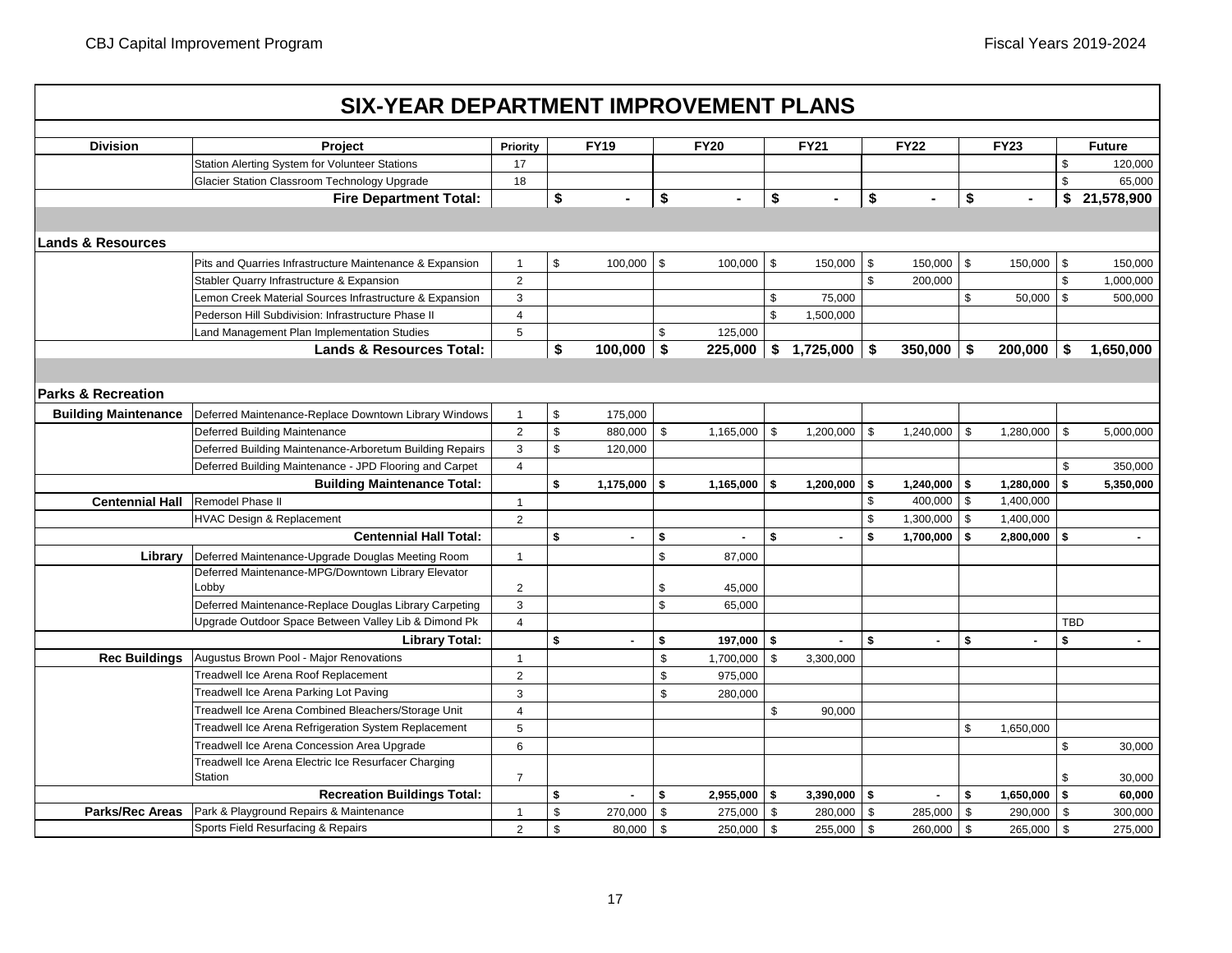## **Project Priority FY19 FY20 FY21 FY22 FY23 Future SIX-YEAR DEPARTMENT IMPROVEMENT PLANS Division** Capital School Park Retaining Wall-Design & Short Term Repairs 3 \$ 200,000 \$ 2,500,000 Lemon Creek Area Park  $\begin{array}{ccc} 4 & 1 & 250,000 \end{array}$ Off-Highway Vehicle (OHV) Park  $\begin{array}{ccc} 1 & 5 & 5 \end{array}$  5 100,000 Parks Deferred Maintenance 6 \$ 500,000 \$ 500,000 \$ 500,000 \$ 500,000 \$ 500,000 \$ 500,000 \$ 500,000 \$ Adair/Kennedy Park Improvements 7 | | \$ 800,000 Thane Campground Health & Safety Improvements 8 \$ 25,000 Arboretum Building Repairs **120,000 building Repairs** 120,000 Fish Creek Park ADA Fishing Platform and Vault Toilet | 10 | S 175,000 Riverside Rotary Park Pathway Reconstruction 11 | 11 | S 250,000 Jackie Renninger Skate Park Roof Replacement 12 | 12 | 150.000 Cope Park Parking Lot and Walkway Paving 13  $\vert$  13  $\vert$  13  $\vert$  5 350,000 Melvin Park Parking Lot Repairs 14 | 14 | 14 | 15 275,000 Dimond Park Field Complex Landscaping 15 \$ 300,000 Park Maintenance Shop Security Fencing 16 | 16 | S 250,000 Areawide Park Signs 17 \$ 80,000 Savikko Park Lighting 18 100,000 18 18 100,000 18 18 100,000 18 18 100,000 18 18 100,000 18 100,000 1 Hank Harmon Rifle Range Improvements 19 \$ 375,000 Arboretum Multi Purpose Room, Public Restroom (Grant) 20 \$ 530,000 Adair/Kennedy Field Lighting Repairs | \$ 50,000 Amalga Meadows Public Use Cabin 22 \$ 75,000 Savikko Park Paving, Sidewalk & Drainage Repairs 23 \$ 375,000 Homestead Park Repairs & ADA Improvements 24 \$ 450,000 Evergreen Cemetery Headstone Restoration for City Founding Figures - Juneau, Harris, Kowee 25 \$ 25 \$ 30,000 Auke Lake Wayside Restrooms, Dock & Picnic Shelter 26 \$50,000 False Outer Point Campground & Vault Toilet 27 \$ 200,000 Arboretum ADA Walkways 28 \$ 75,000 Jackie Renninger Skate Park Parking Lot Paving 29 \$ 285,000 Adair/Kennedy Lower Press Box Repairs 30 \$ 50,000 Melvin Park Field Lighting Repairs 31 \$ 500,000 Arboretum Greenhouse 32 \$ 200,000 Adair/Kennedy Tennis Court & Basketball Court Repairs \$ 33 \$ 350,000 \$ 350,000 \$ 350,000 Mendenhaven Park Parking Lot Repairs/Paving 34 \$ 30,000 Park Maintenance Shop Covered Storage 35 \$ 50,000 Dimond Park Softball Field Lighting 36 \$ 600,000 Miller Fields (Glacier Valley Elementary School) Parking Lot Paving 300,000 (37 ) 37 (200 ) (37 ) (201 ) (300,000 ) (300,000 ) (300,000 ) (300,000 ) (300,000 ) (300,000 ) (

Sunshine Cove Vault Toilet 150,000 (Sunshine Cove Vault Toilet 150,000 (Sunshine Cove Vault Toilet 150,000 (Sunshine Cove Vault Toilet 150,000 (Sunshine Cove Vault Toilet 150,000 (Sunshine Cove Vault Toilet 150,000 (Sunshi Adair/Kennedy Track Replacement 39 \$ | \$ 1,500,000 \$ 1,500,000 \$ 1,500,000 \$ 1,500,000 \$ 1,500,000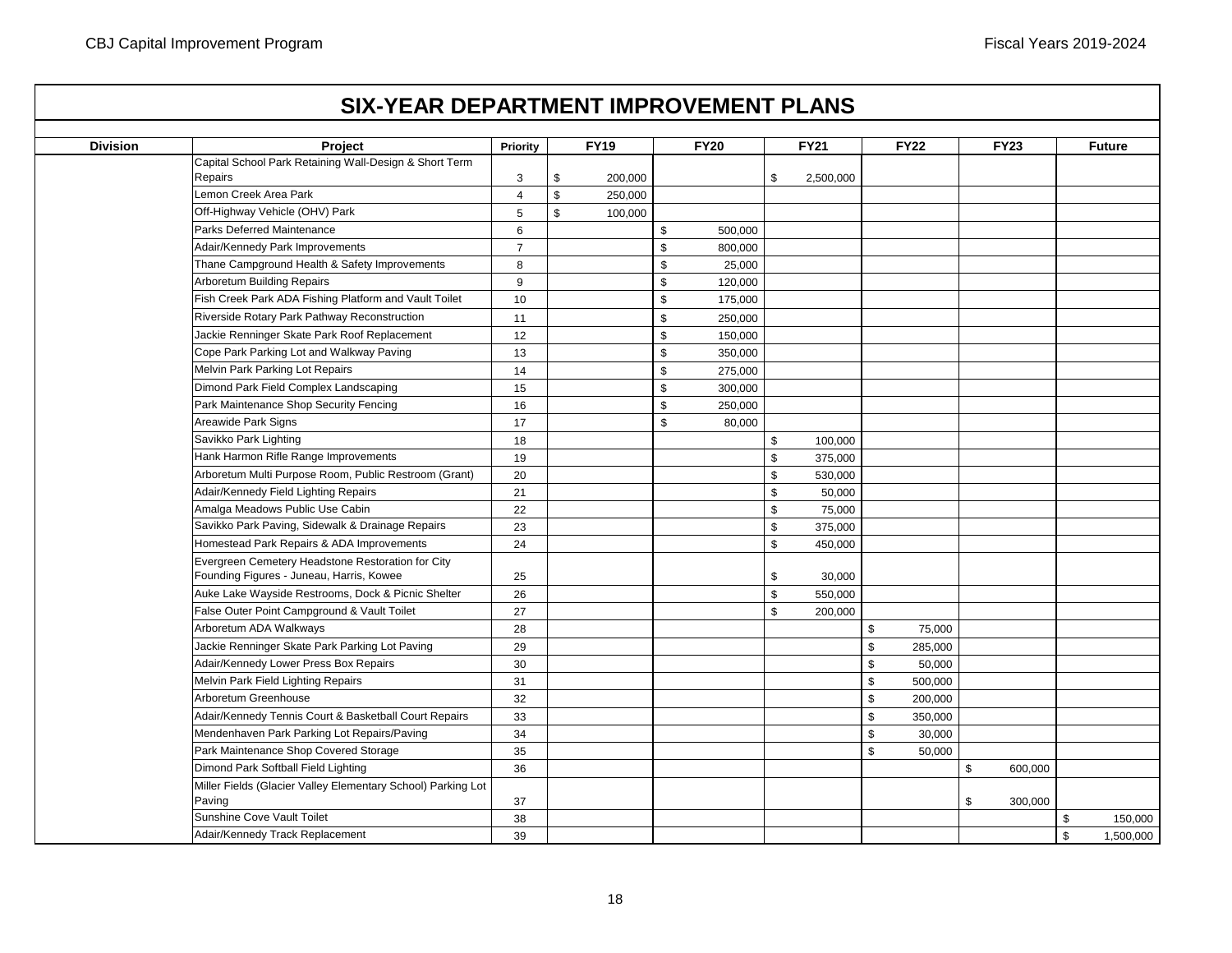|                          |                                                                                |                                |          |                |               | <b>SIX-YEAR DEPARTMENT IMPROVEMENT PLANS</b> |              |                      |                |                                                                   |                            |               |
|--------------------------|--------------------------------------------------------------------------------|--------------------------------|----------|----------------|---------------|----------------------------------------------|--------------|----------------------|----------------|-------------------------------------------------------------------|----------------------------|---------------|
| <b>Division</b>          | <b>Project</b>                                                                 | Priority                       |          | <b>FY19</b>    |               | <b>FY20</b>                                  | <b>FY21</b>  |                      | <b>FY22</b>    | <b>FY23</b>                                                       |                            | <b>Future</b> |
|                          | Adair/Kennedy Artificial Turf Baseball & Softball Fields                       | 40                             |          |                |               |                                              |              |                      |                |                                                                   | \$                         |               |
|                          | <b>Parks/Rec Areas Total:</b>                                                  |                                |          |                |               |                                              |              |                      |                |                                                                   | \$                         | 8,500,000     |
| <b>Trail Maintenance</b> | Christopher Trail (Cope Park to Flume Trail)                                   |                                | \$       | $900,000$ \$   |               | $3,800,000$ \$                               |              | $5,770,000$ \$       | $2,085,000$ \$ | 1,455,000                                                         |                            | 10,725,000    |
|                          | Crow Hill Trail - Gast School to Crow Hill Road                                | $\mathbf{1}$<br>$\overline{2}$ | \$<br>\$ | 90,000         |               |                                              |              |                      |                |                                                                   |                            |               |
|                          |                                                                                |                                |          | 20,000         |               |                                              |              |                      |                |                                                                   |                            |               |
|                          | Kaxdigoowu Heen Dei Trail Repairs (repair failing asphalt<br>and new re-route) | 3                              |          |                | \$            | 385,000                                      |              |                      |                |                                                                   |                            |               |
|                          | Update Trails Plan                                                             | $\overline{4}$                 |          |                | $\mathfrak s$ | 50,000                                       |              |                      |                |                                                                   |                            |               |
|                          | <b>General Trail Repairs</b>                                                   | 5                              |          |                | \$            | $40,000$ \ \$                                |              | 45,000 $\frac{1}{3}$ | 50,000         | \$<br>55,000                                                      | \$                         | 65,000        |
|                          | Perseverance Trail Bridges Phase I (Phase II 2021)                             | 6                              |          |                | \$            | 250,000                                      | $\mathbb{S}$ | 250,000              |                |                                                                   |                            |               |
|                          | Switzer Trail System                                                           | $\overline{7}$                 |          |                | \$            | 100,000                                      |              |                      |                |                                                                   |                            |               |
|                          | Lena Point Trail                                                               | 8                              |          |                | \$            | 150,000                                      |              |                      |                |                                                                   |                            |               |
|                          | <b>Breadline Trail</b>                                                         | 9                              |          |                | $\mathbb{S}$  | 100,000                                      |              |                      |                |                                                                   |                            |               |
|                          | Treadwell Ditch Trail (From 5th St. via Mt. Jumbo Trail)                       | 10                             |          |                | \$            | 200,000                                      |              |                      |                |                                                                   |                            |               |
|                          | North Douglas Trail System                                                     | 11                             |          |                | \$            | 150,000                                      |              |                      |                |                                                                   |                            |               |
|                          | <b>Trail Signage</b>                                                           | 12                             |          |                | $\mathbb{S}$  | 75,000                                       |              |                      |                |                                                                   |                            |               |
|                          | <b>Trail Maintenance Total:</b>                                                |                                | \$       | $110,000$ \$   |               | $1,500,000$ \$                               |              | $295,000$ \$         | $50,000$ \$    | $55,000$ \$                                                       |                            | 65,000        |
|                          | <b>Parks &amp; Recreation Department Total:</b>                                |                                | \$       | $2,185,000$ \$ |               |                                              |              |                      |                | $9,617,000$ \$ 10,655,000 \$ 5,075,000 \$ 7,240,000 \$ 16,200,000 |                            |               |
| <b>Police Department</b> | Digital Evidence Management System & Interface with City                       |                                |          |                |               |                                              |              |                      |                |                                                                   |                            |               |
|                          | Attorney/District Attorney                                                     | $\mathbf{1}$                   |          |                |               |                                              |              |                      |                |                                                                   | \$                         | 125,000       |
|                          | <b>CAD System Replacement</b>                                                  | 2                              |          |                |               |                                              |              |                      |                |                                                                   | $\mathbb{S}$               | 600,000       |
|                          | <b>Communications Center Furniture</b>                                         | 3                              |          |                |               |                                              |              |                      |                |                                                                   | \$                         | 100,000       |
|                          | JPD Needs Assessment                                                           | $\overline{\mathbf{4}}$        |          |                |               |                                              |              |                      |                |                                                                   | \$                         | 75,000        |
|                          | Radio Study                                                                    | 5                              |          |                |               |                                              |              |                      |                |                                                                   | \$                         | 95,000        |
|                          | <b>Building Flooring Replacement</b>                                           | 6                              |          |                |               |                                              |              |                      |                |                                                                   | \$                         | 350,000       |
|                          | <b>EOD Vehicle</b>                                                             | $\overline{7}$                 |          |                |               |                                              |              |                      |                |                                                                   | $\mathbb S$                | 300,000       |
|                          | Impound Lot Improvements                                                       | 8                              |          |                |               |                                              |              |                      |                |                                                                   | \$                         | 90,000        |
|                          | Radio Console Upgrades                                                         | 9                              |          |                |               |                                              |              |                      |                |                                                                   | \$                         | 350,000       |
|                          | Interface from TrACS to RMS                                                    | 10                             |          |                |               |                                              |              |                      |                |                                                                   | \$                         | 25,000        |
|                          | Encrypted Radio Channel                                                        | 11                             |          |                |               |                                              |              |                      |                |                                                                   | \$                         | 200,000       |
|                          | Crow Hill/Downtown Repeater                                                    | 12                             |          |                |               |                                              |              |                      |                |                                                                   | $$\mathbb{S}$$             | 50,000        |
|                          | Simul Cast                                                                     | 13                             |          |                |               |                                              |              |                      |                |                                                                   | \$                         | 200,000       |
|                          | <b>Building Air Rebalancing</b>                                                | 14                             |          |                |               |                                              |              |                      |                |                                                                   | $\mathbb S$                | 30,000        |
|                          |                                                                                |                                |          |                |               |                                              |              |                      |                |                                                                   |                            | 30,000        |
|                          | Radio Paging Interface with CAD                                                | 15                             |          |                |               |                                              |              |                      |                |                                                                   | \$                         |               |
|                          | Physical Evidence Storage                                                      | 16                             |          |                |               |                                              |              |                      |                |                                                                   | \$                         | 400,000       |
|                          | K9 Vehicle                                                                     | 17                             |          |                |               |                                              |              |                      |                |                                                                   | $\mathbb S$                | 50,000        |
|                          | Crow Hill Microwave                                                            | 18                             |          |                |               |                                              |              |                      |                |                                                                   | $\,$                       |               |
|                          | Clean Agent Fire Suppression<br><b>Bear Cat Vehicle</b>                        | 19                             |          |                |               |                                              |              |                      |                |                                                                   | <b>TBD</b><br>$\mathbb{S}$ | 35,000        |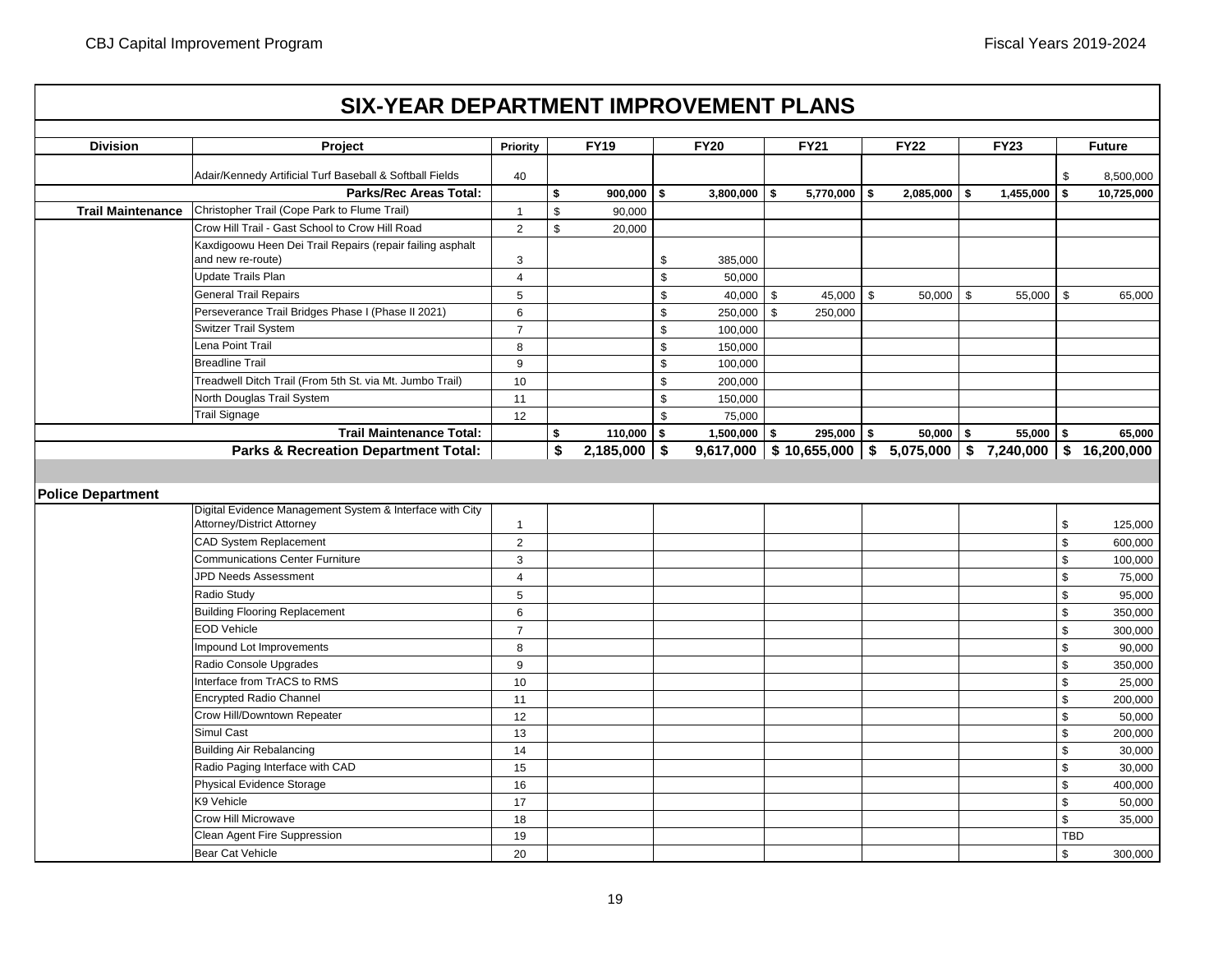### **Project Priority FY19 FY20 FY21 FY22 FY23 Future SIX-YEAR DEPARTMENT IMPROVEMENT PLANS Division** Bike Rodeo Kit 21 \$ 15,000 Recruiting Kiosk 22 \$ 10,000 Replace Covered Carport 23 TBD Car Wash Bay at 7 Mile Shop 233,000 (24 \$ 833,000 ) 24 \$ 833,000 (25 \$ 833,000 ) [ 24 \$ 833,000 ] Smaller MIC 25 \$ 80,000 Downtown Substation & JPD Radio Problems 26 \$ 50,000 Radio Console for Backup Dispatch Location 27 | 27 | 225,000 | 27 | 225,000 | 27 | 225,000 | 27 | 225,000 | 27 **\$ - \$ - \$ - \$ - \$ - \$ 4,618,000 Capital Transit** Rus Shelters/Interim Valley Transit Center | 1 | \$ 50,000 | \$ 50,000 | \$ 50,000 | \$ 50,000 | \$ 50,000 | \$ 50,000 | \$ Purchase & Install Bus Shelters on Loop Road 2 2 | S 180,000 **\$ 500,000 \$ 230,000 \$ 50,000 \$ 50,000 \$ 50,000 \$ 50,000** Contract Specification & Contract Language Update 1 1 \$ 65,000 Downtown Side Streets Phase III 2 \$ 900,000 Downtown Wayfinding and Interpretive Signs 3 \$ 450,000 Seawalk Major Maintenance 4 4 \$ 85,000 \$ 1,200,000 \$ 2,000,000 \$ 2,000,000 Seawalk Next Phases 5 250,000 2,000,000 2,000,000 2,000,000 EV (Electric Vehicle) Charging Infrastructure  $\begin{array}{ccc} \vert & 6 \vert & \vert & 3 \end{array}$  25,000 North Douglas Crossing **1988** 250,000 New City Hall 8 **\$ 2,025,000 \$ 3,200,000 \$ 4,000,000 \$ 4,000,000 \$ - \$ -** RecycleWorks Waste Diversion Program 1 \$ 400,000 \$ 400,000 \$ 400,000 \$ 200,000 Facility Upgrades  $\begin{array}{ccc} \vert & 2 & \vert & 1,000,000 \end{array}$ Water Building Upgrades 300,000 **\$ 1,700,000 \$ 400,000 \$ 400,000 \$ 200,000 \$ - \$ -** Pavement Management 1 5 1 | 1 | 1 | 1 | 1,200,000 | 3 1,200,000 | 5 1,200,000 | 3 1,200,000 | 5 1,200,000 | 3 1,200,000 | 3 1,200,000 | 3 1,200,000 | 3 1,200,000 | 3 1,200,000 | 3 1,200,000 | 3 1,200,000 | 3 1,200,000 | 3 Areawide Drainage Improvements 2 \$ 250,000 \$ 250,000 \$ 250,000 \$ 250,000 \$ 250,000 McGinnis Subdivision Improvements, LID, Ph IV 3 \$ 1,000,000 Downtown Street Improvements, Ph III  $\vert$  4 \ \$ 1,100,000 Gold Creek Flume Repairs 6 1 1 200 1 200 1 200 1 200 1 200 1 200 1 200 1 200 1 200 1 200 1 200 1 200 1 200 1 20 Sidewalk & Stairway Repairs **6 18 and 5 and 5 and 5 and 5 and 5 and 5 and 5 and 5 and 5 and 5 and 5 and 5 and 5 and 5 and 5 and 5 and 5 and 5 and 5 and 5 and 5 and 5 and 5 and 5 and 5 and 5 and 5 and 5 and 5 and 5 and 5 an** Birch Ln Improvements - Mendenhall Blvd to Dogwood Ph II  $\vert$  7  $\vert$  \$ 1,000,000 Columbia and Poplar Reconstruction 1 8 8 \$ 2,100,000 Calhoun Ave Improvements - Main St to Gold Creek, Ph I  $\qquad \qquad \qquad \qquad \mid$  9  $\qquad \qquad \mid$  \$ 1,100,000  $\mid \$$  1,000,000 Capital Avenue, Willoughby to 9th Street 10  $\vert$  10  $\vert$  10  $\vert$  5 600,000 Sidewalk & Stairway Repairs 11 \$ 250,000 \$ 200,000 \$ 250,000 \$ 200,000 \$ 200,000 Hospital Drive 12 \$ 1,200,000 Delta Dr Improvements 13 | 13 | 13 | \$ 950,000 **RecycleWorks Total: RecycleWorks Engineering Department Total: Public Works & Engineering Police Department Total: Capital Transit Total: Streets Engineering**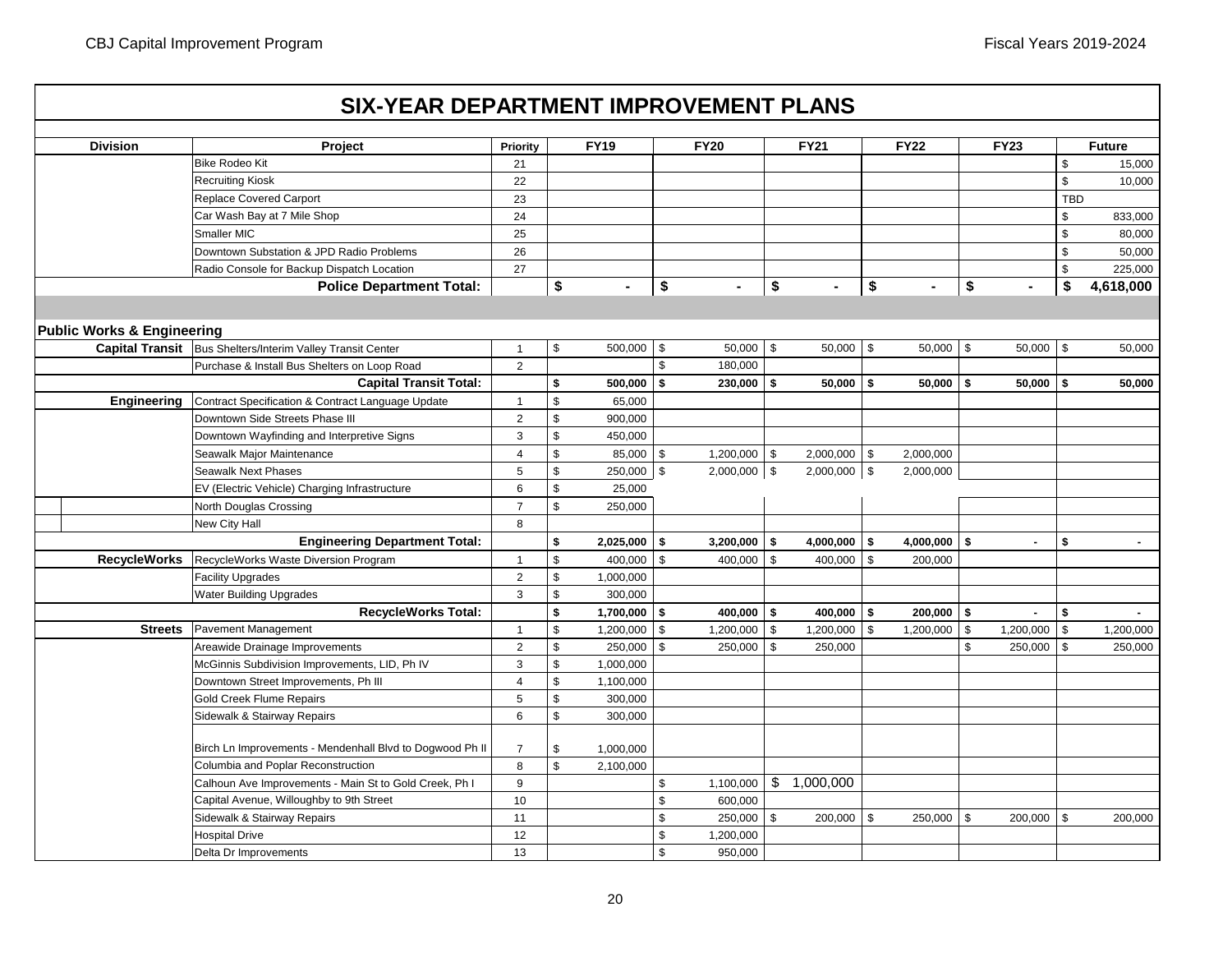# **Project Priority FY19 FY20 FY21 FY22 FY23 Future SIX-YEAR DEPARTMENT IMPROVEMENT PLANS Division** Aspen Ave Improvements (Mend Blvd to Taku) 14 | 14 | \$ 1,200,000 River Road Improvements - LID 15 \$ 2,000,000 Nowell Ave Improvements (South of Cordova) | 16 | | \$ 1,200,000

|                           | Nowell Ave Improvements (South of Cordova)              | 16             |                    |                |                | \$<br>1,200,000 |                 |    |                |                 |
|---------------------------|---------------------------------------------------------|----------------|--------------------|----------------|----------------|-----------------|-----------------|----|----------------|-----------------|
|                           | Behrends Ave Improvements                               | 17             |                    |                |                | \$<br>1,100,000 |                 |    |                |                 |
|                           | Misty Ln Improvements - Bayview Subdivision             | 18             |                    |                |                | \$<br>600,000   |                 |    |                |                 |
|                           | Conifer Ln Reconstruction                               | 19             |                    |                |                | \$<br>400,000   |                 |    |                |                 |
|                           | Goodwin Rd Improvements                                 | 20             |                    |                |                | \$<br>1,100,000 |                 |    |                |                 |
|                           | Poplar Ave (Mendenhall Blvd to Taku Blvd)               | 21             |                    |                |                | \$<br>850,000   |                 |    |                |                 |
|                           | Chelsea Ct Reconstruction                               | 22             |                    |                |                | \$<br>600,000   |                 |    |                |                 |
|                           | <b>Retaining Wall Repairs</b>                           | 23             |                    |                |                |                 | \$<br>200,000   |    |                |                 |
|                           | Nowell Ave Improvements (North of Cordova)              | 24             |                    |                |                |                 | \$<br>600,000   |    |                |                 |
|                           | Thunder Mountain Rd Improvements                        | 25             |                    |                |                |                 | \$<br>1,100,000 |    |                |                 |
|                           | Starlight Court Improvements - Bayview Sub              | 26             |                    |                |                |                 | \$<br>800,000   |    |                |                 |
|                           | Crest St Improvements - Old Dairy to Yandukin Dr        | 27             |                    |                |                |                 | \$<br>1,100,000 |    |                |                 |
|                           | Alpine Ave - Mallard to Airport Blvd                    | 28             |                    |                |                |                 | \$<br>700,000   |    |                |                 |
|                           | Lakeview Ct Reconstruction                              | 29             |                    |                |                |                 | \$<br>600,000   |    |                |                 |
|                           | Dogwood Ln Improvements - (Columbia to Mendenhall       | 30             |                    |                |                |                 | \$<br>600,000   |    |                |                 |
|                           | Foster Ave Improvements - (South of Cordova)            | 31             |                    |                |                |                 |                 | S  | 1,200,000      |                 |
|                           | Dogwood Ln Improvements - (Mendenhall to Poplar Ave)    | 32             |                    |                |                |                 |                 | \$ | 800,000        |                 |
|                           | Vintage Blvd - Riverside to Egan                        | 33             |                    |                |                |                 |                 | \$ | 1,200,000      |                 |
|                           | Melrose Street Reconstruction & Drainage                | 34             |                    |                |                |                 |                 | \$ | 1,100,000      |                 |
|                           | Crow Hill Dr Improvements                               | 35             |                    |                |                |                 |                 | \$ | 1,100,000      |                 |
|                           | Long Run Dr Improvements - Drainage-Riverside to End    | 36             |                    |                |                |                 |                 |    |                | \$<br>1,300,000 |
|                           | <b>Eyelet Ct Improvements</b>                           | 37             |                    |                |                |                 |                 |    |                | \$<br>400,000   |
|                           | Lawson Creek Rd                                         | 38             |                    |                |                |                 |                 |    |                | \$<br>950,000   |
|                           | Troy Avenue Improvements                                | 39             |                    |                |                |                 |                 |    |                | \$<br>1,100,000 |
|                           | Radcliffe Road - Berner's to the End                    | 40             |                    |                |                |                 |                 |    |                | \$<br>750,000   |
|                           | <b>Streets Division Total:</b>                          |                | \$                 | $7,250,000$ \$ | $8,750,000$ \$ | $8,500,000$ \$  | $7,150,000$ \$  |    | $7,050,000$ \$ | 6,150,000       |
| <b>Wastewater Utility</b> | Gruening Park Pump Station Replacement                  | $\mathbf{1}$   | $\mathbf{\hat{S}}$ | 800,000        |                |                 |                 |    |                |                 |
|                           | Kaiser Forcemain Replacement (Mendenhall River Erosion) | $\overline{2}$ | \$                 | 1,000,000      |                |                 |                 |    |                |                 |
|                           | JD Clarifier and Digester Tank Floor Improvements       | $\mathbf{3}$   | \$                 | 225,000        |                |                 |                 |    |                |                 |
|                           | Wastewater Infrastructure Maintenance - JDTP Structural |                |                    |                |                |                 |                 |    |                |                 |
|                           | Imp - (Aeration and Clarifier Roof)                     | 4              | \$                 | 3,000,000      |                |                 |                 |    |                |                 |
|                           | Anode Replacement on Under Ocean Portion of Outer Drive |                |                    |                |                |                 |                 |    |                |                 |
|                           | <b>FM</b>                                               | 5              | \$                 | 250,000        |                |                 |                 |    |                |                 |
|                           | JDTP Vactor Dump and Grit Handling Improvements         | 6              | $\mathsf{\$}$      | 125,000        |                |                 |                 |    |                |                 |
|                           | Birch Ln Improvements - Mendenhall Blvd to Dogwood      | $\overline{7}$ | $\mathbf{\hat{S}}$ | 100,000        |                |                 |                 |    |                |                 |
|                           | Columbia and Poplar Reconstruction                      | 8              | \$                 | 220,000        |                |                 |                 |    |                |                 |
|                           | McGinnis Subdivision Heron Way Manhole Adjustments      | 9              | \$                 | 15,000         |                |                 |                 |    |                |                 |
|                           | Calhoun Sewer Replacement W 8th to Gold Creek           | 10             |                    | 50,000         |                |                 |                 |    |                |                 |
|                           | Pavement Management Utility Adjustments                 | 11             | \$                 | $20,000$ \ \$  | $20,000$ \$    | $20,000$ \ \$   | $20,000$ \$     |    | $25,000$ \ \$  | 25,000          |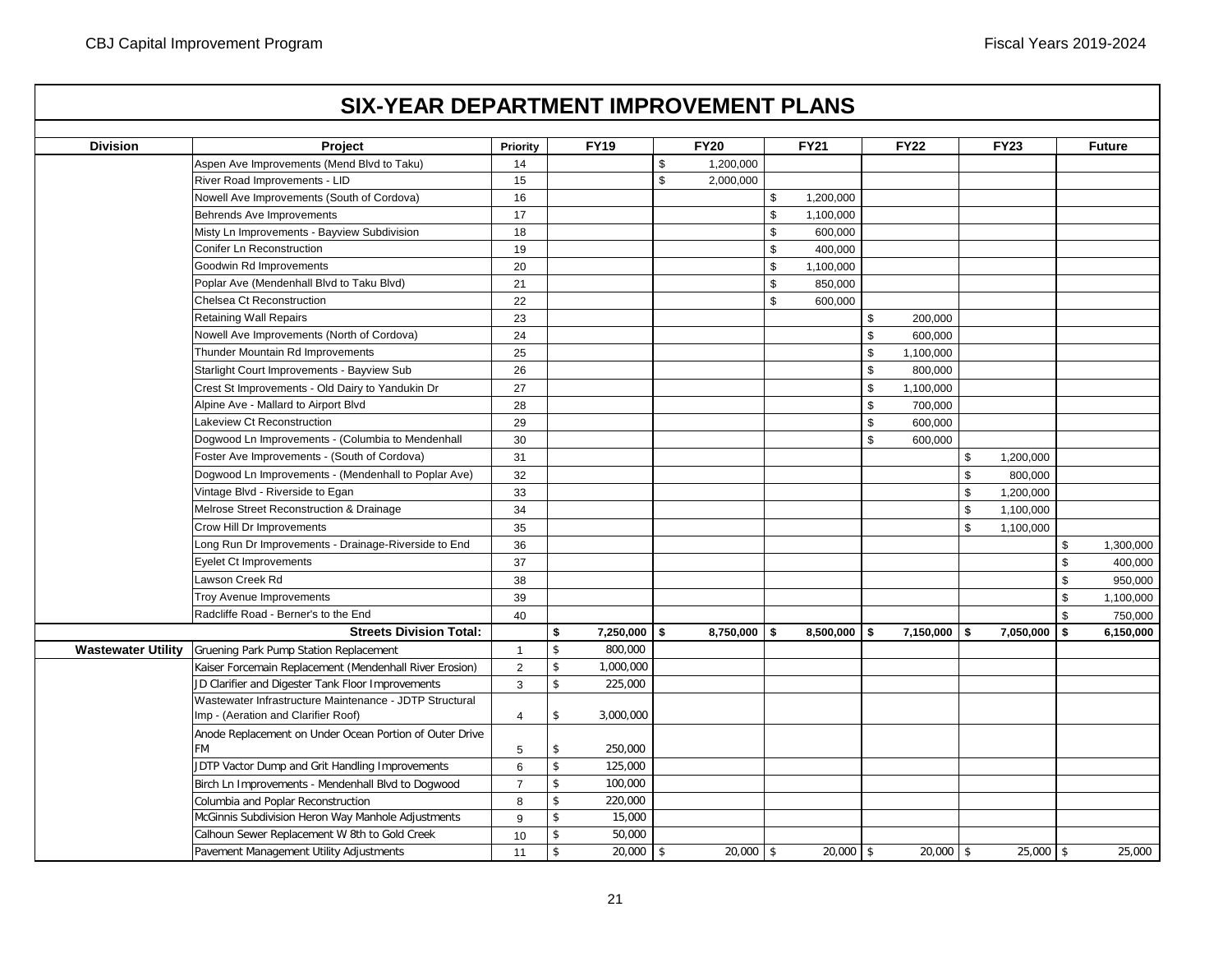# **SIX-YEAR DEPARTMENT IMPROVEMENT PLANS**

| <b>Division</b> | Project                                                    | Priority | <b>FY19</b>         |                    | <b>FY20</b>   |                         | <b>FY21</b>      |                    | <b>FY22</b>    |               | <b>FY23</b>      | <b>Future</b> |
|-----------------|------------------------------------------------------------|----------|---------------------|--------------------|---------------|-------------------------|------------------|--------------------|----------------|---------------|------------------|---------------|
|                 | <b>ADOT Project Utility Adjustments</b>                    | 12       | $40,000$ \ \$<br>\$ |                    | $25,000$ \ \$ |                         | $30,000$   \$    |                    | 15,000         |               |                  | \$<br>35,000  |
|                 | MWWTP Pretreatment Improvements                            | 13       |                     | $\mathsf{\$}$      | 1,000,000     | $\sqrt[6]{\frac{1}{2}}$ | 2,000,000        |                    |                |               |                  |               |
|                 | JDTP Pretreatment Improvements                             | 14       |                     | $\mathsf{\$}$      | 500,000       | \$                      | 2,500,000        |                    |                |               |                  |               |
|                 | <b>ABTP Tank Repairs</b>                                   | 15       |                     | $\mathsf{\$}$      | 1,150,000     |                         |                  | \$                 | 2,250,000      |               |                  |               |
|                 | SCADA (Supervisory Control and Data Acquisition)           | 16       |                     | $\mathbf{\hat{s}}$ | 100,000       | \$                      | $100,000$ \$     |                    | 100,000        |               |                  |               |
|                 | Pump Station upgrades (7 outdated stations remain)         | 17       |                     | $\mathsf{\$}$      | 950,000       | \$                      | $1,100,000$ \ \$ |                    | $2,000,000$ \$ |               | 200,000          |               |
|                 | JDTP Office/Lab Building Updates                           | 18       |                     | $\frac{1}{2}$      | 250,000       |                         |                  |                    |                |               |                  |               |
|                 | Basin Recirculation Pump Replacements - MWWTP              | 19       |                     | $\mathsf{\$}$      | 1,500,000     |                         |                  |                    |                | $\mathsf{\$}$ | 500,000          |               |
|                 | Pump and Motors Improvements/Lift Station Upgrades         | 20       |                     | $\mathsf{\$}$      | 350,000       |                         |                  | $\mathbf{\hat{S}}$ | 250,000        |               |                  | \$<br>450,000 |
|                 | <b>ABTP Disinfection Upgrades</b>                          | 21       |                     | $\mathsf{\$}$      | 400,000       |                         |                  |                    |                |               |                  |               |
|                 | ABTP Generator/Backup Power                                | 22       |                     | $\mathsf{\$}$      | 800,000       |                         |                  |                    |                |               |                  |               |
|                 | Delta Dr Road Improvements - Street Recon                  | 23       |                     | $\mathsf{\$}$      | 75,000        |                         |                  |                    |                |               |                  |               |
|                 | Aspen Ave Improvements (Mend Blvd to Taku) - Street        |          |                     | $\frac{1}{2}$      | 150,000       |                         |                  |                    |                |               |                  |               |
|                 | Recon                                                      | 24       |                     |                    |               |                         |                  |                    |                |               |                  |               |
|                 | River Road Paving LID - Street Reconstruction              | 25       |                     | $\mathbf{\hat{s}}$ | 25,000        |                         |                  |                    |                |               |                  |               |
|                 | Hospital Drive Road Improvements - Street Reconstruction   | 26       |                     | $\mathsf{s}$       | 35,000        |                         |                  |                    |                |               |                  |               |
|                 | Outer Drive Pump Station Pump Replacements and VFD         |          |                     |                    |               | \$                      | 950,000          |                    |                |               |                  |               |
|                 | Upgrades                                                   | 27       |                     |                    |               |                         |                  |                    |                |               |                  |               |
|                 | MWWTP SBR/WS/TS Pump Replacement                           | 28       |                     |                    |               | \$                      | 1,000,000        |                    |                |               |                  |               |
|                 | JDTP Facility Structural Improvements                      | 29       |                     |                    |               | $\mathbf{\hat{S}}$      | $250,000$ \$     |                    | $900,000$ \$   |               | $900,000$ \$     | 650,000       |
|                 | ABTP Facility Structural and Painting Projects             | 30       |                     |                    |               | \$                      | 100,000          |                    |                |               |                  |               |
|                 | MWWTP Furnace and Above Ground Fuel System Upgrades        | 31       |                     |                    |               | \$                      | 650,000          |                    |                |               |                  |               |
|                 | Behrends Road Street Reconstruction                        | 32       |                     |                    |               | \$                      | 100,000          |                    |                |               |                  |               |
|                 |                                                            |          |                     |                    |               | \$                      | 150,000          |                    |                |               |                  |               |
|                 | W. 9th St & Indian St. Improvements (8th to Capital) Recon | 33       |                     |                    |               |                         |                  |                    |                |               |                  |               |
|                 | <b>Conifer Ln Reconstruction</b>                           | 34       |                     |                    |               | \$                      | 25,000           |                    |                |               |                  |               |
|                 | Poplar Ave Mendenhall to Taku - Street Reconstruction      | 35       |                     |                    |               | \$                      | 90,000           |                    |                |               |                  |               |
|                 | Chelsea Ct Reconstruction                                  | 36       |                     |                    |               | \$                      | 50,000           |                    |                |               |                  |               |
|                 | Bayview Subdivision - Starlight and Misty Improvements     | 37       |                     |                    |               | \$                      | 950,000          |                    |                |               |                  |               |
|                 | Goodwin Rd Improvements & Pump Station Replacement         | 38       |                     |                    |               | \$                      | 850,000          |                    |                |               |                  |               |
|                 | MWWTP SBR Basin Repairs (Structural) &                     |          |                     |                    |               |                         |                  | \$                 | $2,000,000$ \$ |               | $2,500,000$ \ \$ | 1,600,000     |
|                 | Resurfacing/Resealing                                      | 39       |                     |                    |               |                         |                  |                    |                |               |                  |               |
|                 | MWWTP Outfall Maintenance & Rehabilitation                 | 40       |                     |                    |               |                         |                  | \$                 | 1,000,000      |               |                  |               |
|                 | ABTP SCADA and Instrumentation Upgrades                    | 41       |                     |                    |               |                         |                  | $\mathbf S$        | 350,000        |               |                  |               |
|                 | ABTP Structural and Building Upgrades                      | 42       |                     |                    |               |                         |                  | \$                 | 650,000        |               |                  |               |
|                 | JDTP SCADA and Instrumentation Upgrades                    | 43       |                     |                    |               |                         |                  | \$                 | 850,000        |               |                  |               |
|                 | JDTP Instrumentation Upgrades                              | 44       |                     |                    |               |                         |                  | $\mathbf{\hat{S}}$ | 400,000        |               |                  |               |
|                 | Thunder Mountain Rd Improvements                           | 45       |                     |                    |               |                         |                  | \$                 | 35,000         |               |                  |               |
|                 | Crest, Alpine, Airport Area Roads - Street Recon           | 46       |                     |                    |               |                         |                  | \$                 | 150,000        |               |                  |               |
|                 | Lakeview Ct Reconstruction                                 | 47       |                     |                    |               |                         |                  | $\mathbf{\hat{S}}$ | 100,000        |               |                  |               |
|                 | Dogwood Lane - Street Recon                                | 48       |                     |                    |               |                         |                  | $\mathbf{\hat{S}}$ | 1,500,000      |               |                  |               |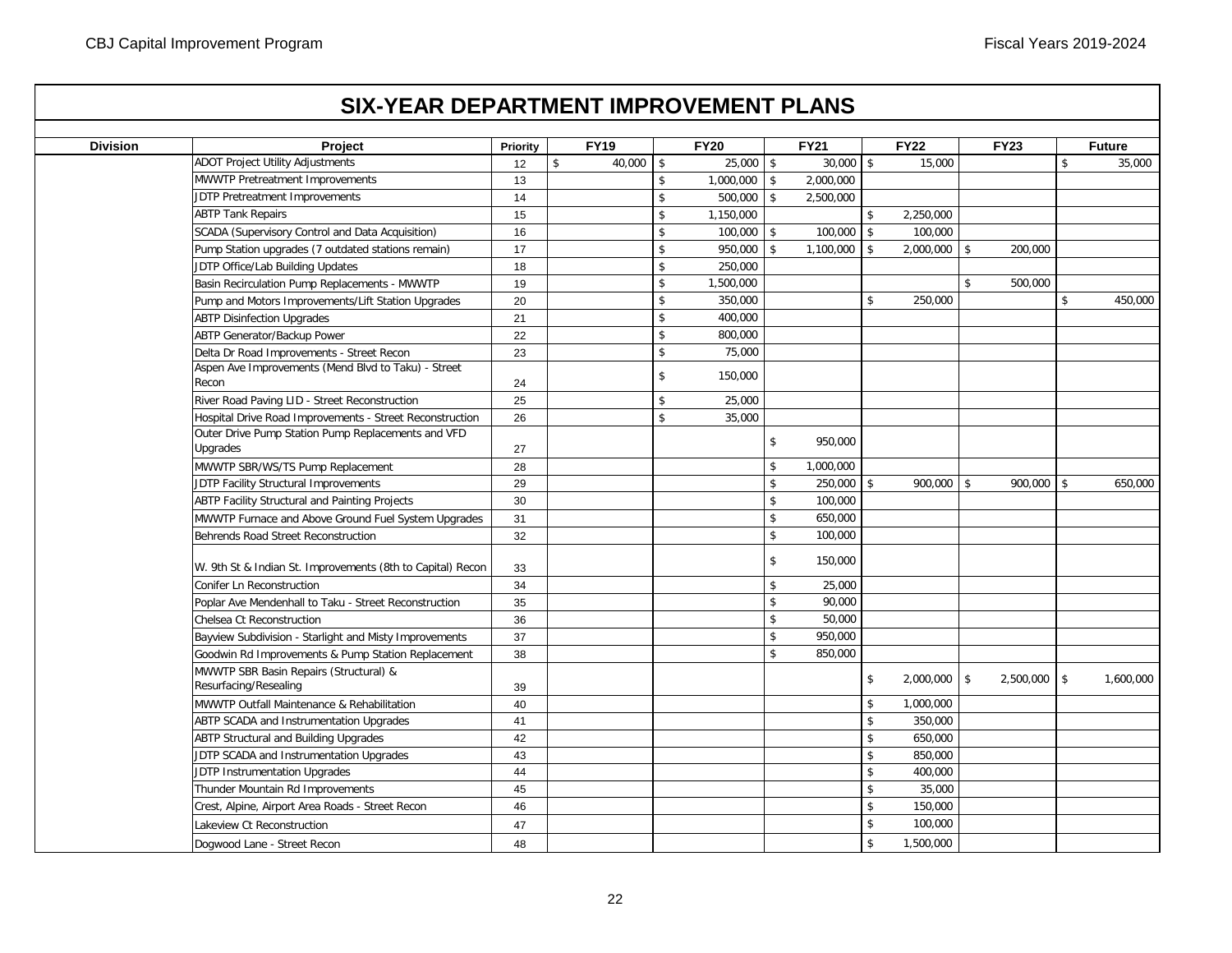## **Project Priority FY19 FY20 FY21 FY22 FY23 Future SIX-YEAR DEPARTMENT IMPROVEMENT PLANS Division** W. Juneau Pump Station Pump Replacements & VFD Upgrades and the current conduction of the conduction of the conduction of the conduction of the conduction of the conduction of the conduction of the conduction of the conduction of the conduction of the conduction of the MWWTP Treatment Process Upgrades 50 \$ 1,500,000 \$ 1,500,000 \$ 1,500,000 \$ 1,500,000 \$ 1,500,000 \$ 1,500 \$ 1,500 \$ 1,500 \$ 1,500 \$ 1,500 \$ 1,500 \$ 1,500 \$ 1,500 \$ 1,500 \$ 1,500 \$ 1,500 \$ 1,500 \$ 1,500 \$ 1,500 \$ 1 MWWTP Site Improvements (lighting, security, access)  $\begin{vmatrix} 51 \end{vmatrix}$  51  $\begin{vmatrix} 1 \end{vmatrix}$  51  $\begin{vmatrix} 1 \end{vmatrix}$  500,000 JDTP Outfall Maintenance and Rehabilitation 52 \$ 1,000,000 \$ 1,000,000 \$ 1,000,000 \$ 1,000,000 \$ 1,000 Foster Ave Improvements 53 \$ 200,000 Vintage Blvd - Street Recon 54 \$ 125,000 Melrose Street Reconstruction 55 \$ 125,000 JDTP Site Improvements (lighting, security, access) 56 \$ 120,000 JDTP Treatment Process Upgrades 57 \$ | \$ 1,000,000 \$ | \$ 1,000,000 \$ | \$ 1,000,000 \$ | \$ 1,000,000 MWWTP Facility Structural and Painting projects **58 \$ 500,000** \$ 500,000 \$ 500,000 Wastewater Utility All Facilities Plan Update 59 \$ \$50,000 \$ \$ 850,000 \$ \$ \$ 850,000 \$ \$ \$ 850,000 \$ Long Run (Riverside to River) - Street Reconstruction 60 \$ 150,000 \$ 150,000 \$ 150,000 \$ 150,000 \$ 150,000 Eyelet Ct - Street Recon 61 \$ 55,000 \$ 55,000 \$ 55,000 \$ 55,000 \$ 55,000 \$ 55,000 \$ 55,000 \$ 55,000 \$ 55,000 \$ 55,000 \$ 55,000 \$ 55,000 \$ 55,000 \$ 55,000 \$ 55,000 \$ 55,000 \$ 55,000 \$ 55,000 \$ 55,000 \$ 55,000 Lawson Creek Rd - Street Recon 62 \$ 100,000 Troy Avenue Improvements - Street Recon 63 \$ 45,000 **\$ 5,845,000 \$ 7,330,000 \$ 10,915,000 \$ 12,570,000 \$ 4,125,000 \$ 2,760,000** Last Chance Basin Underground Fuel Tank Removal & Reloc. 215,000  $\begin{array}{|c|c|c|c|c|c|c|c|} \hline \text{reloc.} & & & & \text{1} & \text{\$} & & \text{215,000} \ \hline \end{array}$ Lee Street Pump Station Replacement 1 1 2 | \$ 500,000 Salmon Creek Filter Plant Upgrades (ADEC Grant Match) | 3 | \$ 100,000 Crow Hill and Cedar Park PS Control Updates  $\begin{array}{ccc} 4 & 1 & 1 & 300,000 \\ 4 & 1 & 1 & 300,000 \end{array}$ Areawide Watermain Repairs | 5 | \$ 100,000 | \$ 100,000 | \$ 100,000 | \$ 100,000 | \$ 100,000 Birch Lane Mendenhall to Dogwood - Street Recon 6 \$ 100,000 Columbia and Poplar Reconstruction 1991 1991 1991 1992 120,000 Pavement Management Utility Adjustments (valve boxes, vault lids etc.) | 8 | \$ 20,000 | \$ 8,000 | \$ 8,000 | \$ 10,000 | \$ 10,000 | ADOT Project Utility Adjustments (provide valve boxes, vault lids, etc.) | 9 | \$ 45,000 | | \$ 50,000 | | \$ 50,000 Cedar Park Pump Station Backup Generator Replacement 10 \$ 600,000 LCB Well Pump VFD Conversion and Programming Upgrades 11 \$ 900,000 Lena Reservoir Pax Mixer 12 to the service of the service of the service of the service of the service of the s Last Chance Basin Well Rehab #6 13 13 13  $\vert$  5 75.000 Hospital Drive Valve Vault Automation and SCADA Communication 14 \$ 450,000 Bonnie Brae Pump Station Upgrades 15 \$ 200,000 Metering System Upgrades, MIU's Replacement 10 year Life Span 1500 MIU's 16 3 225,000 16 3 225,000 16 3 225,000 16 3 225,000 16 3 225,000 16 3 225,000 16 3 225,000 **Water Utility Wastewater Utility Division Total:**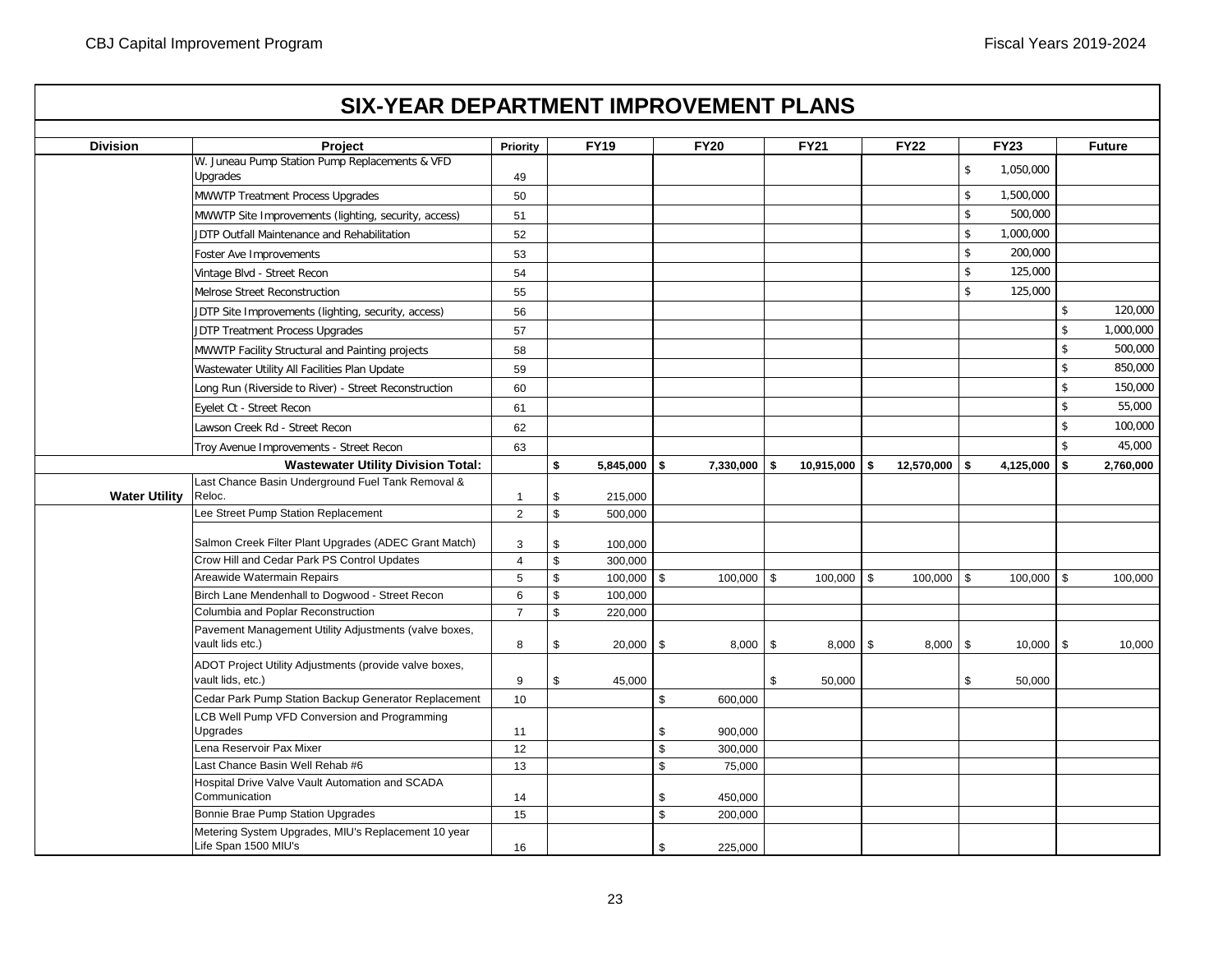|                 | <b>SIX-YEAR DEPARTMENT IMPROVEMENT PLANS</b>                                                     |          |             |                   |             |             |                    |                 |             |               |
|-----------------|--------------------------------------------------------------------------------------------------|----------|-------------|-------------------|-------------|-------------|--------------------|-----------------|-------------|---------------|
| <b>Division</b> | Project                                                                                          | Priority | <b>FY19</b> |                   | <b>FY20</b> |             | <b>FY21</b>        | <b>FY22</b>     | <b>FY23</b> | <b>Future</b> |
|                 | MOV Installations & Communications Mill Tunnel, W.                                               |          |             |                   |             |             |                    |                 |             |               |
|                 | Juneau, Crowhill                                                                                 | 17       |             | \$                | 800,000     |             |                    |                 |             |               |
|                 |                                                                                                  |          |             |                   |             |             |                    |                 |             |               |
|                 | Hospital Drive Water System Replacement - Street Recon<br>Delta Drive Water Rehab - Street Recon | 18<br>19 |             | \$<br>$\mathbb S$ | 150,000     |             |                    |                 |             |               |
|                 |                                                                                                  |          |             |                   | 100,000     |             |                    |                 |             |               |
|                 | River Road Paving LID Utility Adjustments - Street Recon                                         | 20       |             | \$                | 20,000      |             |                    |                 |             |               |
|                 | Savikko Road Waterline Replacement - Street Recon                                                | 21       |             | \$                | 75,000      |             |                    |                 |             |               |
|                 | West Juneau Reservoir Improvements, Mixer, Cathodic                                              |          |             |                   |             |             |                    |                 |             |               |
|                 | Protection                                                                                       | 22       |             |                   |             | \$          | 150,000            |                 |             |               |
|                 | Last Chance Basin Well Rehab #7                                                                  | 23       |             |                   |             | \$          | 75,000             |                 |             |               |
|                 | PRV Station Improvements/Upgrades, Crowhill, 5th Street                                          |          |             |                   |             |             |                    |                 |             |               |
|                 | Douglas                                                                                          | 24       |             |                   |             | \$          | 500,000            |                 |             |               |
|                 | Egan Drive Water Crossings Repl, Norway Point, Highland                                          |          |             |                   |             |             |                    |                 |             |               |
|                 | Drive, Salmon Creek                                                                              | 25       |             |                   |             | \$          | 800,000            |                 |             |               |
|                 | W 9th and Indian St - 8th to Capital Ave Water System -<br><b>Street Recon</b>                   |          |             |                   |             |             |                    |                 |             |               |
|                 | Goodwin Road Water System - Street Recon                                                         | 26<br>27 |             |                   |             | \$<br>\$    | 175,000<br>100,000 |                 |             |               |
|                 | Misty Lane - Bayview - Water System - Street Recon                                               | 28       |             |                   |             | \$          | 60,000             |                 |             |               |
|                 | Behrends Ave Water System - Street Recon                                                         | 29       |             |                   |             | $\mathbb S$ | 100,000            |                 |             |               |
|                 | Poplar Ave Water System - Street Recon                                                           | 30       |             |                   |             | \$          | 100,000            |                 |             |               |
|                 | Chelsea Ct water System - Street Recon                                                           | 31       |             |                   |             | \$          | 60,000             |                 |             |               |
|                 | Engineers Cutoff Water Replacement                                                               | 32       |             |                   |             | \$          | 1,500,000          |                 |             |               |
|                 | Outer Drive Watermain Replacement Main Street South To<br>Admiral Way/S. Franklin                | 33       |             |                   |             |             |                    | \$<br>500,000   |             |               |
|                 | Metering Upgrades, Radio Read, Master Station, Mobile                                            |          |             |                   |             |             |                    |                 |             |               |
|                 | Pack                                                                                             | 34       |             |                   |             |             |                    | \$<br>500,000   |             |               |
|                 | Mill Tunnel PRV Station Access                                                                   | 35       |             |                   |             |             |                    | \$<br>125,000   |             |               |
|                 | Well #3 Onsite Chlorine Generation Replacement                                                   | 36       |             |                   |             |             |                    | \$<br>350,000   |             |               |
|                 | Cope Park Pump Station Upgrades, Pumps, Motors, and<br>Communications                            | 37       |             |                   |             |             |                    | \$<br>400,000   |             |               |
|                 | Mendenhall Peninsula Water Replacement - Glacier Hwy to<br><b>Engrs Cutoff</b>                   | 38       |             |                   |             |             |                    | \$<br>3,000,000 |             |               |
|                 | East Valley Reservoir Improvements - power to res, mixer,<br>cathodic protection                 | 39       |             |                   |             |             |                    | \$<br>250,000   |             |               |
|                 | Last Chance Basin Well #3 Rehab                                                                  | 40       |             |                   |             |             |                    | \$<br>75,000    |             |               |
|                 | Thunder Mountain Rd Water System - Street Recon                                                  | 41       |             |                   |             |             |                    | \$<br>180,000   |             |               |
|                 | Starlight Court - Bayview - Water System - Street Recon                                          | 42       |             |                   |             |             |                    | \$<br>200,000   |             |               |
|                 | Crest & Alpine Streets (Airport Area) Water System - Street<br>Recon                             | 43       |             |                   |             |             |                    | \$<br>300,000   |             |               |
|                 | Lakeview Ct Water - Street Recon                                                                 | 44       |             |                   |             |             |                    | \$<br>100,000   |             |               |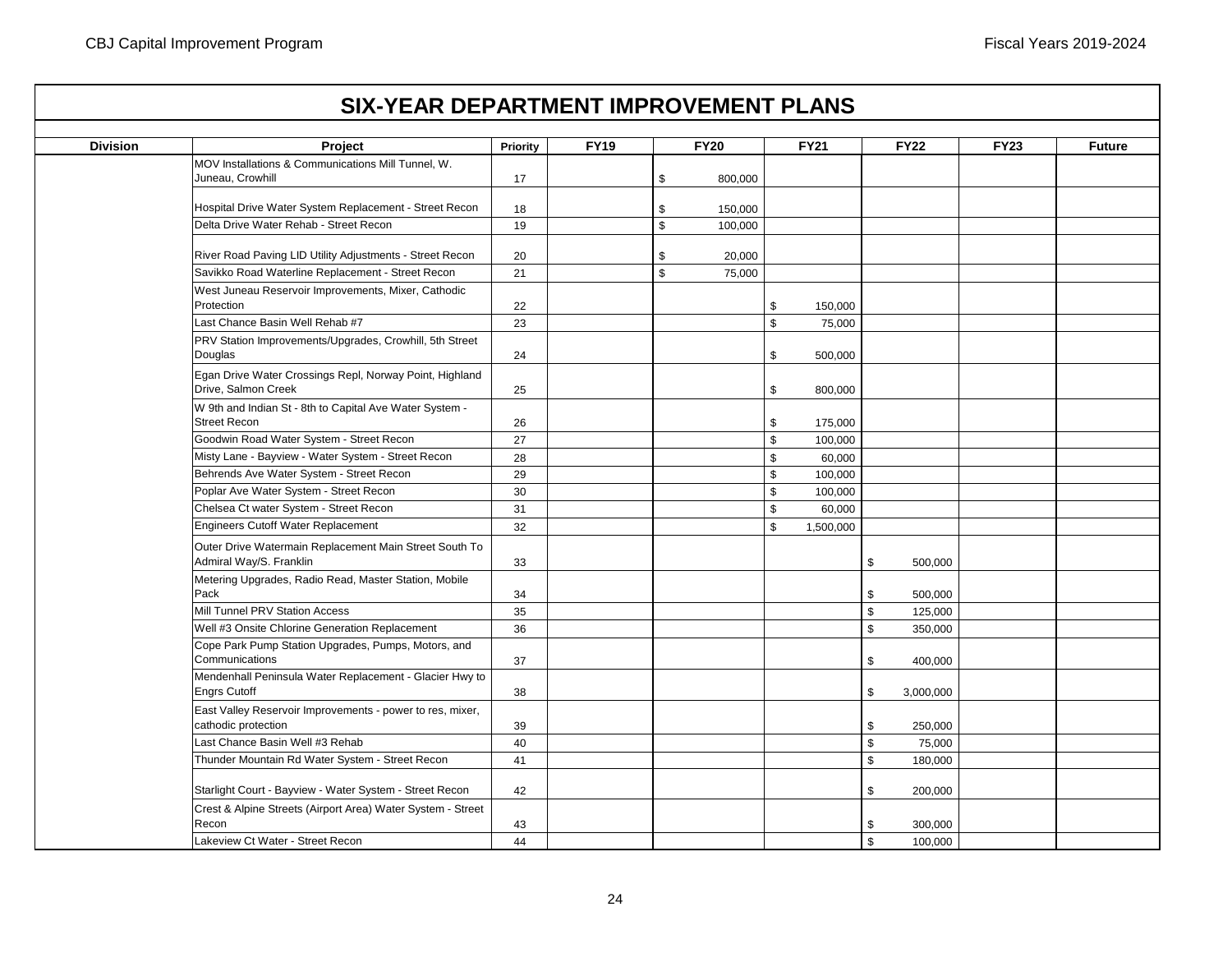п

Ħ.

| <b>Division</b> | Project                                                                       | Priority     | <b>FY19</b>           | <b>FY20</b>                                                  | <b>FY21</b>               |              | <b>FY22</b>    |               | <b>FY23</b>    |     | <b>Future</b> |
|-----------------|-------------------------------------------------------------------------------|--------------|-----------------------|--------------------------------------------------------------|---------------------------|--------------|----------------|---------------|----------------|-----|---------------|
|                 | Montgomery Street Lemon Creek Water Replacement                               | 45           |                       |                                                              |                           | $\mathbb{S}$ | 180,000        |               |                |     |               |
|                 | Salmon Creek Onsite Chlorine Generation                                       |              |                       |                                                              |                           |              |                |               |                |     |               |
|                 | Replace/Upgrade                                                               | 46           |                       |                                                              |                           |              |                | \$            | 260,000        |     |               |
|                 | Last Chance Basin Well #4 Rehab                                               | 47           |                       |                                                              |                           |              |                | $\mathfrak s$ | 100,000        |     |               |
|                 | Mill Tunnel Cleaning and Reconditioning                                       | 48           |                       |                                                              |                           |              |                | \$            | 2,500,000      |     |               |
|                 | Lena Area Water System Replacement                                            | 49           |                       |                                                              |                           |              |                | \$            | 2,500,000      |     |               |
|                 | Downtown Stairway/Easements 3rd St. Franklin to Gold<br>Street - Street Recon | 50           |                       |                                                              |                           |              |                | \$            | 220,000        |     |               |
|                 | Vintage Boulevard - Street Recon                                              | 51           |                       |                                                              |                           |              |                | $\mathbb{S}$  | 250,000        |     |               |
|                 | Dogwood Water System - Columbia to Poplar - Street<br>Recon                   | 52           |                       |                                                              |                           |              |                | \$            | 150,000        |     |               |
|                 | Melrose Street - Street Recon                                                 | 53           |                       |                                                              |                           |              |                | $\mathfrak s$ | 150,000        |     |               |
|                 |                                                                               |              |                       |                                                              |                           |              |                |               |                |     |               |
|                 | Street Douglas Watermain Replacement - Street Recon                           | 54           |                       |                                                              |                           |              |                | \$            | 185,000        |     |               |
|                 | Foster Avenue Water System Replacement - Street Recon                         | 55           |                       |                                                              |                           |              |                | $\mathfrak s$ | 100,000        |     |               |
|                 | Crow Hill Reservoir Improvements, Mixer, Cathodic<br>Protection               | 56           |                       |                                                              |                           |              |                |               |                | \$  | 150,000       |
|                 | Last Chance Basin Well #5 Rehab                                               | 57           |                       |                                                              |                           |              |                |               |                | \$  | 100,000       |
|                 | Channel Crossing Automation and SCADA Communication                           | 58           |                       |                                                              |                           |              |                |               |                | \$  | 400,000       |
|                 | 4th Street Douglas Watermain Replacement - Street Recon                       | 59           |                       |                                                              |                           |              |                |               |                | \$  | 250,000       |
|                 | First Street Douglas Water System Replacement - Street                        |              |                       |                                                              |                           |              |                |               |                |     |               |
|                 | Recon                                                                         | 60           |                       |                                                              |                           |              |                |               |                | \$  | 300,000       |
|                 | Harris Street 4th to 5th Watermain Replacement - Street                       |              |                       |                                                              |                           |              |                |               |                |     |               |
|                 | Recon                                                                         | 61           |                       |                                                              |                           |              |                |               |                | \$  | 140,000       |
|                 | Long Run Drive - Riverside to River - Street Recon                            | 62           |                       |                                                              |                           |              |                |               |                | \$  | 225,000       |
|                 | Eyelet Ct - Street Recon                                                      | 63           |                       |                                                              |                           |              |                |               |                | \$  | 45,000        |
|                 | Lawson Creek Road - Street Recon                                              | 64           |                       |                                                              |                           |              |                |               |                | \$  | 100,000       |
|                 | Troy Avenue - Street Recon                                                    | 65           |                       |                                                              |                           |              |                |               |                | \$  | 75,000        |
|                 | Crow Hill Drive Water System - Street Recon                                   | 66           |                       |                                                              |                           |              |                |               |                | \$  | 75,000        |
|                 | N Douglas Highway Waterline Replacement - Bridge to<br>4000 Block             | 67           |                       |                                                              |                           |              |                |               |                | \$  | 3,600,000     |
|                 | <b>Water Utility Division Total:</b>                                          |              | \$<br>$1,600,000$ \$  | $4,003,000$ \$                                               | $3,778,000$ \$            |              | $6,268,000$ \$ |               | $6,575,000$ \$ |     | 5,570,000     |
|                 | <b>Public Works &amp; Engineering Department Total:</b>                       |              | \$<br>$18,920,000$ \$ | $23,513,000$   \$ 27,243,000   \$ 30,038,000   \$ 17,800,000 |                           |              |                |               |                |     | \$14,530,000  |
|                 |                                                                               |              |                       |                                                              |                           |              |                |               |                |     |               |
| <b>Schools</b>  |                                                                               |              |                       |                                                              |                           |              |                |               |                |     |               |
|                 | JSD Buildings Major Maintenance / Match                                       | $\mathbf{1}$ | \$<br>800,000 \$      | $1,000,000$ \$                                               | $1,000,000$ \$            |              | $1,000,000$ \$ |               | $1,000,000$ \$ |     | 200,000       |
|                 | <b>Schools Total:</b>                                                         |              | \$<br>800,000 \$      | 1,000,000                                                    | $$1,000,000$ $$1,000,000$ |              |                |               | \$1,000,000    | -\$ | 200,000       |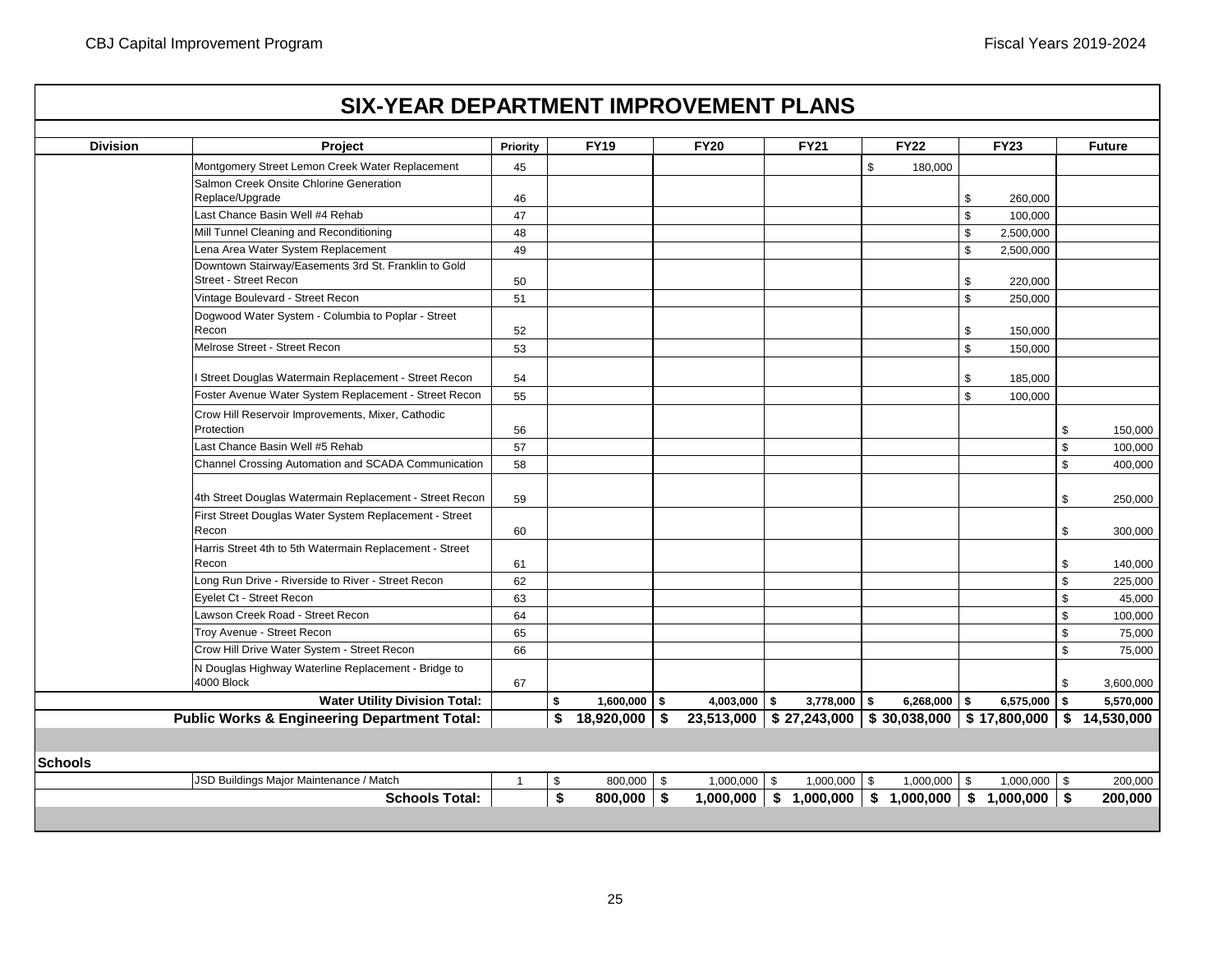| <b>Department</b> | <b>Division</b>         | <b>Priority</b> | <b>Project Description</b>                                                                                                                                                                                                                                                                                                                                                                                                                                                                                                                                                                                                                                                                                                                                                                                                                  |
|-------------------|-------------------------|-----------------|---------------------------------------------------------------------------------------------------------------------------------------------------------------------------------------------------------------------------------------------------------------------------------------------------------------------------------------------------------------------------------------------------------------------------------------------------------------------------------------------------------------------------------------------------------------------------------------------------------------------------------------------------------------------------------------------------------------------------------------------------------------------------------------------------------------------------------------------|
| l Administration  | <b>Manager's Office</b> | $\mathbf 1$     | IT INFRASTRUCTURE UPGRADES - funds will be used to upgrade CBJ's IT systems, allowing for operational<br>efficiencies, enhanced management reporting and more effective customer services. Projects include dispatch for<br>Juneau Police Department and Capital City Fire/Rescue, enhancements to electronic payments and implementation<br>of security cameras.                                                                                                                                                                                                                                                                                                                                                                                                                                                                           |
|                   |                         | 2               | VEHICLE & EQUIPMENT WASH BAYS PLANNING & DESIGN - This project will construct environmentally friendly<br>wash bays for all CBJ vehicles and equipment to be washed. There is currently no specific location for departments<br>to wash and care for the vehicle and equipment that CBJ has spent millions of dollars purchasing. It is imperative this<br>equipment be cleaned and cared for to prevent corrosion and premature failures. This facility will not only provide a<br>needed location to clean equipment but will also provide a wash facility that will contain the run off from such activity.<br>Funding level approved for FY18 was only about half of what is needed to construct this facility, even after cutting<br>back the design as far as possible and still have an end product that will meet the needs of CBJ. |
|                   |                         | 3               | <b>BONDED DEBT SERVICE -</b> These funds will be used for bond debt repayment.                                                                                                                                                                                                                                                                                                                                                                                                                                                                                                                                                                                                                                                                                                                                                              |
|                   |                         | 4               | <b>BUDGET RESERVE</b> - These funds will be used to increase the City's budget reserve.                                                                                                                                                                                                                                                                                                                                                                                                                                                                                                                                                                                                                                                                                                                                                     |
|                   |                         | 5               | JACC EXPANSION - PERFORMING ARTS CENTER - The Juneau Arts and Humanities Council plans to construct a<br>performing arts center adjacent to the Juneau Arts and Culture Center. The new center would house two mid-size<br>theaters, gallery exhibit spaces, classroom and meeting spaces, and offices. The total project cost is estimated at<br>\$14.5 million. This sales tax revenue would be allocated to help support this project.                                                                                                                                                                                                                                                                                                                                                                                                   |
|                   |                         | 6               | AFFORDABLE HOUSING FUND - These funds would provide funding for housing activities that target families and<br>individuals who earn 120% of the Area Median Income and below. The fund can be used by local housing<br>developers, non-profit agencies and social service agencies for the creation, acquisition, rehabilitation or<br>preservation of affordable housing. Examples of the types of projects that could utilize the fund include phase two of<br>Housing First, development of a rapid re-housing program, winter or emergency shelter programs, senior housing<br>and housing targeted for low-income and homeless populations.                                                                                                                                                                                            |
|                   |                         | $\overline{7}$  | PUBLIC/PRIVATE PORT INFRASTRUCTURE PLAN - These funds will fund a master plan study that would assess<br>the existing docks and needs for the future, including infrastructure and governance.                                                                                                                                                                                                                                                                                                                                                                                                                                                                                                                                                                                                                                              |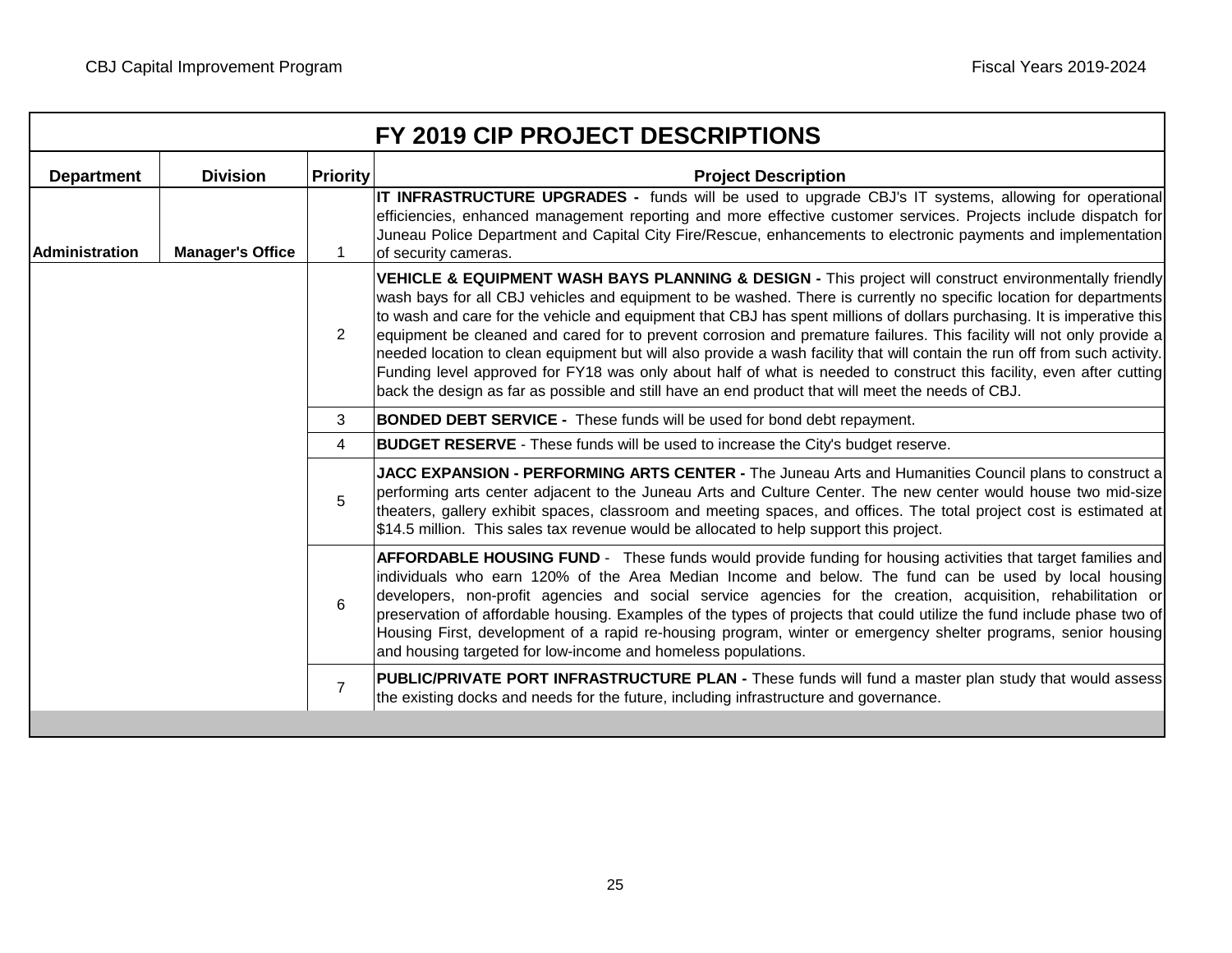|                   |                 |                 | FY 2019 CIP PROJECT DESCRIPTIONS                                                                                                                                                                                                                                                                                                                                                                                                                                                                                                                                                                                                                                                                                                                                                                                                                                                            |
|-------------------|-----------------|-----------------|---------------------------------------------------------------------------------------------------------------------------------------------------------------------------------------------------------------------------------------------------------------------------------------------------------------------------------------------------------------------------------------------------------------------------------------------------------------------------------------------------------------------------------------------------------------------------------------------------------------------------------------------------------------------------------------------------------------------------------------------------------------------------------------------------------------------------------------------------------------------------------------------|
| <b>Department</b> | <b>Division</b> | <b>Priority</b> | <b>Project Description</b>                                                                                                                                                                                                                                                                                                                                                                                                                                                                                                                                                                                                                                                                                                                                                                                                                                                                  |
| <b>Airport</b>    |                 | $\mathbf{1}$    | DESIGN/CONST. PASSENGER BOARDING BRIDGE GATE 2 - As of October 2017, Alaska Airlines has<br>discontinued use of combi aircraft (aircraft serving both passengers and freight configuration) and has converted to<br>full passenger configuration aircraft (and separate freight configured aircraft), there is a need for another passenger<br>boarding bridge (jetway). At this time, full passenger configured aircraft that utilize Gate 2 must board their passenger<br>by going down the stairs, walk across the ramp, and back up the aircraft aft stairs. This project was originally<br>scheduled for Federal Fiscal Year (FFY) 17, however, JNU Airport's status to a small hub limits the type of federal<br>funding for this lower level priority project. The project was moved to FFY18 since no other JNU projects were<br>scheduled which would usurp the Entitlement funds. |
|                   |                 | 2               | DESIGN/CONST. TERMINAL RENO PH 2 INCLUDING DEPARTURE LOUNGE EXIT LANE - This design phase<br>includes part of the north end terminal and central knuckle areas. The FAA will only fund design costs for the pro rata<br>share of the eligible portions of the terminal renovations. This phase also includes design/construct of the Departure<br>Lounge Secured Exit Lane System.                                                                                                                                                                                                                                                                                                                                                                                                                                                                                                          |
|                   |                 | 3               | <b>DESIGN SREF PHASE 2 SAND/CHEMICAL STORAGE/FUEL -</b> This project is to design Phase 2 of the SREF, to<br>include design of the sand/chemical facility and fueling facility.                                                                                                                                                                                                                                                                                                                                                                                                                                                                                                                                                                                                                                                                                                             |
|                   |                 | $\overline{4}$  | SPACE RECONFIG (OLD DINING ROOM/KITCHEN) TENANTS & ADMIN - This construction project will<br>reconfigure the old abandoned restaurant kitchen and dining areas into office spaces for airport business and<br>construction projects personal. Also included will be the construction of storage space for food and gift shop<br>concessionaires, additional tenant office lease space, and a new public meeting room.                                                                                                                                                                                                                                                                                                                                                                                                                                                                       |
|                   |                 | 5               | DESIGN & INSTALL TERMINAL CAMERA SURVEILLANCE SYSTEM - This would be upgrade to current camera<br>system as well as additional recording devices.                                                                                                                                                                                                                                                                                                                                                                                                                                                                                                                                                                                                                                                                                                                                           |
|                   |                 | 6               | 26 MALSR (FAA F&E PROJECT) - The Airport currently has an abbreviated MALS system on the Runway 26<br>approach which goes out to the 800' station. Installing the remaining system out to 2400' on the approach would<br>decrease the minimums for instrument equipped airlines to approximately one-half mile, thus increasing safety and<br>efficiency into JNU. This has support from the Airport Board, the CBJ Assembly, Alaska Congressional Delegation<br>and the airlines (Alaska and Delta). The State has participated in a special Legislative Grant of \$93,750 for the<br>remaining light installation.                                                                                                                                                                                                                                                                        |
|                   |                 |                 |                                                                                                                                                                                                                                                                                                                                                                                                                                                                                                                                                                                                                                                                                                                                                                                                                                                                                             |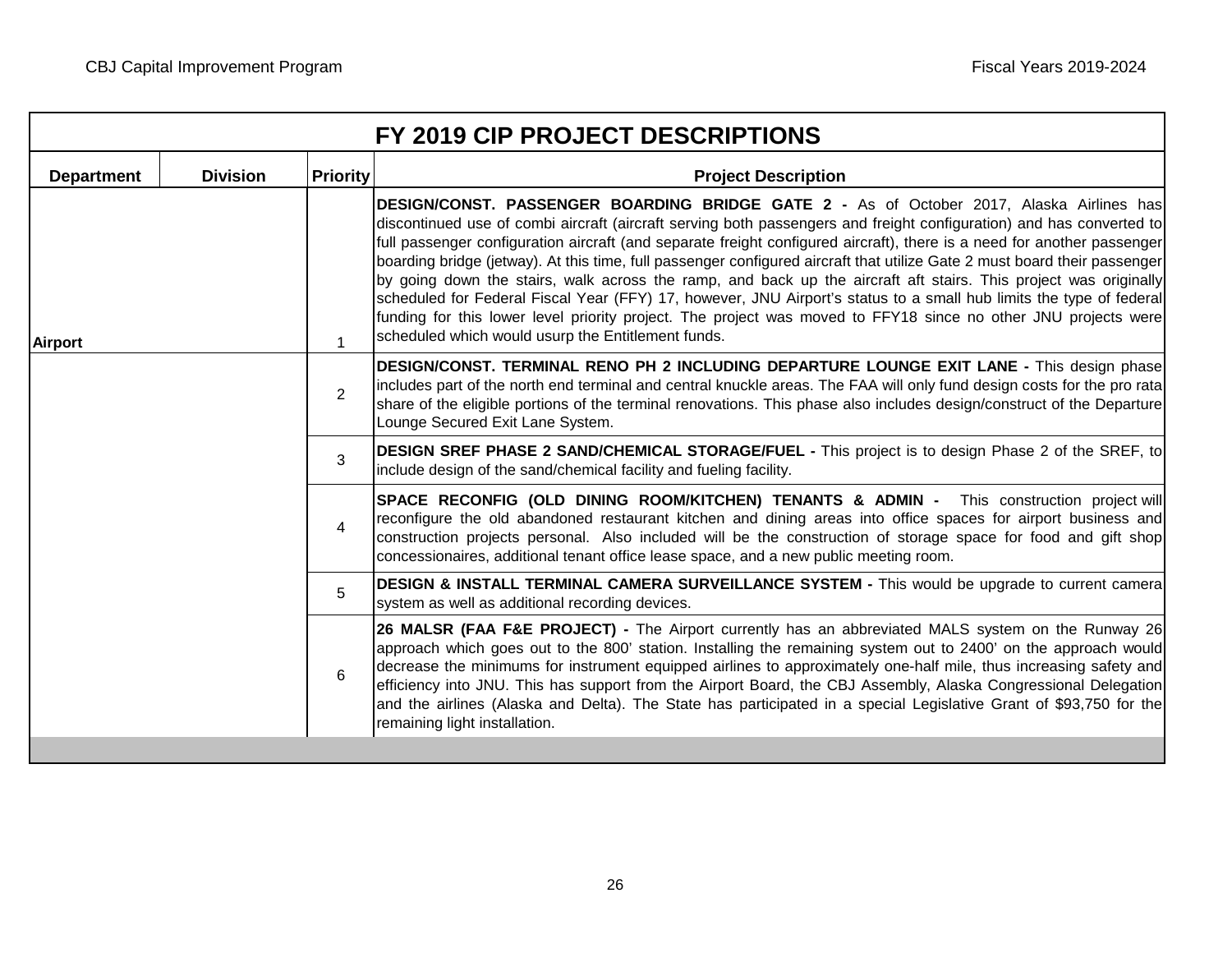|                            |                 |                 | FY 2019 CIP PROJECT DESCRIPTIONS                                                                                                                                                                                                                                                                                                                                                                                                                                                                                                             |
|----------------------------|-----------------|-----------------|----------------------------------------------------------------------------------------------------------------------------------------------------------------------------------------------------------------------------------------------------------------------------------------------------------------------------------------------------------------------------------------------------------------------------------------------------------------------------------------------------------------------------------------------|
| <b>Department</b>          | <b>Division</b> | <b>Priority</b> | <b>Project Description</b>                                                                                                                                                                                                                                                                                                                                                                                                                                                                                                                   |
| <b>BRH</b>                 |                 | $\mathbf{1}$    | RAINFOREST RECOVERY CENTER UPGRADES - funds would be used to develop a detox bay to allow for on-site<br>detoxification of patients and to create an addiction assessment center at the Rainforest Recovery Center. The detox<br>bay would reduce volume of patients at the medical and mental health unit departments, and reduce wait times in the<br>emergency department. The addition assessment center would serve as a single point of entry to provide<br>assessment, placement and outpatient treatment of substance use disorders. |
|                            |                 | $\overline{2}$  | MEDICAL ARTS BUILDING ROOF REPLACEMENT - Funds will be used to replace roof.                                                                                                                                                                                                                                                                                                                                                                                                                                                                 |
|                            |                 |                 |                                                                                                                                                                                                                                                                                                                                                                                                                                                                                                                                              |
| <b>Docks &amp; Harbors</b> |                 | $\mathbf 1$     | VISITOR INFORMATION KIOSK REPLACEMENT - The visitor information kiosk serves cruise ship passengers<br>needing information about Juneau. It is located in a strategic location near one of the two city owned docks that<br>support the cruise industry. The current kiosk has exceeded its design life. The facility does not meet ADA<br>standards, has inadequate heating, and does not provide adequate shelter for patrons.                                                                                                             |
|                            |                 | $\overline{2}$  | DOWNTOWN RESTROOMS CONSTRUCTION - This project has been brought forward at the request of the<br>Assembly to address the lack of adequate restroom facilities in the downtown waterfront area.                                                                                                                                                                                                                                                                                                                                               |
|                            |                 | 3               | SMALL CRUISESHIP MOORAGE MASTER PLANNING - The increased number of small cruise ships have<br>adversely impacted and strained Docks and Harbors' ability to provide suitable dock space. This master planning<br>effort would examine the future business need and develop a holistic plan which would enable this industry to thrive<br>in a sustainable manner.                                                                                                                                                                            |
|                            |                 | 4               | STATTER HARBOR BREAKWATER SAFETY IMPROVEMENTS - to infill the open areas of the breakwater<br>structure with fiberglass reinforced plastic grates that would close the open cells to allow pedestrian traffic yet allow<br>the structure to adequately provide wave reduction to the overall harbor.                                                                                                                                                                                                                                         |
|                            |                 | 5               | AREAWIDE ANODE INSTALLATION MATCHING FUNDS - Docks and Harbors has applied for a matching grant to<br>install zinc anodes to existing newer steel piling of Douglas, Harris, and Statter Harbors. Anodes protect the piling<br>and provide longer life for the facility. Performing this work on multiple harbors at one time saves money by reducing<br>mobilization costs. The funds identified would provide the required match for the ADOT Municipal Harbor Grant.                                                                      |
|                            |                 | 6               | ABMS D&H/UAS COST SHARE AGREEMENT - CBJ Docks and Harbors recently acquired the Auke Bay Marine<br>Station from the federal government. The property was spilt with the University of Alaska. In the partition agreement<br>UA and D&H agreed to share expenses to address access and utility relocation to account for the newly created<br>property line. The funds of this project would design and construct the necessary relocations to comply with the CBJ<br>Platting requirements for the subdivision.                              |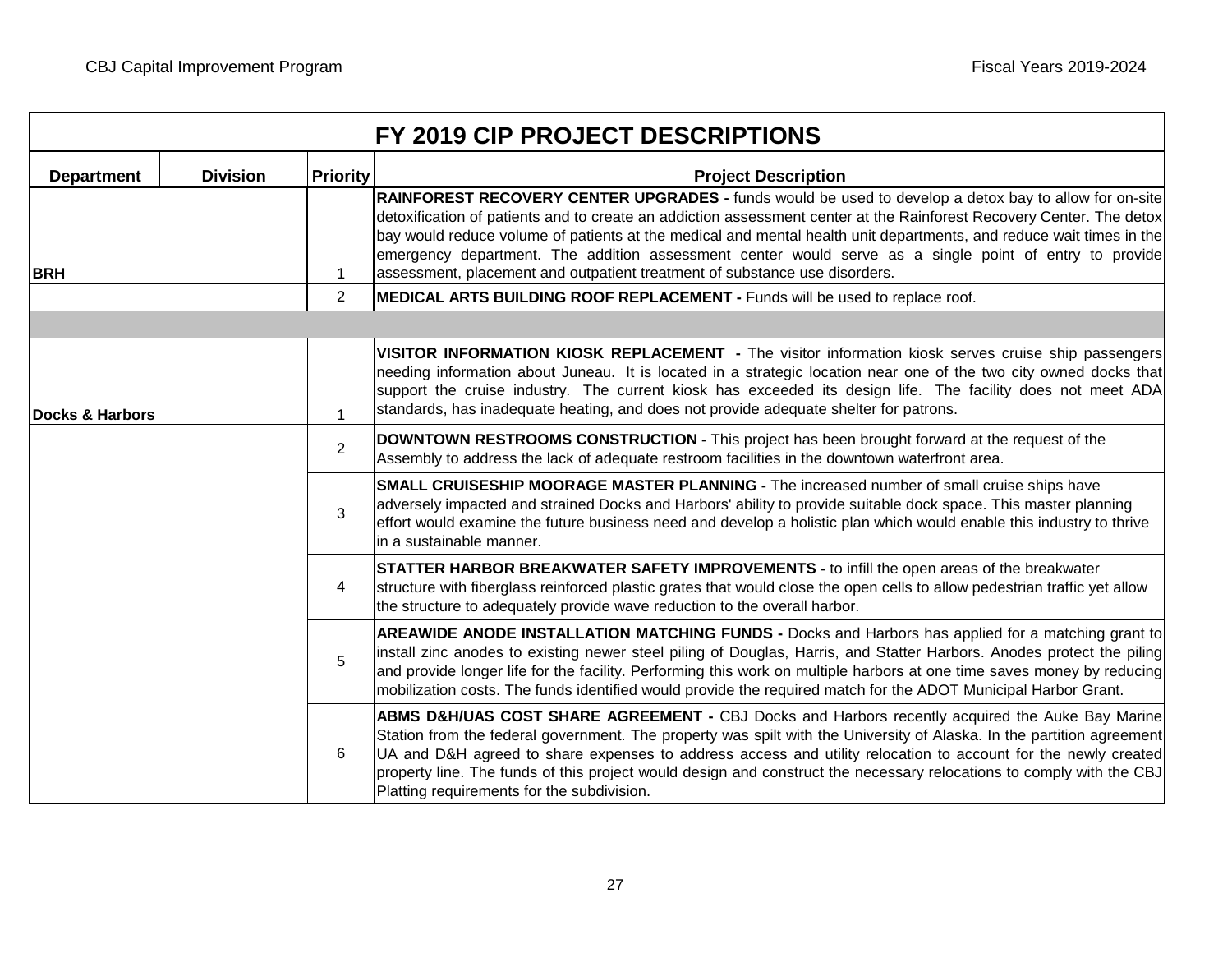|                   |                 |                 | FY 2019 CIP PROJECT DESCRIPTIONS                                                                                                                                                                                                                                                                                                                                                                                                                                                                                                                                            |
|-------------------|-----------------|-----------------|-----------------------------------------------------------------------------------------------------------------------------------------------------------------------------------------------------------------------------------------------------------------------------------------------------------------------------------------------------------------------------------------------------------------------------------------------------------------------------------------------------------------------------------------------------------------------------|
| <b>Department</b> | <b>Division</b> | <b>Priority</b> | <b>Project Description</b>                                                                                                                                                                                                                                                                                                                                                                                                                                                                                                                                                  |
|                   |                 | $\overline{7}$  | COST SHARE WITH ACOE FOR BREAKWATER FEASILITY - This project would investigate the feasibility of a new<br>wave attenuator at Statter Harbor which would allow expansion of the harbor and provide access to the newly<br>acquired Auke Bay Marine Station. The Army Corps of Engineers would perform the study but requires a local<br>funding match. The funds of this CIP item would provide the CBJ match.                                                                                                                                                              |
|                   |                 |                 |                                                                                                                                                                                                                                                                                                                                                                                                                                                                                                                                                                             |
| <b>Eaglecrest</b> |                 | $\mathbf 1$     | <b>DEFERRED MAINTENANCE - LIFT/MOUNTAIN OPERATIONS IMPROVEMENTS -</b> which include the following<br>projects:                                                                                                                                                                                                                                                                                                                                                                                                                                                              |
|                   |                 |                 | Lodge Maintenance and Pub Renovations - Eaglecrest will be doing some small renovations to the Base Lodge<br>to create a delineated space for Beer and Wine sales with our third party vendor. Eaglecrest will also continue to<br>fund small to medium projects that ensure the building remains in serviceable condition until the lodge undergoes a<br>major remodel. In the near term this includes roof maintenance, new flooring, deck repair and upgrades to the fire<br>suppression system.                                                                         |
|                   |                 |                 | Lift Operations - Misc. Lift Parts - These funds will be used to keep up on the ongoing maintenance and servicing<br>to our Chair Lifts. The Lift maintenance staff has held an extremely high standard of repair on our ski lifts and these<br>funds will ensure that this continues. During our annual inspection that State Inspector described the condition on the<br>lifts as exceptional. Being that our ski lifts are older in age it is of importance that we continue with this high standard<br>of repair.                                                       |
|                   |                 |                 | Mountain Operations Trail Conditioning - The continued work on improving drainage around the mountain<br>smoothing out low points and preventing washouts greatly improves the ability for the mountain to operate during low<br>snow conditions providing a dependable skiing experience. We are in the need of culvert replacement and upgrades<br>in certain locations to eliminate the risk of damaging erosion during peak storm and flood events that are occurring<br>more frequently. This is an ongoing effort to continually improve the condition of the slopes. |
|                   |                 |                 | Mountain Operations - Hiking Trails - The Master Plan outlines hiking trails/multi-use trails as a top priority for the<br>future of Eaglecrest. We will continue a multi-year plan to create more hiking/multi-use trails within the<br>CBJ/Eaglecrest Boundary.                                                                                                                                                                                                                                                                                                           |
|                   |                 |                 | Mountain Operations - Trail Maintenance - The trail network at Eaglecrest was overgrown after many years of little<br>annual maintenance. We have begun a program of yearly maintenance to reclaim the ski trail network enabling<br>Eaglecrest to open as early as possible with the safest conditions possible. This will include cutting and trimming by<br>hand all trails at Eaglecrest on a rotating basis.                                                                                                                                                           |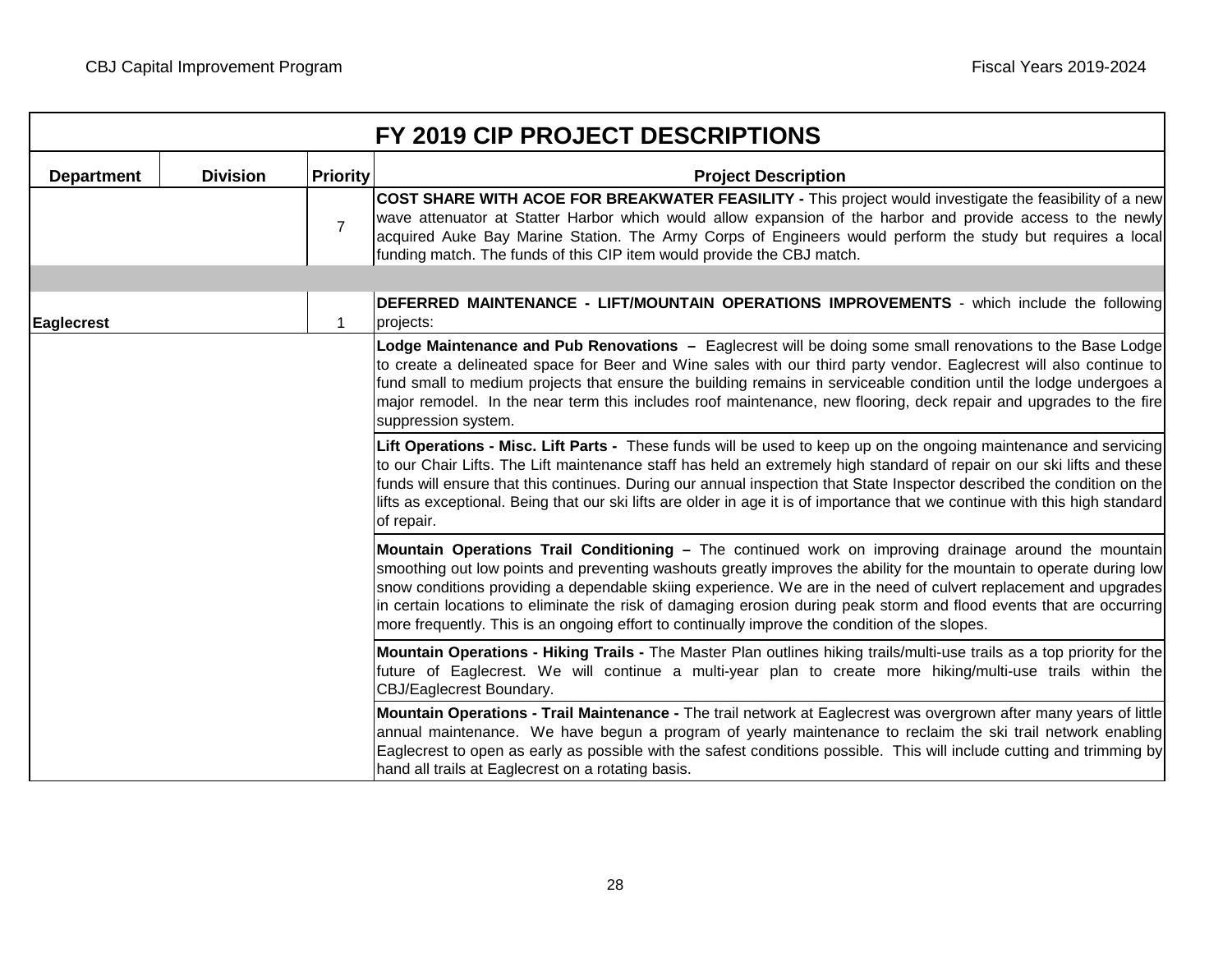|                              | <b>Division</b>          |                 |                                                                                                                                                                                                                                                                                                                                                                                                                                                                                                                                                                                                                                                                                                                                                                                                                                                                                                                                                                                                                                   |
|------------------------------|--------------------------|-----------------|-----------------------------------------------------------------------------------------------------------------------------------------------------------------------------------------------------------------------------------------------------------------------------------------------------------------------------------------------------------------------------------------------------------------------------------------------------------------------------------------------------------------------------------------------------------------------------------------------------------------------------------------------------------------------------------------------------------------------------------------------------------------------------------------------------------------------------------------------------------------------------------------------------------------------------------------------------------------------------------------------------------------------------------|
| <b>Department</b>            |                          | <b>Priority</b> | <b>Project Description</b><br>Mountain Operations - Snowmaking & Water Line Replacement/Improvements - We will begin multi-year plan to<br>repair/replace the current snowmaking system and increase snowmaking coverage of the lower mountain. The<br>mountain will also be working to install a spur leg of pipe to expand snowmaking coverage to the bottom of Black<br>Bear and the top of the Hooter Chair Lift over the next couple of years to fortify access to the higher elevations that<br>typically remain above the snowline. Investments in snowmaking maintenance and expansion will allow Eaglecrest to<br>better handle low snow years and open as early as possible. In addition the snowmaking lines feed the hydroelectric<br>system which significantly lowers our electric usage annually. The pipeline from Cropley Lake is showing increasing<br>signs of decay and patching and welding is becoming less effective. The plan calls for replacement with new pipe in<br>sections over the next few years. |
|                              |                          |                 | Black Bear Motor Upgrades - The motor and drive terminal upgrades will be an ongoing project over the next<br>couple of years. This motor room is the least weather resistant and most difficult to perform maintenance on.<br>Electricity to the motor is current powered by a diesel generator. We will be looking at options to do a phased in<br>approach to a new drive terminal to guarantee continued consistent safe operations into the future. It is the ultimate<br>goal to be able to provide electrical grid power to the bottom of Black Bear in the near future.                                                                                                                                                                                                                                                                                                                                                                                                                                                   |
|                              |                          | $\overline{2}$  | UPPER LOOP OVERNIGHT CABIN - This has been a goal in the Eaglecrest Master Plan and with the Board of<br>Directors for many years. We have now started looking at different locations and designs with the goal of refining the<br>costs over the next couple of months with an interested party that is looking to raise funds to support the effort.                                                                                                                                                                                                                                                                                                                                                                                                                                                                                                                                                                                                                                                                            |
|                              |                          | 3               | SNOWMAKING PUMPING STATION - to install a booster pumping station into our snowmaking line to increase flow<br>and pressure to our snowguns, increasing efficiency and production of our system when making snow at higher<br>elevations on the mountain. We are working to refine the scope and cost of this project to execute in the coming<br>years.                                                                                                                                                                                                                                                                                                                                                                                                                                                                                                                                                                                                                                                                          |
|                              |                          |                 |                                                                                                                                                                                                                                                                                                                                                                                                                                                                                                                                                                                                                                                                                                                                                                                                                                                                                                                                                                                                                                   |
| <b>Lands &amp; Resources</b> |                          | -1              | PITS AND QUARRIES INFRASTRUCTURE MAINTENANCE & EXPANSION - continue to provide funding for major<br>maintenance (ex. haul roads, scales, truck wheel washes, environmental controls, drainage structures, etc.) and<br>expansion activities to continue to meet the needs of the material users.                                                                                                                                                                                                                                                                                                                                                                                                                                                                                                                                                                                                                                                                                                                                  |
|                              |                          |                 |                                                                                                                                                                                                                                                                                                                                                                                                                                                                                                                                                                                                                                                                                                                                                                                                                                                                                                                                                                                                                                   |
| Parks & Rec                  | <b>Bldg. Maintenance</b> |                 | DEFERRED BUILDING MAINTENANCE - DOWNTOWN LIBRARY WINDOWS - Funds will be used to replace the<br>downtown library windows, original to the building, with thermal/energy efficient windows and seals.                                                                                                                                                                                                                                                                                                                                                                                                                                                                                                                                                                                                                                                                                                                                                                                                                              |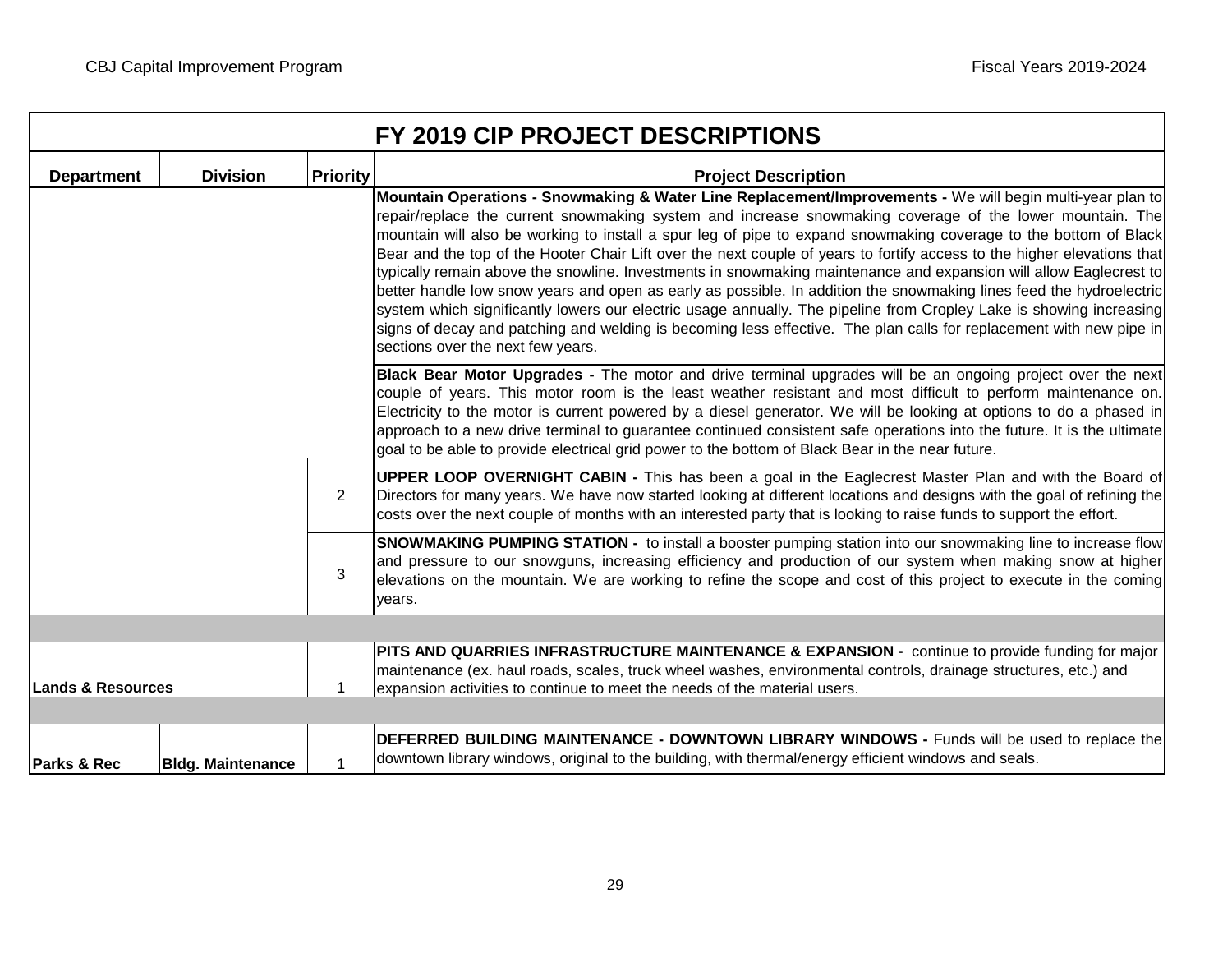| FY 2019 CIP PROJECT DESCRIPTIONS |                          |                 |                                                                                                                                                                                                                                                                                                                                                                                                                                                                                                                 |  |  |  |  |  |
|----------------------------------|--------------------------|-----------------|-----------------------------------------------------------------------------------------------------------------------------------------------------------------------------------------------------------------------------------------------------------------------------------------------------------------------------------------------------------------------------------------------------------------------------------------------------------------------------------------------------------------|--|--|--|--|--|
| <b>Department</b>                | <b>Division</b>          | <b>Priority</b> | <b>Project Description</b>                                                                                                                                                                                                                                                                                                                                                                                                                                                                                      |  |  |  |  |  |
|                                  |                          | $\overline{2}$  | <b>DEFERRED BUILDING MAINTENANCE -</b> Funds are for on-going capital funded projects to repair CBJ buildings.<br>These funds will be used to improve public safety and reduce liability for potential injury by funding repairs of critical<br>park elements like walkways, parking areas, area lighting, site security components and other site amenities.                                                                                                                                                   |  |  |  |  |  |
|                                  |                          | 3               | DEFERRED BUILDING MAINTENANCE - ARBORETUM BUILDING REPAIRS - Repair exterior walls and replace<br>windows. All single-pane sash windows need to be replaced with energy efficient windows. The aging siding on the<br>building also needs to be repaired.                                                                                                                                                                                                                                                       |  |  |  |  |  |
|                                  | <b>Parks/Rec Areas</b>   | $\mathbf{1}$    | PARK AND PLAYGROUND REPAIRS AND MAINTENANCE - This CIP funds repairs to park facilities throughout<br>Juneau, including repair/maintenance of playgrounds and equipment and also replacement of playground equipment<br>that has outlived its useful life. Many of Juneau's playgrounds are more than 25 years old. Due to their age, these<br>playgrounds do not comply with modern safety standards or the Americans with Disabilities Act.                                                                   |  |  |  |  |  |
|                                  |                          | $\overline{2}$  | <b>SPORTS FIELD RESURFACING &amp; REPAIRS</b> - This CIP funds repairs to sports fields throughout Juneau, including<br>softball, baseball, soccer, and football fields. Sport fields require repairs, replacements and preventative<br>maintenance as surfacing is worn away and drainage problems require improvements. If fields surfaces are not<br>properly maintained, adult and student athletes could suffer injuries.                                                                                  |  |  |  |  |  |
|                                  |                          |                 | CAPITAL SCHOOL PARK RETAINING WALL - DESIGN & SHORT TERM REPAIRS - Repair hillside retaining wall.<br>The retaining wall at Capital School Park is in need of significant repair due to weathering of aging concrete.                                                                                                                                                                                                                                                                                           |  |  |  |  |  |
|                                  |                          | 4               | LEMON CREEK PARK - There is only one small playground between Twin Lakes Park and Mendenhall Loop Road,<br>making Lemon Creek one of the most underserved areas in Juneau's park system. This project would identify a<br>suitable location for a neighborhood park in Lemon Creek and fund construction.                                                                                                                                                                                                       |  |  |  |  |  |
|                                  |                          | 5               | <b>OFF-HIGHWAY VEHICLE (OHV) PARK -</b> Demand for sustainable off-road vehicle access in Juneau is strong.<br>Multiple attempts to locate a park for motorized recreation have failed, but the City has identified a large parcel near<br>37-Mile Glacier Highway for potential access. Initial funding for assessment, mapping and design was provided in<br>2010. This sales tax funding would be used to complete the public permitting process and begin construction of<br>parking facilities and trails. |  |  |  |  |  |
|                                  | <b>Trail Maintenance</b> |                 | CHRISTOPHER TRAIL - COPE PARK TO FLUME - Re-route unsafe trail. The Christopher Trail runs from Cope<br>Park over Gold Creek to the popular Flume Trail. The Cope Park section is deteriorating to the point that the trail will<br>soon be too unsafe to use. A new bridge will have to be constructed downstream of the current bridge, and<br>approximately 500 feet of new trail will have to be created where it will join the Flume Trail.                                                                |  |  |  |  |  |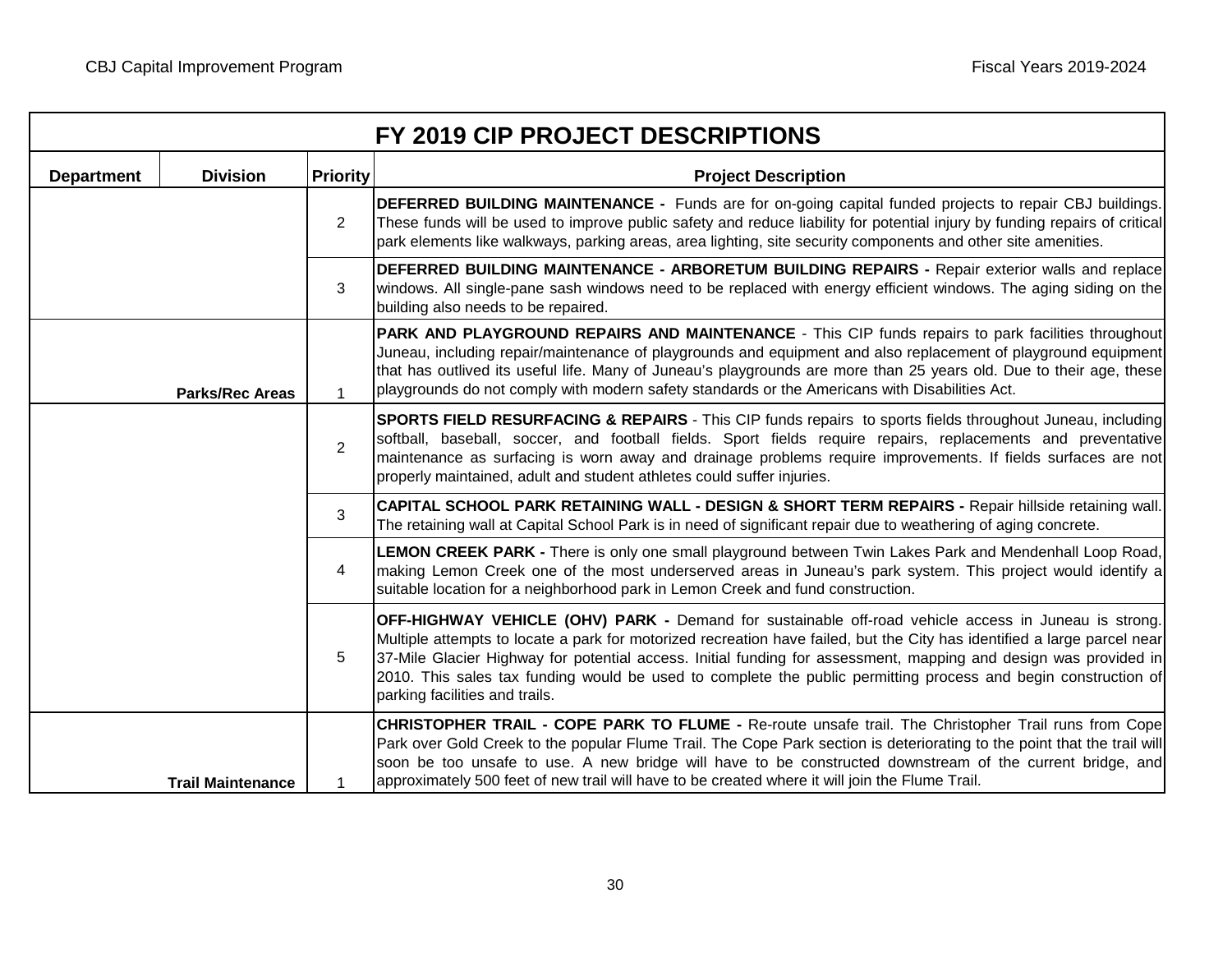$\overline{\phantom{a}}$ 

|                   |                                                |                 | FY 2019 CIP PROJECT DESCRIPTIONS                                                                                                                                                                                                                                                                                                                                                                                                                                                                                              |  |  |  |  |  |
|-------------------|------------------------------------------------|-----------------|-------------------------------------------------------------------------------------------------------------------------------------------------------------------------------------------------------------------------------------------------------------------------------------------------------------------------------------------------------------------------------------------------------------------------------------------------------------------------------------------------------------------------------|--|--|--|--|--|
| <b>Department</b> | <b>Division</b>                                | <b>Priority</b> | <b>Project Description</b>                                                                                                                                                                                                                                                                                                                                                                                                                                                                                                    |  |  |  |  |  |
|                   |                                                | $\overline{2}$  | CROW HILL TRAIL - GAST SCHOOL TO CROW HILL ROAD - Construct a trail from Douglas Highway to Fifth<br>Street and then to the Crow Hill road. This area is highly used and has not had a maintained trail prior to this. It was<br>discovered how popular this area was to transit during the reconstruction of waterline in the area.                                                                                                                                                                                          |  |  |  |  |  |
|                   |                                                |                 |                                                                                                                                                                                                                                                                                                                                                                                                                                                                                                                               |  |  |  |  |  |
|                   | <b>Public Works and Engineering Department</b> |                 |                                                                                                                                                                                                                                                                                                                                                                                                                                                                                                                               |  |  |  |  |  |
|                   | <b>Capital Transit</b>                         | $\mathbf{1}$    | BUS SHELTERS/ VALLEY TRANSIT/TRANSFER CENTER IMPROVEMENTS - Provide funding for siting and<br>locating the Valley transit center and provide match funds for potential FTA grant funding to assist with the<br>construction of the Valley transit center. Funds will also be used to install and replace bus shelters.                                                                                                                                                                                                        |  |  |  |  |  |
|                   | <b>Engineering</b><br>$\mathbf{1}$             |                 | <b>CONTRACT SPECIFICATION &amp; CONTRACT LANGUAGE UPDATE - the CBJ Construction Contract and</b><br>specifications have not been comprehensively updated since 2003 and are outdated. This project will update the<br>contract and specifications to the 21st century.                                                                                                                                                                                                                                                        |  |  |  |  |  |
|                   |                                                |                 | DOWNTOWN SIDE STREETS PHASE III - This funding will provide for routine maintenance street reconstruction of<br>Phase III of the Downtown Street Improvement project. This phase includes Front Street, Seward Street and Ferry<br>Way                                                                                                                                                                                                                                                                                        |  |  |  |  |  |
|                   |                                                | 3               | DOWNTOWN WAYFINDING AND INTERPRETIVE SIGNS - this funding will pay for the fabrication and installation<br>of wayfinding and interpretive signage in the downtown area and the Willoughby district. Throughout the public<br>process for the Downtown Streets Improvement, the public commented on the lack of signage in the downtown area<br>to direct visitors to attractions, services, and businesses. The public requested an improved wayfinding and<br>interpretive program with consistent and accurate information. |  |  |  |  |  |
|                   |                                                | 4               | <b>SEAWALK MAJOR MAINTENANCE -</b> The anticipated upcoming work for 2018-2019 includes transition repair at the<br>Icehouse Dock, Franklin Dock by the bathrooms, and the Fisherman's Memorial.                                                                                                                                                                                                                                                                                                                              |  |  |  |  |  |
|                   |                                                | 5               | SEAWALK NEXT PHASE - Funds will be used for continued efforts on next phase(s) of the seawalk. Activities will<br>include surveying, geotechnical investigations, property appraisals and negotiations, cost estimating, permitting and<br>preparation of conceptual and detailed design plans.                                                                                                                                                                                                                               |  |  |  |  |  |
|                   |                                                | 6               | EV (ELECTRIC VEHICLE) CHARGING INFRASTRUCTURE - This funding will support the installation of electric<br>vehicle charging stations throughout Juneau.                                                                                                                                                                                                                                                                                                                                                                        |  |  |  |  |  |
|                   |                                                | $\overline{7}$  | NORTH DOUGLAS CROSSING - To continue investigating the oportunities for constructing a new crossing to<br>Douglas Island on North Douglas.                                                                                                                                                                                                                                                                                                                                                                                    |  |  |  |  |  |

이 사람들은 아이들은 아이들의 사람들은 아이들의 사람들을 만들어 있다. 이 사람들은 아이들의 사람들은 아이들의 사람들을 만들어 있다. 이 사람들은 아이들의 사람들은 아이들의 사람들을 만들어 있다.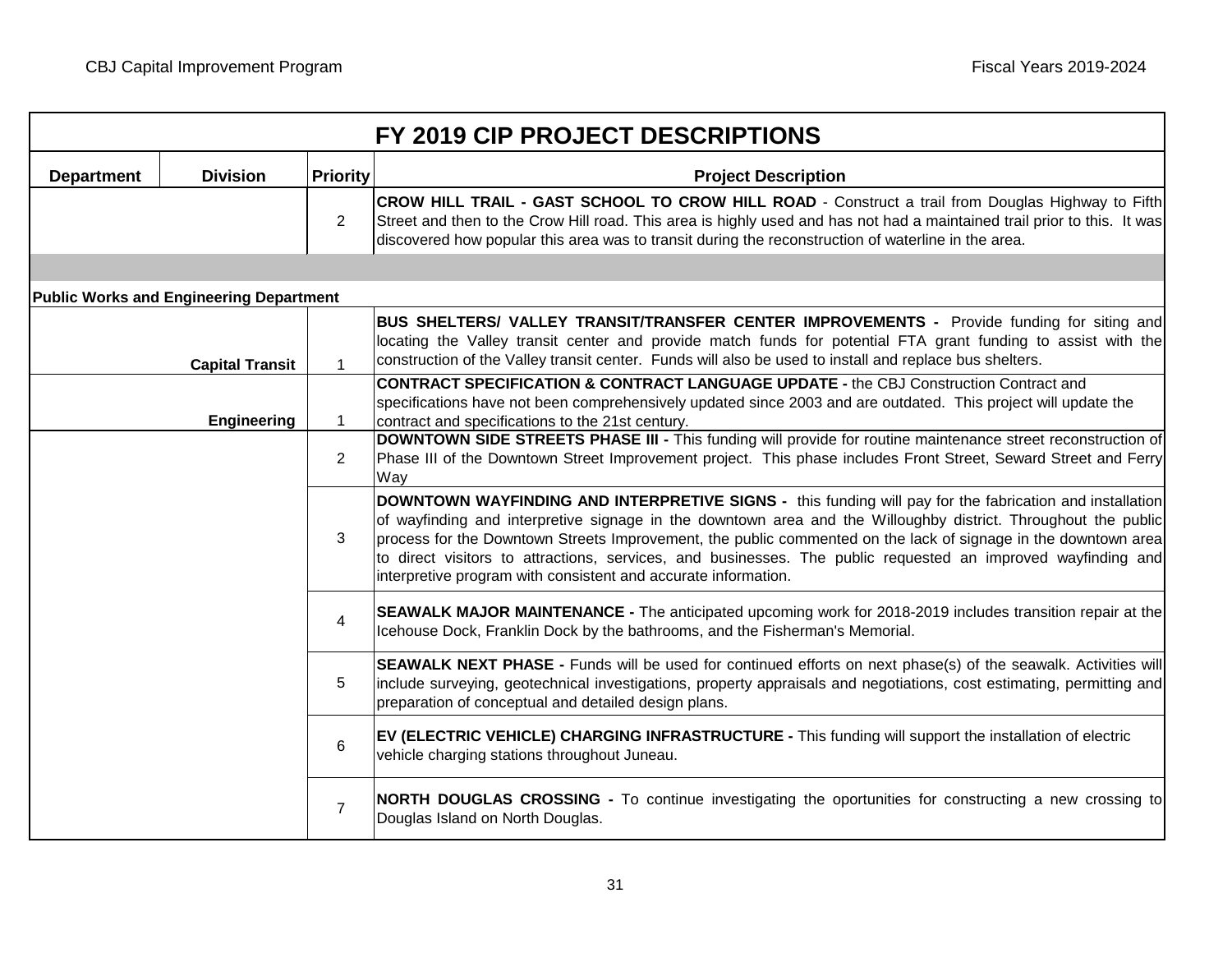|                                      |                     | FY 2019 CIP PROJECT DESCRIPTIONS                                                                                                                                                                                                                                                                                                                                                                                                                                                                                                                               |
|--------------------------------------|---------------------|----------------------------------------------------------------------------------------------------------------------------------------------------------------------------------------------------------------------------------------------------------------------------------------------------------------------------------------------------------------------------------------------------------------------------------------------------------------------------------------------------------------------------------------------------------------|
| <b>Division</b><br><b>Department</b> | <b>Priority</b>     | <b>Project Description</b>                                                                                                                                                                                                                                                                                                                                                                                                                                                                                                                                     |
|                                      | 8                   | BUSINESS CASE/HIGH LEVEL COST ESTIMATE OF A NEW CITY HALL - To evaluate the financial feasibility of<br>construction of a new consolidated CBJ City Hall at another location. CBJ currently spends a significant amount of<br>money renting office space and this evaluation will look at the financial and practical feasibility of constructing a new<br>City Hall.                                                                                                                                                                                          |
| <b>RecycleWorks</b>                  | $\mathbf{1}$        | RECYCLEWORKS WASTE DIVERSION PROGRAM - The RecycleWorks program, which diverts waste from the<br>landfill and prolongs the life of the landfill, is operated primarily through contracts and these costs have risen<br>significantly. By partially funding operational costs of recycling, household hazardous waste, and junk vehicle<br>collection programs, these funds would maintain services to the community and reduce an increase to user rates.                                                                                                      |
|                                      | 2                   | <b>FACILITY UPGRADES</b> - This funding will support improvements to or construction of buildings for recycling and<br>household hazardous waste programs.                                                                                                                                                                                                                                                                                                                                                                                                     |
|                                      | 3                   | <b>WATER BUILDING UPGRADES -</b> Provide funding to upgrade and update the old City Shop on Barrett Ave in the<br>Valley for the Water Utility. The Water utility are moving from their existing facilities at Lemon Creek to<br>accommodate the Sale of these facilities to the Alaskan Brewery.                                                                                                                                                                                                                                                              |
|                                      | <b>Streets</b><br>1 | <b>PAVEMENT MANAGEMENT</b> - This is an on-going pavement management program to provide routine maintenance<br>to paved roads including asphalt overlays, and other preventative maintenance treatments to CBJ streets. Pavement<br>maintenance is required to extend the functional life of the road surfaces an additional 5 to 10 years. The program<br>also provides capital funding to purchase and repair specialized asphalt maintenance equipment and to purchase<br>necessary paving materials (oil, aggregates, chemicals) for pavement maintenance. |
|                                      | 2                   | AREAWIDE DRAINAGE IMPROVEMENTS - This is a multi-phase project that involves permitting, design, and<br>construction of storm drainage improvements to both surface and underground infrastructure throughout the Juneau<br>area to reduce the impacts from seasonal flooding and ground water damage to private and public property. Failure<br>to repair or replace failing culverts and storm sewer piping may result in significant damage to roadways and adjacent<br>private properties.                                                                 |
|                                      | 3                   | MCGINNIS SUBDIVISION IMPROVEMENTS, PHASE IV (Heron) - This project will continue with the routine<br>maintenance improvements to streets within the McGinnis subdivision. Improving the road sub-base adding<br>sidewalks and street lights where needed. Replacing utilities as needed. Also improve drainage systems as needed.                                                                                                                                                                                                                              |
|                                      | 4                   | DOWNTOWN SIDE STREETS PHASE III - This funding will provide for routine maintenance street reconstruction of<br>Phase III of the Downtown Street Improvement project. This phase includes Front Street, Seward Street and Ferry<br>Way.                                                                                                                                                                                                                                                                                                                        |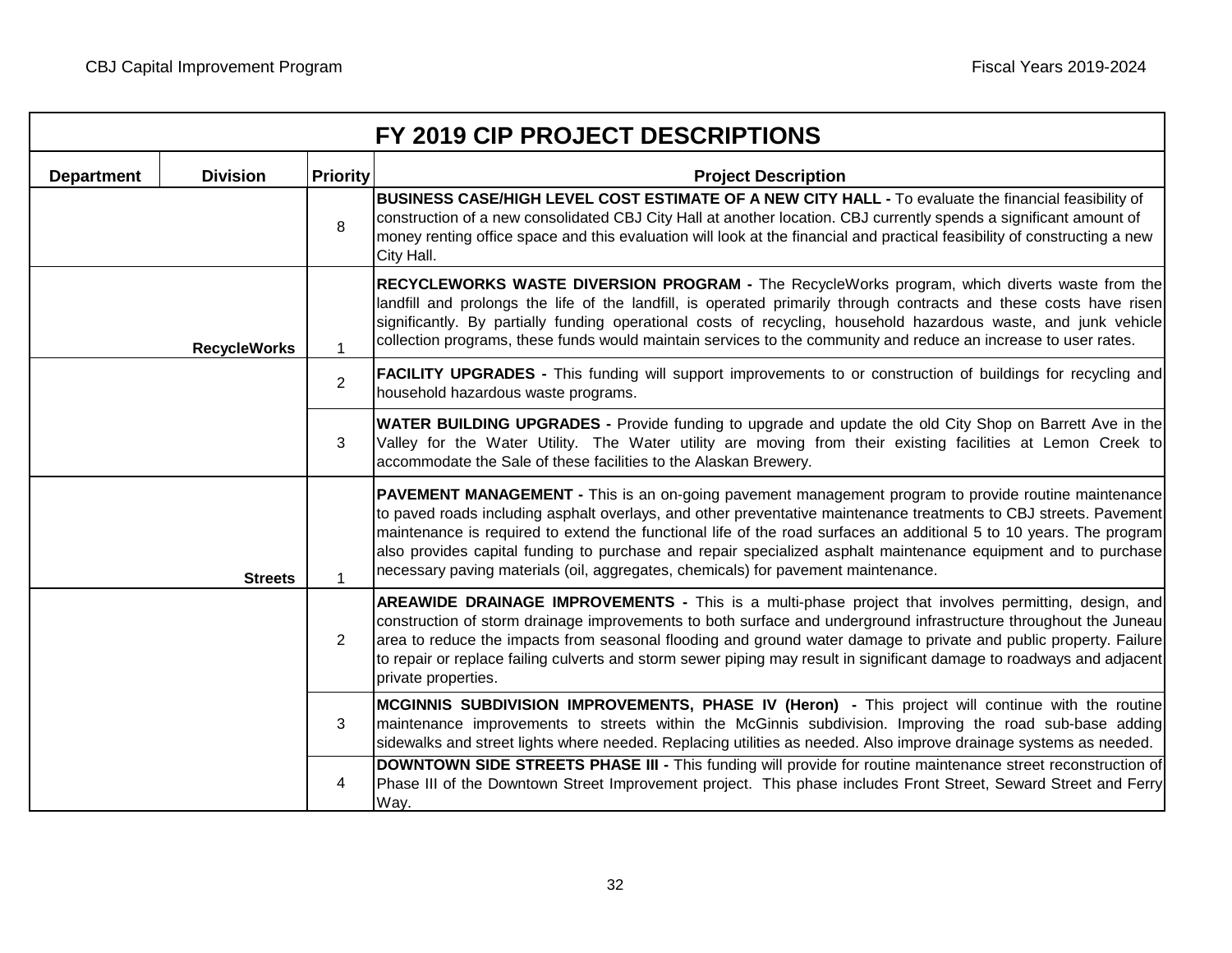|                   |                           |                 | FY 2019 CIP PROJECT DESCRIPTIONS                                                                                                                                                                                                                                                                                                                      |
|-------------------|---------------------------|-----------------|-------------------------------------------------------------------------------------------------------------------------------------------------------------------------------------------------------------------------------------------------------------------------------------------------------------------------------------------------------|
| <b>Department</b> | <b>Division</b>           | <b>Priority</b> | <b>Project Description</b>                                                                                                                                                                                                                                                                                                                            |
|                   |                           |                 | GOLD CREEK FLUME REPAIRS - This project will make various routine maintenance repairs to the Gold Creek<br>Flume that have been recommended by the Corp of Engineers after their thorough walk through inspection in April<br>2017. Patching areas concrete has eroded away enough to expose rebar and holes that have formed that need filled<br>in. |
|                   |                           | 6               | SIDEWALK AND STAIRWAY REPAIRS - Reconstruct and repair areawide stairs and sidewalks. Programmed repair<br>of sidewalks and stairs reduces maintenance costs and promotes pedestrian safety.                                                                                                                                                          |
|                   |                           | $\overline{7}$  | BIRCH LANE IMPROVEMENTS, PH II - MENDENHALL TO DOGWOOD - Routine maintenance to reconstruct<br>existing roadway, improve drainage and replace utilities as needed. Roadway base to be excavated and replaced<br>with shot rock to improve drainage under roadway and new asphalt applied.                                                             |
|                   |                           | 8               | COLUMBIA AND POPLAR RECONSTRUCTION - Routine maintenance to reconstruct existing roadway, improve<br>drainage and replace utilities as needed. Roadway base to be excavated and replaced with shot rock to improve<br>drainage under roadway and new asphalt applied.                                                                                 |
|                   | <b>Wastewater Utility</b> | $\mathbf{1}$    | <b>WASTEWATER INFRASTRUCTURE MAINTENANCE - JDTP INFRASTRUCTURE IMPROVEMENTS - This project</b><br>will repair the 1970's vintage metal building structures that enclose the Aeration Basins and Clarifier tanks. The roof<br>structures, and walls will be rehabilitated as well as other needed structural improvements.                             |
|                   |                           | $\overline{2}$  | GRUENING PARK PUMP STATION REPLACEMENT - Replace pump station that is past its service life prior to<br>construction of the Glacier Highway Vanderbilt to Walmart Project.                                                                                                                                                                            |
|                   |                           | 3               | BIRCH LANE IMPROVEMENTS, PH II - MENDENHALL TO DOGWOOD - Provide funds to reconstruct Wastewater<br>Utility infrastructure with the associated street reconstruction project.                                                                                                                                                                         |
|                   |                           | 4               | <b>COLUMBIA AND POPLAR RECONSTRUCTION - Provide funds to reconstruct Wastewater Utility infrastructure with</b><br>the associated street reconstruction project.                                                                                                                                                                                      |
|                   |                           | 5               | KAISER FORCEMAIN REPLACEMENT (MENDENHALL RIVER EROSION) - Replace the existing pipeline or<br>construct revetment to protect the pipeline for the Kaiser forcemain crossing to Taku Boulevard that has been<br>undermined and exposed by the down cutting of the Mendenhall River.                                                                    |
|                   |                           |                 | ANODE REPLACEMENT ON UNDER OCEAN PORTION OF OUTER DRIVE FM - The Anodes at the connection<br>points of the underwater force main from Outer Drive forcemain that runs across the Cruise Ship turning basin to the<br>JD Plant require replacement.                                                                                                    |
|                   |                           | $\overline{7}$  | MCGINNIS SUBDIVISION IMPROVEMENTS, HERON WAY MANHOLE ADJUSTMENTS - Provide funds to adjust<br>Wastewater Utility infrastructure with the associated street reconstruction project.                                                                                                                                                                    |
|                   |                           | 8               | <b>CALHOUN AVE SEWER REPLACEMENT W 8th TO GOLD CREEK - replace existing sewer infrastructure as part</b><br>of the reconstruction of this segment of street.                                                                                                                                                                                          |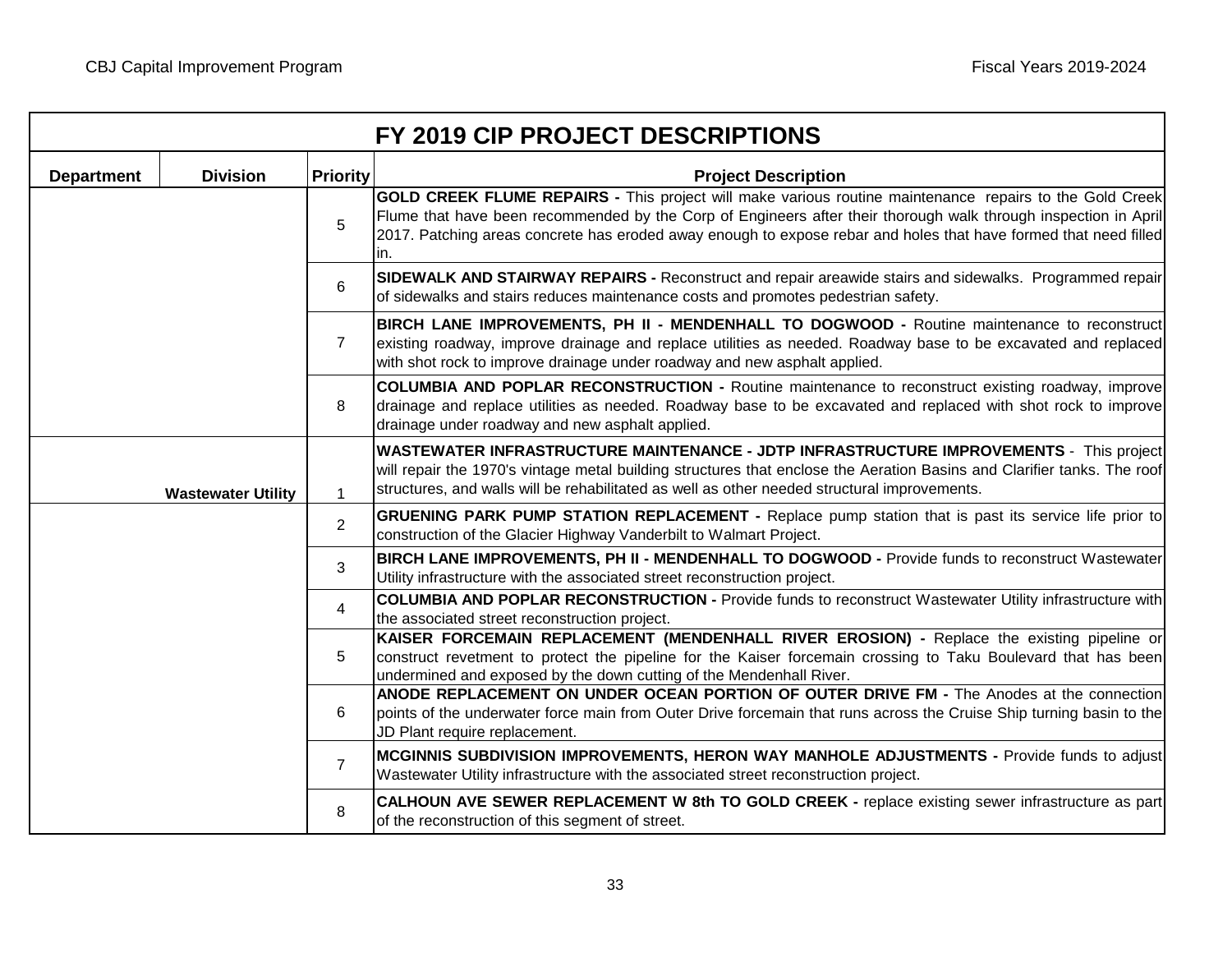$\overline{\phantom{a}}$ 

| FY 2019 CIP PROJECT DESCRIPTIONS |                      |                 |                                                                                                                                                                                                                                                                                |  |  |  |  |  |  |
|----------------------------------|----------------------|-----------------|--------------------------------------------------------------------------------------------------------------------------------------------------------------------------------------------------------------------------------------------------------------------------------|--|--|--|--|--|--|
| <b>Department</b>                | <b>Division</b>      | <b>Priority</b> | <b>Project Description</b>                                                                                                                                                                                                                                                     |  |  |  |  |  |  |
|                                  |                      | 9               | JDTP VACTOR DUMP AND GRIT HANDLING IMPROVEMENTS - Provide additional funds for the JD Vactor Dump<br>Project and begin looking at improvements to the grit handling and processing from the influent settling basin/grit<br>chamber since the two are directly related.        |  |  |  |  |  |  |
|                                  |                      | 10              | JD CARLIFIER AND DIGESTER TANK FLOOR IMPROVEMENTS - Provide funds to rehabilitate the 40-plus year<br>old concrete floors in the clarifier and the sludge digester tanks. The concrete floors are failing, introducing concrete<br>chips and debris into the treatment stream. |  |  |  |  |  |  |
|                                  |                      | 11              | PAVEMENT MANAGEMENT UTILITY ADJUSTMENTS - Provide funds to adjust Wastewater Utility infrastructure<br>with the associated paving projects.                                                                                                                                    |  |  |  |  |  |  |
|                                  |                      | 12              | ADOT PROJECT UTILITY ADJUSTMENTS - Provide manhole covers and adjustment materials to ADOT road<br>construction projects Egan, 10th to Main, Glacier Hwy Walmart to Vanderbilt etc.                                                                                            |  |  |  |  |  |  |
|                                  | <b>Water Utility</b> | $\mathbf{1}$    | BIRCH LANE - MENDENHALL TO DOGWOOD - Replace the old and failing water system in this neighborhood in<br>conjunction with the Street reconstruction project.                                                                                                                   |  |  |  |  |  |  |
|                                  |                      | $\overline{2}$  | COLUMBIA AND POPLAR RECONSTRUCTION - Replace the old and failing water system in this neighborhood in<br>conjunction with the Street reconstruction project.                                                                                                                   |  |  |  |  |  |  |
|                                  |                      | 3               | LEE STREET PUMP STATION REPLACEMENT - Replace outdated, under sized pump with new pumps with<br>capacity to provide domestic and fire flow to the neighborhood it serves.                                                                                                      |  |  |  |  |  |  |
|                                  |                      | 4               | SALMON CREEK FILTER PLANT UPGRADES (ADEC GRANT MATCH) - Provide additional funding to cover<br>complete expenditure of 990k of ADEC Grant funds to fix additional items that were not included in original project<br>because of uncertain project funding.                    |  |  |  |  |  |  |
|                                  |                      | 5               | CROW HILL AND CEDAR PARK PS CONTROL UPGRADES - Replace outdated controls at these pump stations,<br>the controls are late 1980's technology and not in production any longer. Currently, most of the replacement control<br>parts are only available on E Bay.                 |  |  |  |  |  |  |
|                                  |                      |                 | PAVEMENT MANAGEMENT UTILITY ADJUSTMENTS - Provide funds to adjust Water Utility infrastructure with the<br>associated street reconstruction project.                                                                                                                           |  |  |  |  |  |  |
|                                  |                      | $\overline{7}$  | ADOT PROJECT UTILITY ADJUSTMENTS - Provide water valve boxes and fire hydrants to ADOT road<br>construction projects Egan, 10th to Main, Glacier Hwy Walmart to Vanderbilt etc.                                                                                                |  |  |  |  |  |  |
|                                  |                      | 8               | LAST CHANCE BASIN UNDERGROUND FUEL TANK REMOVAL & RELOC - Remove existing emergency<br>generator underground fuel storage tank due to significant increase (costs and staff time) in regulatory req'ts and<br>replace with day tank in generator building.                     |  |  |  |  |  |  |

이 사람들은 아이들은 아이들의 사람들은 아이들의 사람들을 만들어 있다. 이 사람들은 아이들의 사람들은 아이들의 사람들을 만들어 있다. 이 사람들은 아이들의 사람들은 아이들의 사람들을 만들어 있다.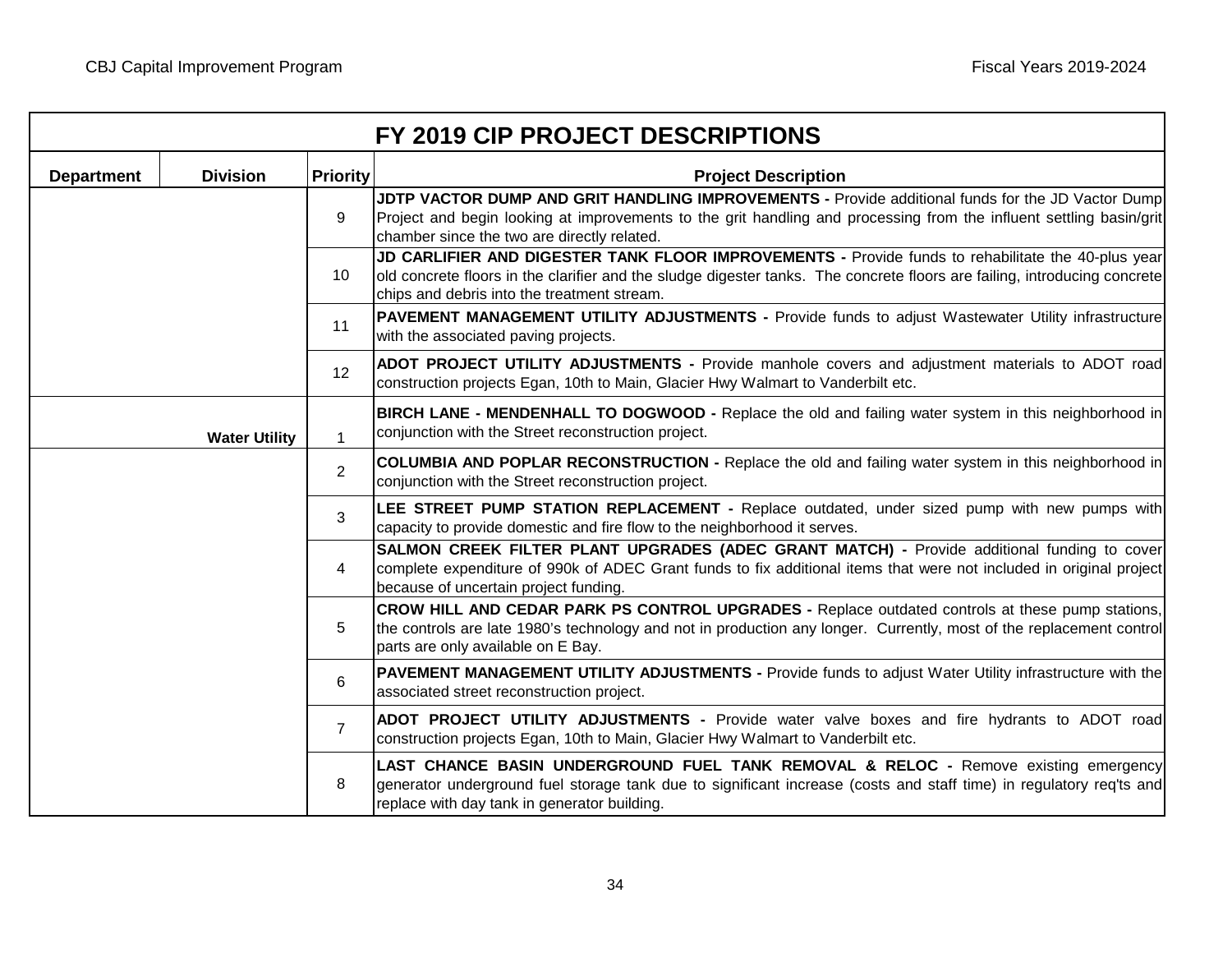| FY 2019 CIP PROJECT DESCRIPTIONS                                                      |  |   |                                                                                                                                                                                                                                                             |  |  |  |  |  |
|---------------------------------------------------------------------------------------|--|---|-------------------------------------------------------------------------------------------------------------------------------------------------------------------------------------------------------------------------------------------------------------|--|--|--|--|--|
| <b>Priority</b><br><b>Division</b><br><b>Project Description</b><br><b>Department</b> |  |   |                                                                                                                                                                                                                                                             |  |  |  |  |  |
|                                                                                       |  | 9 | AREAWIDE WATERMAIN REPAIRS - Ongoing program used to repair emergency breaks and known trouble areas<br>as time and funding allows.                                                                                                                         |  |  |  |  |  |
|                                                                                       |  |   |                                                                                                                                                                                                                                                             |  |  |  |  |  |
| <b>Schools</b>                                                                        |  |   | JSD BUILDINGS MAJOR MAINTENANCE / MATCH -fund ongoing civil, architectural, mechanical and electrical<br>deferred maintenance projects and provide matching funds to any other outside maintenance or construction grant<br>funding that could be acquired. |  |  |  |  |  |
|                                                                                       |  |   |                                                                                                                                                                                                                                                             |  |  |  |  |  |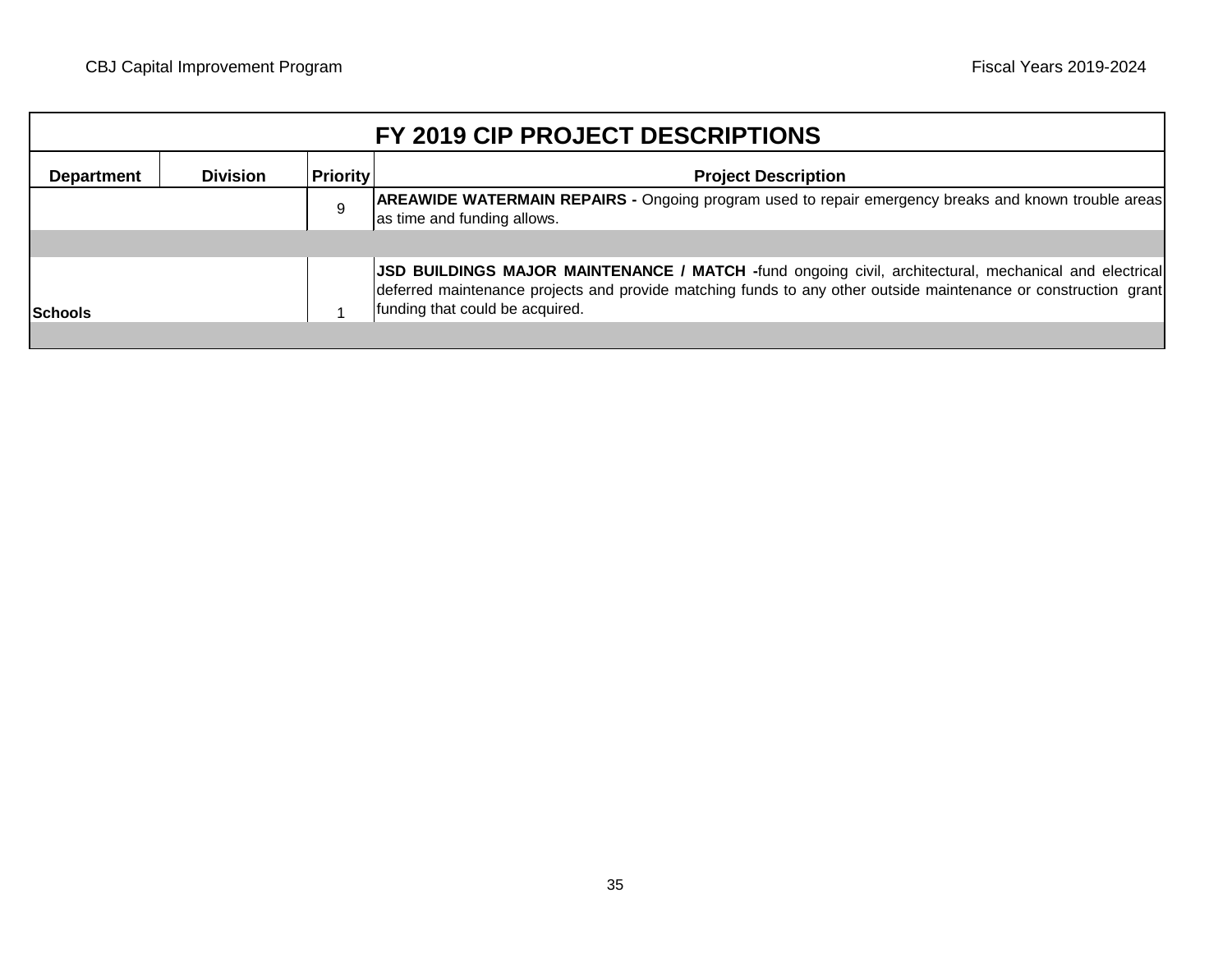# **FINANCIAL SUMMARY OF CURRENT PROJECTS**

This section of the CIP provides a financial summary for the capital improvements that were active on April 25, 2018. A table is presented showing the project name, budget, commitments, expenditures to date, and the funds available to complete each improvement. This financial information is obtained from Infor (formally known as Lawson), CBJ's official accounting system.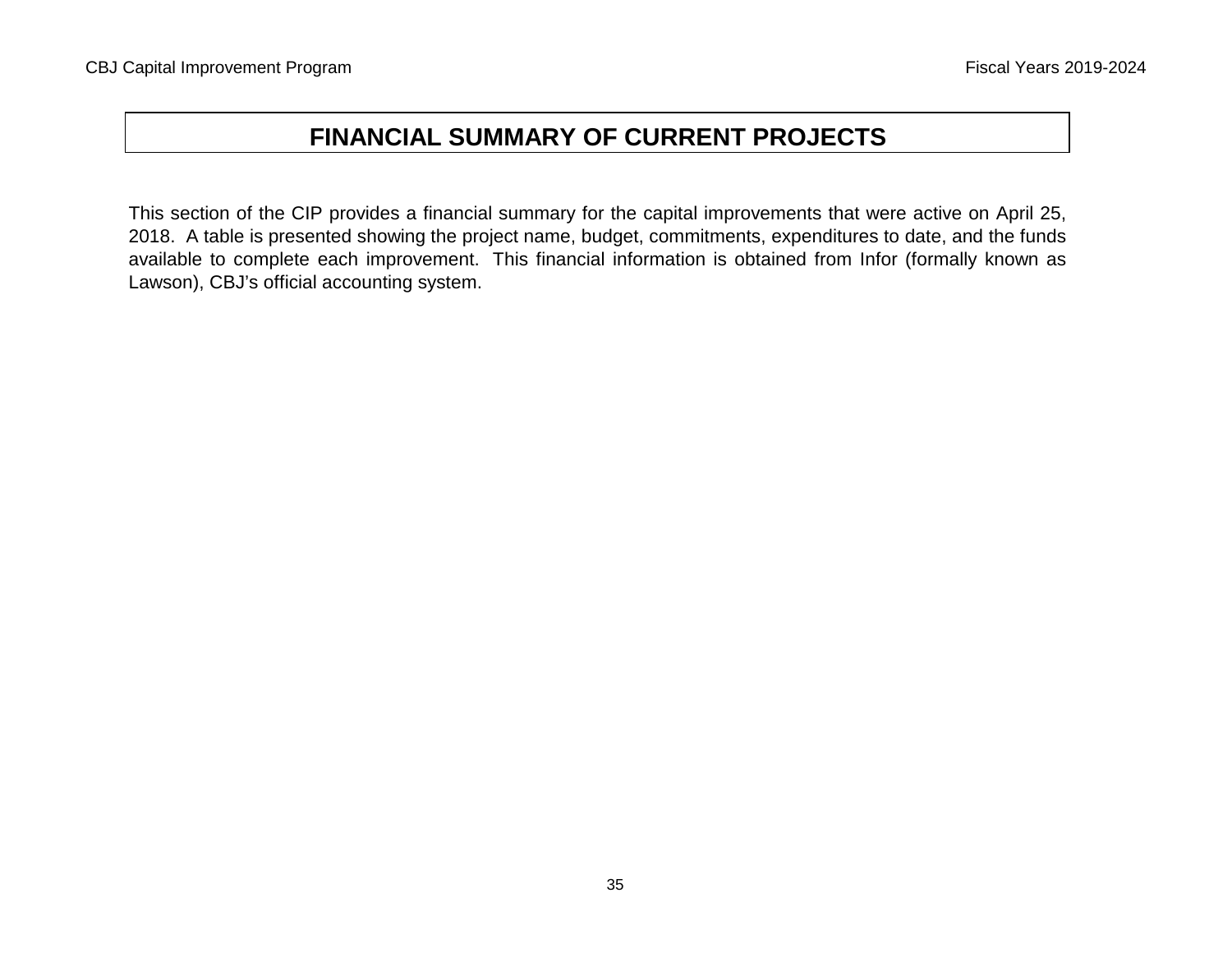٦

г

|                      | <b>CAPITAL IMPROVEMENT PROJECTS</b>   |                          |               |                           |                          |                                      |                |                                      |                        |  |  |
|----------------------|---------------------------------------|--------------------------|---------------|---------------------------|--------------------------|--------------------------------------|----------------|--------------------------------------|------------------------|--|--|
|                      | <b>Financial Summary</b>              |                          |               |                           |                          |                                      |                |                                      |                        |  |  |
|                      | as of April 25, 2018                  |                          |               |                           |                          |                                      |                |                                      |                        |  |  |
|                      |                                       |                          |               |                           |                          |                                      |                |                                      |                        |  |  |
| <b>Activity</b>      | <b>Project Name</b>                   |                          | <b>Budget</b> |                           | <b>Commitments</b>       |                                      | <b>Actuals</b> |                                      | <b>Funds Available</b> |  |  |
| A50-001              | Airport CIP Project Design            | \$                       | 305,331.00    | $\overline{\mathbf{3}}$   | 3,000.00                 | \$                                   | 135,286.60     | \$                                   | 167,044.40             |  |  |
| A50-031              | <b>Airport Construction Cont. Res</b> | $\overline{\mathcal{S}}$ | 47,151.00     | $\sqrt{2}$                |                          | \$                                   |                | $\sqrt{2}$                           | 47,151.00              |  |  |
| A50-033              | <b>Airport Revovling Capital Rese</b> | \$                       | 488,600.00    | $\overline{\mathcal{S}}$  | ä,                       | $\overline{\boldsymbol{\mathsf{s}}}$ |                | \$                                   | 488,600.00             |  |  |
| A50-061              | Airport Water/Sewer Extension         | \$                       | 1,107,695.00  | \$                        | 6,366.75                 | \$                                   | 1,103,170.80   | \$                                   | (1,842.55)             |  |  |
| A50-071              | Purchase Land/Airport Expansio        | \$                       | 1,000,000.00  | $\overline{\mathbf{s}}$   |                          | \$                                   | 33,821.66      | \$                                   | 966,178.34             |  |  |
| A50-078              | Runway Safety Area (RSA)              | \$                       | 26,443,625.49 | $\sqrt{2}$                | $\overline{a}$           | $\overline{\mathcal{L}}$             | 26,228,278.04  | \$                                   | 215,347.45             |  |  |
| A50-079              | <b>Runway Rehabilitation</b>          | \$                       | 23,689,281.82 | $\overline{\mathbf{3}}$   |                          | \$                                   | 22,839,008.29  | \$                                   | 850,273.53             |  |  |
| A50-080              | Master Plan Study                     | \$                       | 787,789.00    | $\overline{\mathbf{e}}$   | 771.44                   | $\overline{\boldsymbol{\mathsf{s}}}$ | 800,158.90     | $\boldsymbol{\mathsf{S}}$            | (13, 141.34)           |  |  |
| A50-081              | Runway 26 MALSR                       | \$                       | 93,750.00     | $\overline{\mathbf{e}}$   |                          | \$                                   | 3,652.88       | $\boldsymbol{\mathsf{S}}$            | 90,097.12              |  |  |
| A50-083              | <b>ARFF Building Modifications</b>    | \$                       | 2,611,722.20  | \$                        | 79,419.19                | \$                                   | 2,206,023.73   | \$                                   | 326,279.28             |  |  |
| A50-084              | RSA Phase IIB & Fence                 | \$                       | 868,025.00    | \$                        | 11,448.61                | \$                                   | 835,929.65     | \$                                   | 20,646.74              |  |  |
| A50-085              | <b>New Terminal Renovation</b>        | \$                       | 7,486,919.86  | \$                        | 1,442,742.57             | \$                                   | 932,698.94     | \$                                   | 5,111,478.35           |  |  |
| A50-086              | <b>SREB</b>                           | \$                       | 21,187,973.05 | $\overline{\mathbf{S}}$   | 3,133,147.83             | \$                                   | 16,190,293.48  | \$                                   | 1,864,531.74           |  |  |
| A50-088              | Constr RSA IIB                        | $\overline{\$}$          | 3,646,000.00  | \$                        | 15,978.60                | \$                                   | 2,858,824.95   | \$                                   | 771,196.45             |  |  |
| A50-089              | Part 121 Ramp                         | \$                       | 612,414.24    | \$                        |                          | \$                                   | 543,902.72     | \$                                   | 68,511.52              |  |  |
| A50-090              | Design Twy A Rehab/E&D-1 Reali        | \$                       | 2,242,938.00  | $\overline{\mathbf{e}}$   | 997,003.51               | \$                                   | 152,769.69     | \$                                   | 1,093,164.80           |  |  |
| A50-091              | RSA 2C-NE/NW Quad Apron               | \$                       | 11,481,020.00 | $\boldsymbol{\mathsf{S}}$ | 7,395.00                 | \$                                   | 46,648.23      | \$                                   | 11,426,976.77          |  |  |
| A50-092              | <b>Float Pond Improvements</b>        | $\overline{\$}$          | 816,000.00    | $\overline{\mathcal{L}}$  | 53,070.50                | \$                                   | 134,345.17     | \$                                   | 628,584.33             |  |  |
| A50-093              | Snow Removal Equipment                | \$                       | 5,145,121.00  | \$                        |                          | \$                                   | 427.30         | \$                                   | 5,144,693.70           |  |  |
| A50-094              | Ramp LED Lighting                     | \$                       | 256,000.00    | \$                        | $\overline{\phantom{a}}$ | $\overline{\mathcal{S}}$             | 8,635.20       | \$                                   | 247,364.80             |  |  |
| B55-073              | <b>BRH Information Services Facil</b> | \$                       | 1,000,000.00  | $\overline{\mathbf{S}}$   | ÷,                       | $\overline{\boldsymbol{\mathsf{s}}}$ |                | \$                                   | 1,000,000.00           |  |  |
| B55-074              | <b>BRH Operating Room Renovation</b>  | $\overline{\$}$          | 2,000,000.00  | $\overline{\mathcal{L}}$  | $\blacksquare$           | $\overline{\mathcal{L}}$             |                | $\overline{\$}$                      | 2,000,000.00           |  |  |
| B55-075              | <b>BRH Roof for Medical Arts Bldg</b> | \$                       | 250,000.00    | \$                        |                          | $\sqrt{2}$                           |                | \$                                   | 250,000.00             |  |  |
| B55-077              | <b>RFV Admin Build-Siding</b>         | $\overline{\$}$          | 300,000.00    | $\overline{\$}$           | 35,000.00                | \$                                   |                | \$                                   | 265,000.00             |  |  |
| B55-078              | <b>RRC Detox Addition</b>             | \$                       |               | $\overline{\mathbf{e}}$   | 31,303.00                | \$                                   | 14,563.03      | \$                                   | (45,866.03)            |  |  |
| D12-017              | <b>PRISM Core Financial Conver II</b> | \$                       | 432,347.20    | \$                        | 415,540.50               | \$                                   | 7,393.75       | \$                                   | 9,412.95               |  |  |
| D12-027              | Cultural Gateway                      | $\overline{\$}$          | 100,000.00    | $\sqrt{2}$                |                          | \$                                   |                | \$                                   | 100,000.00             |  |  |
| D12-045              | Manager's Energy Efficiency           | \$                       | 434,340.23    | $\overline{\mathbf{e}}$   | 723.06                   | $\overline{\mathcal{S}}$             | 259,082.58     | \$                                   | 174,534.59             |  |  |
| D12-046              | Capitol Plaza Planning                | \$                       | 25,000.00     | $\overline{\mathbf{e}}$   |                          | \$                                   |                | \$                                   | 25,000.00              |  |  |
| D12-047              | Areawide EV Charging Stations         | \$                       | 25,000.00     | $\overline{\mathbf{e}}$   | ä,                       | $\overline{\mathcal{S}}$             |                | $\overline{\boldsymbol{\mathsf{s}}}$ | 25,000.00              |  |  |
| D12-070              | Open Space Waterfront Land Acq        | \$                       | 3,934,404.43  | $\overline{\mathcal{L}}$  |                          | $\overline{\mathcal{L}}$             | 2,023,840.36   | \$                                   | 1,910,564.07           |  |  |
| D12-081              | Gastineau Apartments Demo             | \$                       | 1,800,000.00  | \$                        | 7,650.97                 | \$                                   | 1,692,067.72   | \$                                   | 100,281.31             |  |  |
| D12-095              | Vehicle&Equipment Wash Bays Pl        | \$                       | 1,050,000.00  | $\overline{\mathbf{e}}$   | 217,656.04               | \$                                   | 79,208.36      | \$                                   | 753,135.60             |  |  |
| $\overline{D14-019}$ | Lemon Creek 2nd Access                | \$                       | 300,000.00    | $\boldsymbol{\mathsf{S}}$ |                          | \$                                   | 130,441.03     | \$                                   | 169,558.97             |  |  |
| D14-037              | North Lemon Creek Gravel Sourc        | $\overline{\mathcal{L}}$ | 793,215.00    | $\sqrt{3}$                | 5,000.00                 | \$                                   | 620,935.86     | \$                                   | 167,279.14             |  |  |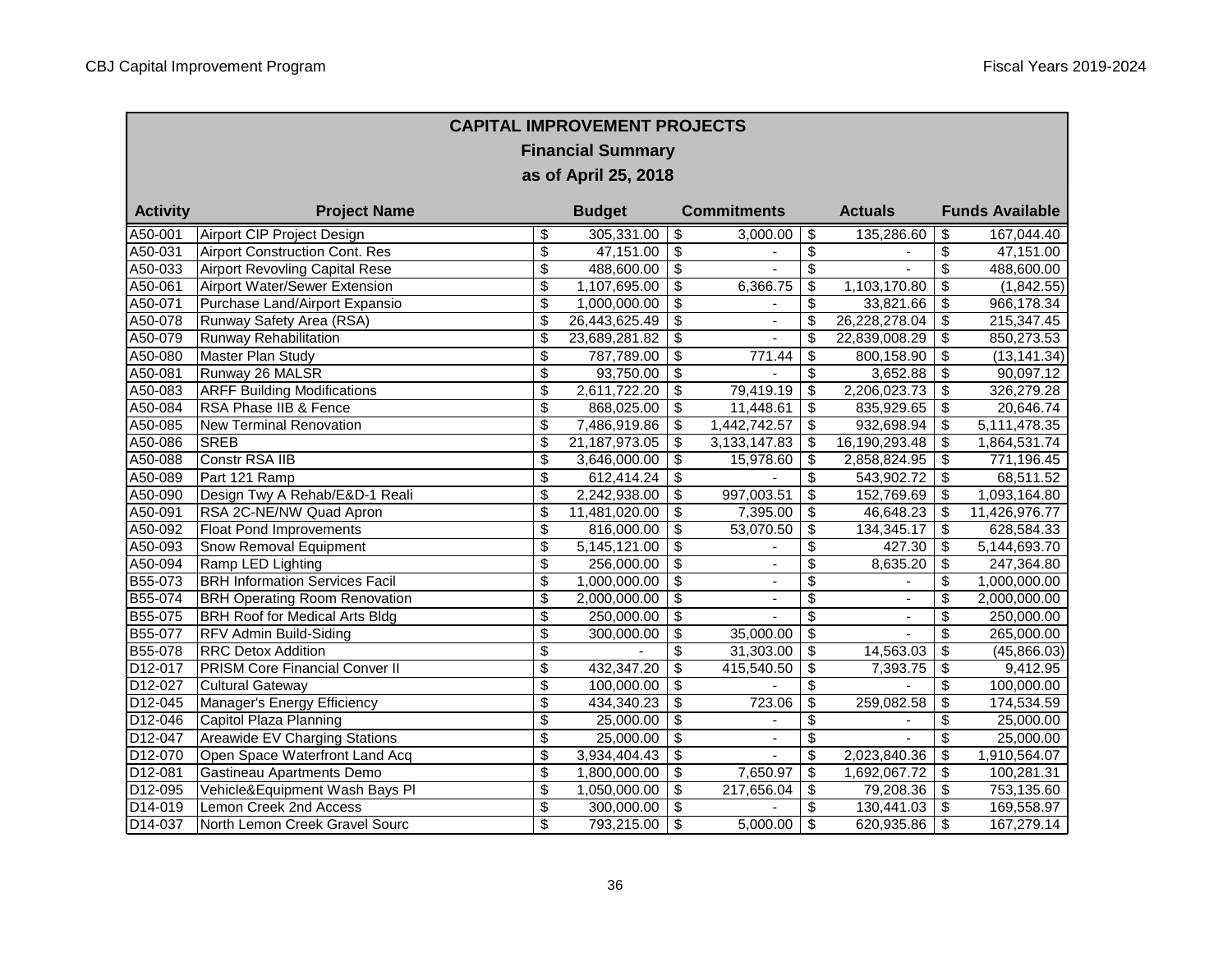ı

г

|                      | <b>CAPITAL IMPROVEMENT PROJECTS</b>      |                          |               |                                      |                          |                                  |                |                                  |                        |  |  |  |
|----------------------|------------------------------------------|--------------------------|---------------|--------------------------------------|--------------------------|----------------------------------|----------------|----------------------------------|------------------------|--|--|--|
|                      | <b>Financial Summary</b>                 |                          |               |                                      |                          |                                  |                |                                  |                        |  |  |  |
|                      | as of April 25, 2018                     |                          |               |                                      |                          |                                  |                |                                  |                        |  |  |  |
|                      |                                          |                          |               |                                      |                          |                                  |                |                                  |                        |  |  |  |
| <b>Activity</b>      | <b>Project Name</b>                      |                          | <b>Budget</b> |                                      | <b>Commitments</b>       |                                  | <b>Actuals</b> |                                  | <b>Funds Available</b> |  |  |  |
| D14-051              | Pederson Hill Land Srvy & Plan           | \$                       | 6,465,560.21  | \$                                   | 3, 147, 723. 71          | $\overline{\mathbf{s}}$          | 711,449.76     | \$                               | 2,606,386.74           |  |  |  |
| D14-060              | N. Douglas Highway Extension             | \$                       | 2,972,785.02  | $\mathsf{\$}$                        | 104,016.25               | \$                               | 2,794,934.83   | $\sqrt[6]{3}$                    | 73,833.94              |  |  |  |
| D14-096              | <b>Stabler Quarry Infr&amp;Expansion</b> | \$                       | 1,065,000.00  | $\boldsymbol{\mathsf{S}}$            | 17,432.50                | \$                               | 334,690.28     | $\boldsymbol{\mathsf{S}}$        | 712,877.22             |  |  |  |
| D23-059              | City Museum Exhibit Case Repl            | $\overline{\mathcal{S}}$ | 100,000.00    | \$                                   | 7,215.50                 | \$                               | 60,494.40      | $\boldsymbol{\mathsf{S}}$        | 32,290.10              |  |  |  |
| D24-001              | AJ Mine                                  | $\overline{\mathbf{S}}$  | 250,000.00    | $\overline{\boldsymbol{\theta}}$     | 14,532.50                | \$                               | 143,195.20     | $\boldsymbol{\mathsf{S}}$        | 92,272.30              |  |  |  |
| D24-010              | <b>Contaminated Sites Reporting</b>      | $\overline{\$}$          | 176,951.00    | \$                                   | 24,330.51                | $\overline{\mathcal{L}}$         | 106,532.45     | $\boldsymbol{\mathsf{S}}$        | 46,088.04              |  |  |  |
| D24-044              | Stormwater Mgmt Standard II              | \$                       | 21,520.58     | \$                                   |                          | \$                               |                | \$                               | 21,520.58              |  |  |  |
| D <sub>28</sub> -054 | Mountain Operations and Lift             | $\overline{\mathbf{S}}$  | 1,528,132.00  | $\overline{\boldsymbol{\mathsf{s}}}$ | 71,750.00                | $\overline{\mathbf{s}}$          | 1,443,185.33   | \$                               | 13,196.67              |  |  |  |
| D28-097              | Eaglecrest Learning Center & L           | $\overline{\mathcal{S}}$ | 3,558,963.97  | $\overline{\boldsymbol{\mathsf{s}}}$ | 40,646.55                | \$                               | 3,501,512.06   | $\boldsymbol{\mathsf{S}}$        | 16,805.36              |  |  |  |
| D28-098              | EagleDfrrd Maint/Mtn Ops Impvm           | \$                       | 475,000.00    | \$                                   | 111,750.00               | \$                               | 154,230.04     | \$                               | 209,019.96             |  |  |  |
| D <sub>44-049</sub>  | Juneau Arts & Culture Center             | $\overline{\mathcal{S}}$ | 600,000.00    | $\overline{\mathbf{s}}$              |                          | \$                               | 569,990.83     | $\boldsymbol{\mathsf{S}}$        | 30,009.17              |  |  |  |
| D71-053              | <b>Capital Transit Bus Shelters</b>      | $\overline{\mathcal{S}}$ | 632,980.00    | $\overline{\boldsymbol{\mathsf{s}}}$ |                          | $\overline{\boldsymbol{\theta}}$ | 343,601.39     | \$                               | 289,378.61             |  |  |  |
| D71-085              | Capital Transit Maint Shop               | $\overline{\mathcal{S}}$ | 6,318,301.00  | $\overline{\boldsymbol{\theta}}$     | 47,615.83                | \$                               | 6,103,076.89   | $\boldsymbol{\mathsf{S}}$        | 167,608.28             |  |  |  |
| D71-086              | <b>Transit Technology</b>                | \$                       | 100,000.00    | $\overline{\mathcal{L}}$             |                          | \$                               | 97,885.71      | $\boldsymbol{\mathsf{S}}$        | 2,114.29               |  |  |  |
| D71-087              | <b>DT Passenger Trans Improv</b>         | \$                       | 150,000.00    | \$                                   | 78,300.00                | $\boldsymbol{\mathsf{S}}$        | 26,999.80      | \$                               | 44,700.20              |  |  |  |
| D71-088              | Bus Shelters/Interim Valley Im           | $\overline{\mathbf{S}}$  | 150,000.00    | $\overline{\boldsymbol{\theta}}$     |                          | \$                               |                | \$                               | 150,000.00             |  |  |  |
| D71-089              | Valley Transit Transfer Statio           | $\overline{\$}$          | 300,000.00    | $\overline{\mathcal{S}}$             | ÷,                       | $\overline{\$}$                  | 1,502.80       | $\overline{\boldsymbol{\theta}}$ | 298,497.20             |  |  |  |
| D71-090              | <b>Electronic Fare Boxes</b>             | $\overline{\mathcal{L}}$ | 175,779.87    | $\overline{\mathcal{L}}$             | $\blacksquare$           | $\overline{\$}$                  |                | \$                               | 175,779.87             |  |  |  |
| F21-038              | <b>DT Fire Station Roof Replaceme</b>    | \$                       | 300.000.00    | \$                                   | $\blacksquare$           | \$                               | 278,494.34     | \$                               | 21,505.66              |  |  |  |
| F21-039              | <b>Glacier Station HVAC improv</b>       | \$                       | 56,338.72     | $\overline{\boldsymbol{\mathsf{s}}}$ | $\overline{\phantom{a}}$ | $\overline{\mathbf{S}}$          |                | \$                               | 56,338.72              |  |  |  |
| H51-083              | Marine Pk/Steamship Whrf II              | $\overline{\mathbf{e}}$  | 210,000.00    | $\overline{\boldsymbol{\theta}}$     | ä,                       | $\overline{\boldsymbol{\theta}}$ | 163,519.28     | \$                               | 46,480.72              |  |  |  |
| H51-091              | <b>Waterfront Seawalk</b>                | $\overline{\$}$          | 9,164,456.00  | $\overline{\mathcal{L}}$             | 6,385.05                 | \$                               | 9,161,398.70   | \$                               | (3,327.75)             |  |  |  |
| H51-092              | <b>Waterfront Seawalk II</b>             | \$                       | 15,234,700.00 | \$                                   | 511,843.36               | \$                               | 14,376,552.69  | \$                               | 346,303.95             |  |  |  |
| H51-093              | Statter Harbor Loading Fac/El            | \$                       | 26,444,440.49 | $\overline{\boldsymbol{\mathsf{s}}}$ | 58,971.90                | \$                               | 26,264,124.36  | $\boldsymbol{\mathsf{S}}$        | 121,344.23             |  |  |  |
| H51-095              | Downtown Cruise Ship Berth Enh           | \$                       | 11,443,081.88 | \$                                   | 3,224.92                 | \$                               | 11,438,405.07  | \$                               | 1,451.89               |  |  |  |
| H51-100              | Aurora Harbor Improvements               | \$                       | 17,141,940.88 | \$                                   | 720,994.88               | \$                               | 14,919,763.04  | \$                               | 1,501,182.96           |  |  |  |
| H51-101              | <b>Cruise Berth Improvements</b>         | \$                       | 73,757,482.12 | \$                                   | 4,954.50                 | \$                               | 70,175,322.61  | \$                               | 3,577,205.01           |  |  |  |
| H51-103              | Weather Monitor & Communicatio           | $\overline{\mathcal{S}}$ | 172,500.00    | $\overline{\boldsymbol{\mathsf{s}}}$ |                          | \$                               | 168,162.74     | $\boldsymbol{\mathsf{S}}$        | 4,337.26               |  |  |  |
| $H51-104$            | <b>Dock Cathodic Protection</b>          | $\overline{\mathcal{S}}$ | 500,000.00    | $\overline{\boldsymbol{\theta}}$     | 268,067.78               | $\overline{\boldsymbol{\theta}}$ | 234,611.95     | \$                               | (2,679.73)             |  |  |  |
| $H51-105$            | Amalga Fish Cleaning Station             | \$                       | 50,000.00     | $\overline{\boldsymbol{\theta}}$     |                          | \$                               | 8,692.20       | $\boldsymbol{\mathsf{S}}$        | 41,307.80              |  |  |  |
| H51-106              | Statter Harbor Breakwtr Sfty I           | \$                       | 466,000.00    | \$                                   | 20,542.00                | \$                               | 82,383.08      | \$                               | 363,074.92             |  |  |  |
| H51-107              | <b>Tug Assist</b>                        | $\overline{\mathbf{S}}$  | 110,920.00    | $\overline{\boldsymbol{\theta}}$     |                          | \$                               | 6,300.00       | $\boldsymbol{\mathsf{S}}$        | 104,620.00             |  |  |  |
| H51-108              | Statter Improv-Phase III                 | \$                       | 9,200,000.00  | $\overline{\boldsymbol{\theta}}$     | 138,338.38               | $\overline{\boldsymbol{\theta}}$ | 624,202.61     | \$                               | 8,437,459.01           |  |  |  |
| H51-109              | Taku Harbor Deferred Maintenan           | $\overline{\mathcal{S}}$ | 200,000.00    | $\overline{\mathcal{S}}$             | 119,473.00               | \$                               | 25,405.06      | \$                               | 55,121.94              |  |  |  |
| H51-110              | Visitor Info Kiosk Replmt-Desi           | \$                       | 25,000.00     | \$                                   | 1,755.00                 | \$                               | 6,473.24       | \$                               | 16,771.76              |  |  |  |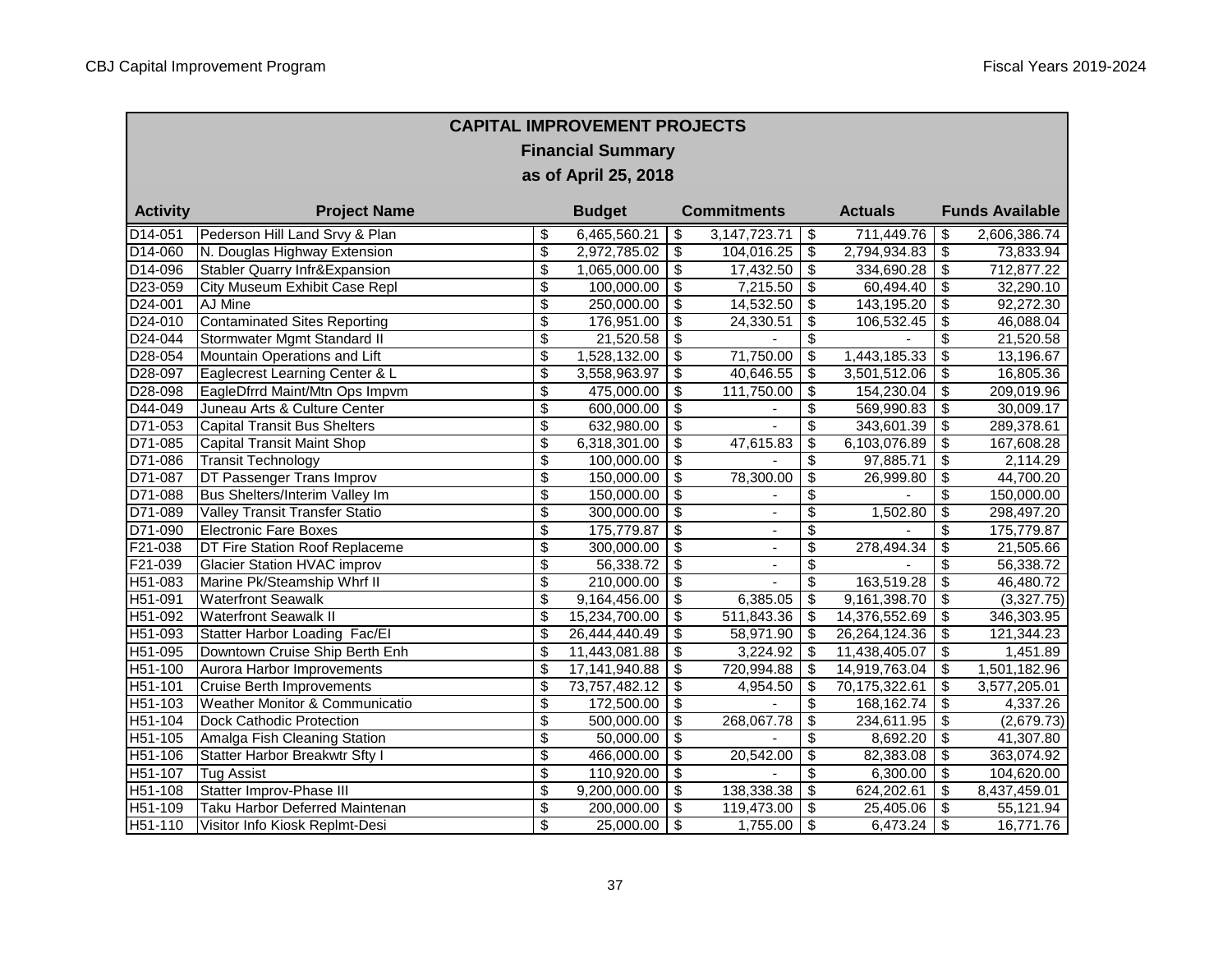٦

г

|                 | <b>CAPITAL IMPROVEMENT PROJECTS</b>       |                          |               |                                      |                    |                                        |                |                                  |                        |  |  |
|-----------------|-------------------------------------------|--------------------------|---------------|--------------------------------------|--------------------|----------------------------------------|----------------|----------------------------------|------------------------|--|--|
|                 | <b>Financial Summary</b>                  |                          |               |                                      |                    |                                        |                |                                  |                        |  |  |
|                 | as of April 25, 2018                      |                          |               |                                      |                    |                                        |                |                                  |                        |  |  |
|                 |                                           |                          |               |                                      |                    |                                        |                |                                  |                        |  |  |
| <b>Activity</b> | <b>Project Name</b>                       |                          | <b>Budget</b> |                                      | <b>Commitments</b> |                                        | <b>Actuals</b> |                                  | <b>Funds Available</b> |  |  |
| H51-112         | Dwntwn Restrooms Location/Desi            | $\overline{\mathcal{E}}$ | 75,000.00     | $\overline{\mathbf{e}}$              |                    | $\overline{\mathbf{S}}$                |                | $\overline{\mathbf{e}}$          | 75,000.00              |  |  |
| H51-113         | <b>Waterfront Seawalk</b>                 | $\overline{\$}$          | 577,780.00    | $\sqrt{2}$                           | 2,449.74           | \$                                     | 127,021.17     | $\overline{\mathbf{e}}$          | 448,309.09             |  |  |
| H51-114         | Cruise Ship Uplands Staging Ar            | \$                       | 100,000.00    | $\overline{\boldsymbol{\theta}}$     |                    | \$                                     | 10,000.00      | $\boldsymbol{\mathsf{S}}$        | 90,000.00              |  |  |
| H51-115         | Harris Harbor Restrooms                   | \$                       | 200,000.00    | \$                                   | 89,193.82          | \$                                     | 15,766.41      | \$                               | 95,039.77              |  |  |
| H51-116         | MP to Taku Upland Improv                  | $\overline{\mathcal{S}}$ | 200,000.00    | $\overline{\$}$                      | 89,820.00          | \$                                     |                | $\overline{\boldsymbol{\theta}}$ | 110,180.00             |  |  |
| H51-117         | <b>ABMS Maint &amp; Impr</b>              | \$                       | 200,000.00    | $\overline{\$}$                      |                    | \$                                     | 13,286.59      | $\sqrt[6]{\frac{1}{2}}$          | 186,713.41             |  |  |
| M14-062         | Switzer Area Muni Land Dev                | $\overline{\mathcal{S}}$ | 1,550,000.00  | $\overline{\boldsymbol{\mathsf{s}}}$ | 16,850.89          | $\overline{\mathcal{S}}$               | 1,251,346.80   | \$                               | 281,802.31             |  |  |
| M15-002         | IT Infrastructure Modernizatio            | $\overline{\mathcal{S}}$ | 1,430,382.35  | \$                                   | 120,995.60         | \$                                     | 1,020,195.30   | \$                               | 289,191.45             |  |  |
| P41-059         | Parks & Playground Improvement            | $\overline{\$}$          | 4,087,798.06  | $\overline{\$}$                      | 274,066.78         | $\overline{\mathbf{e}}$                | 3,598,414.56   | $\overline{\mathbf{e}}$          | 215,316.72             |  |  |
| P41-085         | <b>Sportfield Repairs</b>                 | \$                       | 1,543,139.00  | \$                                   | 3,628.75           | \$                                     | 1,039,719.55   | \$                               | 499,790.70             |  |  |
| P41-088         | <b>Outer Point Trail</b>                  | \$                       | 145,000.00    | $\overline{\boldsymbol{\theta}}$     | 15,102.00          | \$                                     | 127,341.90     | \$                               | 2,556.10               |  |  |
| P41-089         | Restrooms, Paving, & Concessio            | \$                       | 1,307,788.99  | \$                                   | 59,984.25          | \$                                     | 976,958.82     | \$                               | 270,845.92             |  |  |
| P41-090         | <b>Bridge Park</b>                        | $\overline{\mathbf{e}}$  | 1,560,000.00  | $\overline{\boldsymbol{\mathsf{s}}}$ | 304,648.02         | \$                                     | 1,326,012.22   | \$                               | (70,660.24)            |  |  |
| P41-091         | <b>Horse Tram Trail Repairs</b>           | \$                       | 125,000.00    | $\overline{\mathcal{L}}$             | 50,000.00          | $\overline{\mathcal{L}}$               |                | $\overline{\mathcal{L}}$         | 75,000.00              |  |  |
| P41-092         | Sports Field Resurfacing-Repai            | \$                       | 190,000.00    | \$                                   |                    | \$                                     |                | \$                               | 190,000.00             |  |  |
| P41-093         | Parks & Playground Maint & Rep            | $\overline{\mathcal{S}}$ | 270,000.00    | $\overline{\boldsymbol{\theta}}$     |                    | $\overline{\boldsymbol{\theta}}$       |                | \$                               | 270,000.00             |  |  |
| P41-094         | Treadwell Arena Prkng Lot Lite            | $\overline{\mathcal{S}}$ | 50,000.00     | $\overline{\boldsymbol{\mathsf{s}}}$ | 5,000.00           | $\overline{\boldsymbol{\theta}}$       | 3,121.04       | \$                               | 41,878.96              |  |  |
| P41-095         | Playground Rebuild                        | $\overline{\$}$          | 1,334,074.14  | $\overline{\$}$                      | 1,188,358.75       | $\overline{\mathcal{S}}$               | 150,361.83     | $\boldsymbol{\mathsf{S}}$        | (4,646.44)             |  |  |
| P42-076         | Arboretum Park Lot & Conservato           | $\overline{\mathbf{S}}$  | 90,000.00     | \$                                   | 21,550.00          | \$                                     | 79,761.83      | $\boldsymbol{\mathsf{S}}$        | (11, 311.83)           |  |  |
| P42-077         | Arboretum Residence Def Maint             | \$                       | 127,000.00    | \$                                   | 6,918.86           | \$                                     | 92,513.71      | \$                               | 27,567.43              |  |  |
| P44-073         | Deferred Bldg Maintenance III             | $\overline{\mathcal{S}}$ | 7,690,503.00  | $\overline{\boldsymbol{\mathsf{s}}}$ | 402,453.90         | \$                                     | 7,080,898.12   | \$                               | 207,150.98             |  |  |
| P44-085         | Mt Jumbo Gym Roof                         | \$                       | 250,000.00    | $\overline{\mathcal{L}}$             |                    | \$                                     |                | \$                               | 250,000.00             |  |  |
| P44-086         | <b>AB Pool Short Term Repairs</b>         | \$                       | 395,000.00    | $\boldsymbol{\mathsf{S}}$            |                    | \$                                     | 5,587.42       | $\sqrt[6]{\frac{1}{2}}$          | 389,412.58             |  |  |
| P44-087         | Cent. Hall Floor Replacement              | \$                       | 125,000.00    | $\boldsymbol{\mathsf{S}}$            | 6,382.00           | \$                                     | 106,045.52     | \$                               | 12,572.48              |  |  |
| P44-088         | Deferred Building Maintenance             | $\overline{\mathcal{S}}$ | 1,300,000.00  | \$                                   | 255,331.80         | \$                                     | 39,990.76      | \$                               | 1,004,677.44           |  |  |
| P46-069         | Auke Lake Wayside POT/PT Match            | $\overline{\$}$          | 170,000.00    | $\overline{\mathcal{L}}$             | 24,321.33          | \$                                     | 68,056.40      | \$                               | 77,622.27              |  |  |
| P46-078         | <b>Treadwelll Historic Plan&amp;Const</b> | $\overline{\$}$          | 128,001.19    | $\overline{\boldsymbol{\mathsf{s}}}$ |                    | \$                                     | 110,630.69     | $\sqrt[6]{\frac{1}{2}}$          | 17,370.50              |  |  |
| P46-079         | Dimond Park Swimming Pool                 | \$                       | 21,850,364.88 | $\overline{\mathbf{3}}$              | 414,691.67         | $\overline{\boldsymbol{\mathfrak{s}}}$ | 21,386,595.15  | \$                               | 49,078.06              |  |  |
| P46-090         | <b>OHV Park Site Analysis</b>             | $\overline{\mathcal{S}}$ | 245,000.00    | $\overline{\boldsymbol{\mathsf{s}}}$ |                    | \$                                     | 95,394.22      | \$                               | 149,605.78             |  |  |
| P46-091         | <b>Under Thunder Trail</b>                | \$                       | 100,000.00    | \$                                   | $\overline{a}$     | $\overline{\mathcal{S}}$               |                | \$                               | 100,000.00             |  |  |
| P46-094         | <b>Bridget Cove Trail</b>                 | \$                       | 80,000.00     | \$                                   | $\blacksquare$     | $\overline{\mathcal{S}}$               | 69,686.69      | \$                               | 10,313.31              |  |  |
| P46-101         | ZGYC & AB Pool Improvements               | $\overline{\mathcal{S}}$ | 55,000.00     | $\overline{\mathcal{E}}$             | ä,                 | $\overline{\$}$                        |                | \$                               | 55,000.00              |  |  |
| P46-102         | <b>Trail Improvements</b>                 | \$                       | 200,000.00    | $\overline{\boldsymbol{\theta}}$     | 20,000.00          | $\overline{\boldsymbol{\mathfrak{s}}}$ |                | \$                               | 180,000.00             |  |  |
| $P46-103$       | Kax Trail Bridge River Bank St            | \$                       | 400,000.00    | $\overline{\mathcal{S}}$             | $\blacksquare$     | \$                                     | 683.67         | \$                               | 399,316.33             |  |  |
| P46-104         | <b>Treadwell Ditch Trail Repairs</b>      | $\overline{\mathcal{L}}$ | 150,000.00    | \$                                   | $\blacksquare$     | $\overline{\mathcal{L}}$               | 109,000.65     | \$                               | 40,999.35              |  |  |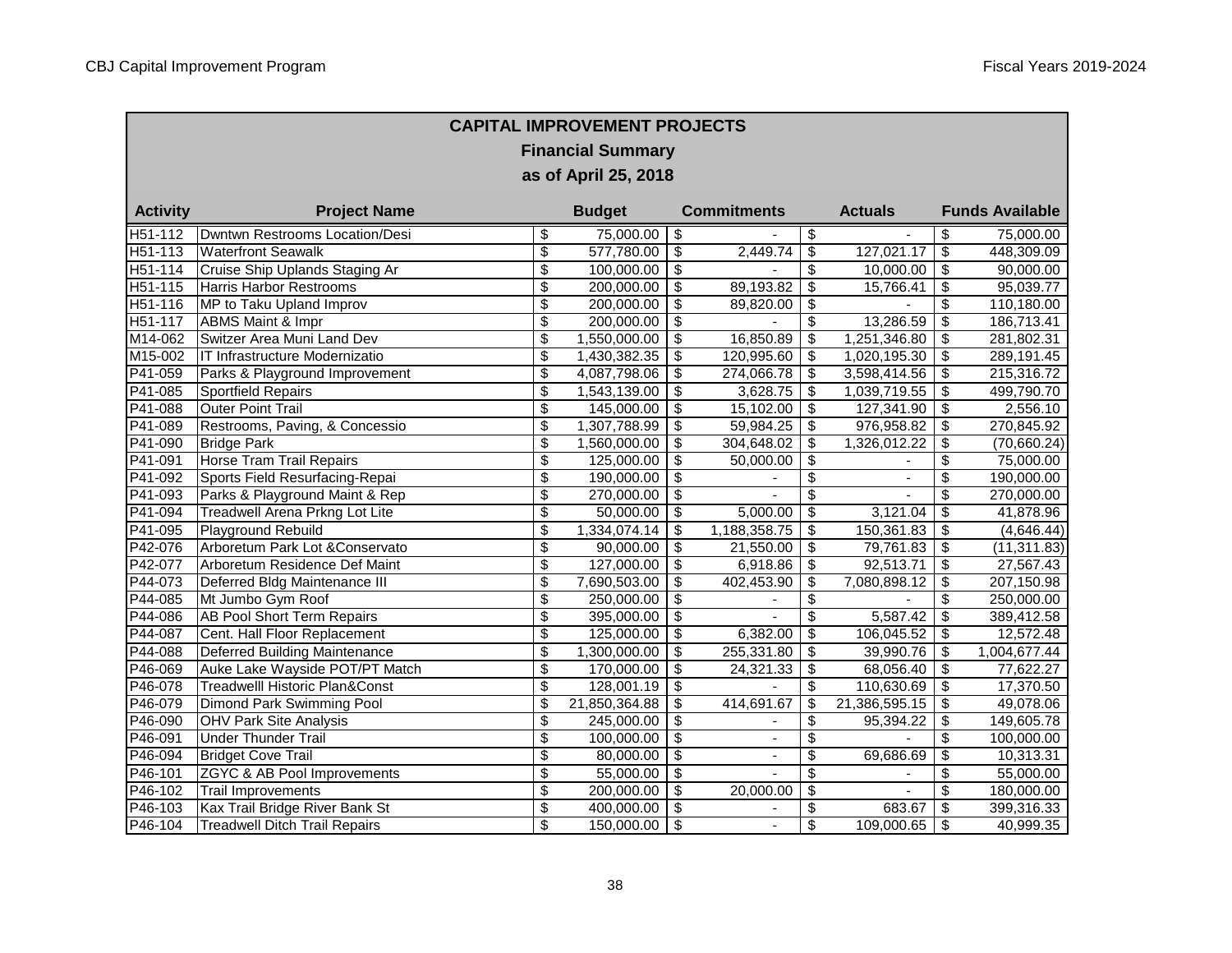Г

| <b>CAPITAL IMPROVEMENT PROJECTS</b> |                                       |                          |               |                                      |                |                                  |                |                                  |                        |  |  |  |
|-------------------------------------|---------------------------------------|--------------------------|---------------|--------------------------------------|----------------|----------------------------------|----------------|----------------------------------|------------------------|--|--|--|
| <b>Financial Summary</b>            |                                       |                          |               |                                      |                |                                  |                |                                  |                        |  |  |  |
| as of April 25, 2018                |                                       |                          |               |                                      |                |                                  |                |                                  |                        |  |  |  |
|                                     |                                       |                          |               |                                      |                |                                  |                |                                  |                        |  |  |  |
| <b>Activity</b>                     | <b>Project Name</b>                   | <b>Budget</b>            |               | <b>Commitments</b>                   |                |                                  | <b>Actuals</b> |                                  | <b>Funds Available</b> |  |  |  |
| P46-105                             | <b>Treadwell Mine Park Preservn</b>   | \$                       | 275,000.00    | $\overline{\mathbf{e}}$              | 31,538.75      | $\overline{\mathbf{3}}$          | 158,168.36     | \$                               | 85,292.89              |  |  |  |
| P46-106                             | <b>Augustus Brown Pool Covers</b>     | $\overline{\$}$          | 151,863.85    | $\sqrt{2}$                           |                | \$                               | 5,930.64       | $\boldsymbol{\mathsf{S}}$        | 145,933.21             |  |  |  |
| P46-107                             | Hut to Hut                            | $\overline{\mathcal{S}}$ | 50,000.00     | $\overline{\boldsymbol{\theta}}$     | ÷,             | $\overline{\mathbf{e}}$          |                | \$                               | 50,000.00              |  |  |  |
| P47-072                             | <b>Centennial Hall Renovation</b>     | \$                       | 3,820,230.49  | $\overline{\boldsymbol{\theta}}$     |                | $\overline{\mathbf{S}}$          | 3,795,578.36   | \$                               | 24,652.13              |  |  |  |
| P48-087                             | <b>Willoughby District Parking</b>    | $\overline{\mathcal{S}}$ | 1,574,465.52  | $\overline{\mathbf{3}}$              | 15,922.30      | \$                               | 160,193.28     | \$                               | 1,398,349.94           |  |  |  |
| P48-088                             | Downtown Parking Management           | \$                       | 575,000.00    | \$                                   |                | \$                               | 25,275.26      | $\sqrt{3}$                       | 549,724.74             |  |  |  |
| R72-035                             | Sidewalk & Stairway Repairs           | \$                       | 980,000.00    | $\overline{\mathbf{3}}$              | 17,580.83      | $\overline{\mathbf{s}}$          | 893,668.02     | \$                               | 68,751.15              |  |  |  |
| R72-038                             | <b>Valley Snow Storage Permitting</b> | $\overline{\mathcal{S}}$ | 1,791,562.00  | $\overline{\boldsymbol{\theta}}$     | 3,497.50       | \$                               | 1,648,661.31   | $\boldsymbol{\mathsf{S}}$        | 139,403.19             |  |  |  |
| R72-048                             | MntnaCrkRd Closure/Prkg Mdfctn        | $\overline{\mathcal{S}}$ | 100,000.00    | $\overline{\boldsymbol{\mathsf{s}}}$ |                | \$                               | 85,701.41      | $\boldsymbol{\mathsf{S}}$        | 14,298.59              |  |  |  |
| R72-053                             | Eagles Edge Utility LID               | \$                       | 3,638,856.30  | $\overline{\mathcal{S}}$             | 120,629.20     | \$                               | 3,441,525.38   | \$                               | 76,701.72              |  |  |  |
| R72-056                             | Areawide Drainage Improvements        | $\overline{\mathcal{S}}$ | 1,291,736.00  | $\overline{\boldsymbol{\mathsf{s}}}$ |                | \$                               | 702,518.77     | $\overline{\mathbf{3}}$          | 589,217.23             |  |  |  |
| R72-060                             | <b>City Shop Demolition/Removal</b>   | $\overline{\mathcal{S}}$ | 300,000.00    | $\overline{\boldsymbol{\theta}}$     | 88,853.73      | \$                               | 206,137.00     | \$                               | 5,009.27               |  |  |  |
| R72-061                             | <b>Industrial Boulevard Match</b>     | $\overline{\mathcal{S}}$ | 1,365,428.00  | $\overline{\mathbf{3}}$              |                | \$                               | 216,017.84     | \$                               | 1,149,410.16           |  |  |  |
| R72-081                             | St Maint Shop Design - New Loc        | $\overline{\$}$          | 13,944,158.87 | $\overline{\mathcal{L}}$             | 13,330.00      | $\overline{\mathcal{L}}$         | 13,881,519.44  | $\overline{\mathcal{S}}$         | 49,309.43              |  |  |  |
| R72-101                             | <b>Glacier Ave Intersection</b>       | \$                       | 15,000.00     | \$                                   |                | \$                               |                | \$                               | 15,000.00              |  |  |  |
| R72-103                             | Flood Plain Mappng Tech Assist        | $\overline{\mathbf{S}}$  | 150,000.00    | $\overline{\boldsymbol{\mathsf{s}}}$ |                | $\overline{\boldsymbol{\theta}}$ | 57,347.50      | \$                               | 92,652.50              |  |  |  |
| R72-107                             | Meadow Lane Improvements              | $\overline{\mathcal{S}}$ | 1,325,000.00  | $\overline{\boldsymbol{\theta}}$     | 63,221.25      | $\overline{\mathcal{S}}$         | 1,222,654.86   | \$                               | 39,123.89              |  |  |  |
| R72-110                             | Areawide Snow Storage Facility        | $\overline{\$}$          | 250,000.00    | $\overline{\mathcal{S}}$             |                | $\overline{\mathcal{S}}$         |                | $\overline{\mathcal{S}}$         | 250,000.00             |  |  |  |
| R72-111                             | Distin/W. 8th St. Reconstructi        | \$                       | 1,271,000.00  | \$                                   | 33,282.80      | \$                               | 1,186,677.27   | \$                               | 51,039.93              |  |  |  |
| R72-112                             | McGinnis Sub LID Ph 1                 | \$                       | 3,740,000.00  | $\overline{\boldsymbol{\mathsf{s}}}$ | 1,015,780.03   | \$                               | 2,057,971.10   | \$                               | 666,248.87             |  |  |  |
| R72-114                             | <b>Blueberry Hills Road</b>           | \$                       | 2,264,908.00  | \$                                   | 62,406.20      | \$                               | 2,150,040.70   | \$                               | 52,461.10              |  |  |  |
| R72-115                             | <b>Dunn Street</b>                    | $\overline{\$}$          | 536,349.68    | $\overline{\mathcal{L}}$             | 18,668.80      | $\overline{\mathcal{S}}$         | 489,663.96     | $\overline{\mathcal{S}}$         | 28,016.92              |  |  |  |
| R72-116                             | Downtown Street Improvements          | \$                       | 4,961,629.47  | \$                                   | 1,473,443.48   | \$                               | 2,927,293.59   | \$                               | 560,892.40             |  |  |  |
| R72-117                             | DOT Riverside/Stephen Richards        | $\overline{\mathcal{S}}$ | 250,000.00    | $\overline{\boldsymbol{\mathsf{s}}}$ |                | \$                               | 25,961.00      | \$                               | 224,039.00             |  |  |  |
| R72-120                             | <b>River Rd Reconstruct LID</b>       | $\overline{\mathcal{S}}$ | 150,000.00    | $\overline{\boldsymbol{\theta}}$     |                | $\overline{\mathcal{S}}$         |                | $\overline{\boldsymbol{\theta}}$ | 150,000.00             |  |  |  |
| R72-121                             | <b>Bridge Repairs</b>                 | $\overline{\$}$          | 150,000.00    | $\overline{\mathcal{L}}$             | 9,704.57       | \$                               | 12,922.84      | \$                               | 127,372.59             |  |  |  |
| R72-122                             | <b>Retaining Wall Repairs</b>         | \$                       | 150,000.00    | \$                                   | 59,878.00      | \$                               | 72,112.94      | $\boldsymbol{\mathsf{S}}$        | 18,009.06              |  |  |  |
| R72-123                             | West 8th Street Reconstruction        | $\overline{\mathcal{S}}$ | 720,000.00    | $\overline{\boldsymbol{\theta}}$     | 38,350.05      | \$                               | 570,914.84     | \$                               | 110,735.11             |  |  |  |
| R72-126                             | F St Douglas- 3rd to 5th              | $\overline{\$}$          | 650,000.00    | $\overline{\$}$                      | 315,779.78     | $\overline{\mathbf{S}}$          | 114,875.40     | $\overline{\mathbf{3}}$          | 219,344.82             |  |  |  |
| R72-127                             | East Street-5th to 6th                | $\overline{\mathcal{S}}$ | 595,000.00    | $\overline{\boldsymbol{\mathsf{s}}}$ | 5,405.00       | \$                               | 467,432.07     | \$                               | 122,162.93             |  |  |  |
| R72-128                             | Pavement Management                   | \$                       | 765,000.00    | \$                                   | 760,000.00     | \$                               |                | \$                               | 5,000.00               |  |  |  |
| R72-129                             | Sidewalk & Stairway Repairs           | $\overline{\$}$          | 150,000.00    | $\overline{\mathcal{E}}$             |                | \$                               | $\blacksquare$ | \$                               | 150,000.00             |  |  |  |
| R72-130                             | Shaune Dr Imprv-Anka to Barrow        | $\overline{\$}$          | 1,112,010.26  | $\overline{\boldsymbol{\mathsf{s}}}$ | 713,613.50     | $\overline{\$}$                  | 72,089.12      | $\overline{\mathbf{S}}$          | 326,307.64             |  |  |  |
| R72-131                             | <b>Birch Lane Sewer Replacement</b>   | $\overline{\mathcal{S}}$ | 1,778,000.00  | $\overline{\mathcal{S}}$             | 1,553,247.87   | $\overline{\mathbf{3}}$          | 118,784.86     | \$                               | 105,967.27             |  |  |  |
| R72-132                             | Calhoun Av Imprv-Main to Gold         | $\overline{\mathcal{L}}$ | 300,000.00    | $\overline{\mathcal{L}}$             | $\blacksquare$ | \$                               |                | \$                               | 300,000.00             |  |  |  |